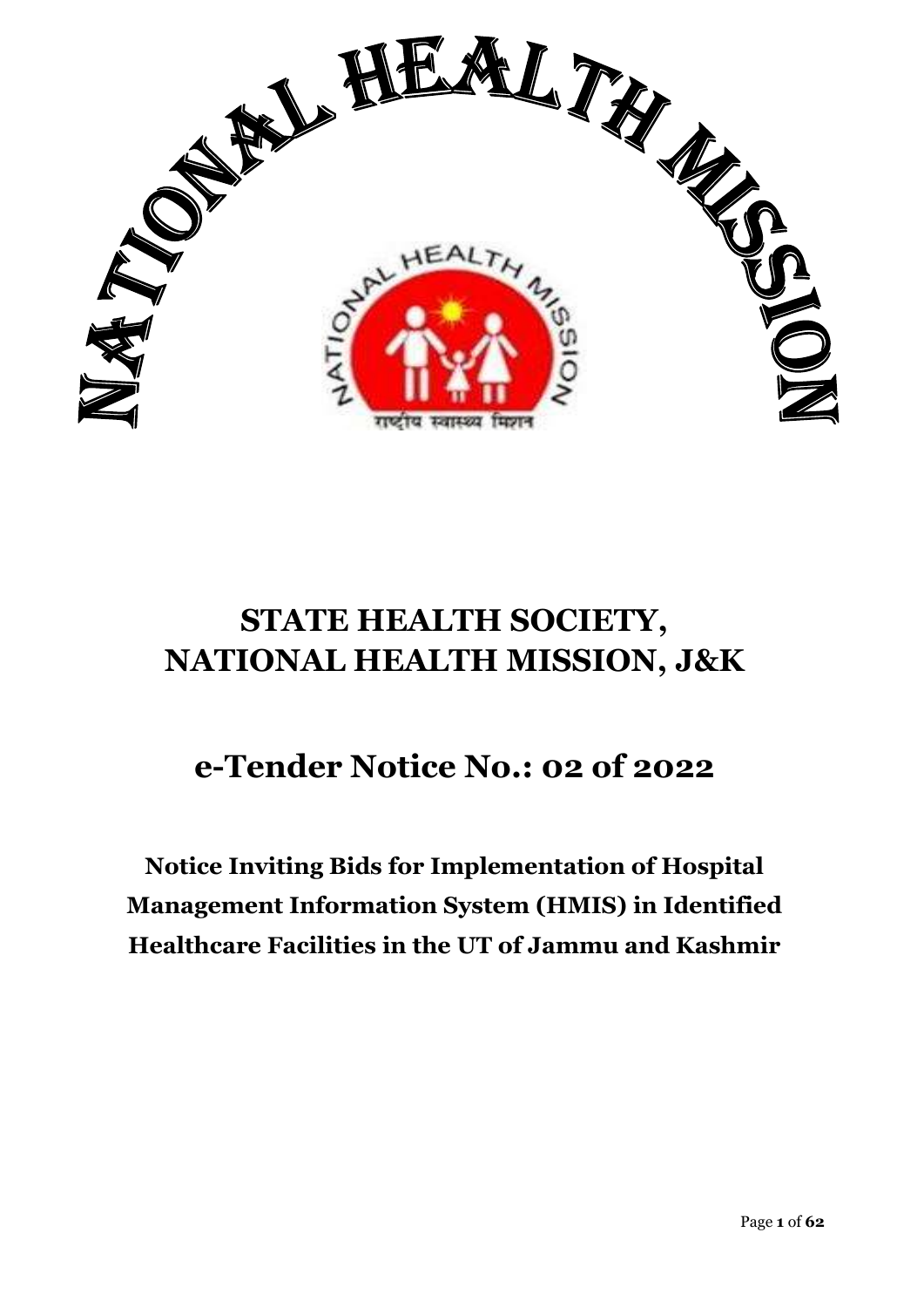# **e-Tender Notice No.: 02 of 2022**

# **Notice Inviting Bids for Implementation of Hospital Management Information System (HMIS) in Identified Healthcare Facilities in the Union Territory of Jammu and Kashmir**

For and on behalf of the Hon'ble Lt. Governor of Jammu & Kashmir, online proposal(s) are invited from agency(ies)/ service provider(s) for implementation of Hospital Management Information System (HMIS) in identified healthcare facility(ies), **including District Hospital(s) and CHC(s)** in the Union Territory of J&K, as per detailed Scope of Work and terms & conditions mentioned in this Standard Bid Document (SBD), for a period of five (5) year(s), extendable on annual basis subject to performance of the approved Service Provider annual approvals by the Ministry of Health & Family Welfare, Govt. of India:

| S.<br>No. | <b>Particulars of Tender</b>        | <b>Tender Fees</b>               | <b>Earnest Money Deposit</b><br>(EMD) |         |
|-----------|-------------------------------------|----------------------------------|---------------------------------------|---------|
| 01        | Implementation of HMIS $\checkmark$ | Ten<br>$Rs.10,000/-$<br>(Rupees) | Rs.5,00,000.00                        | (Rupees |
|           | identified<br>healthcare<br>1n      | Thousand only), including        | Five Lakhs only)                      |         |
|           | including<br>facility(ies),         | Rs.1,000/- as Cost of Tender     |                                       |         |
|           | District Hospital(s)<br>and         | and Rs.9,000 as Tender           |                                       |         |
|           | $CHC(s)$ in $J&K$                   | <b>Processing Fees</b>           |                                       |         |

- 1. Tender Fees shall have to be deposited through NEFT/ RTGS/ Internet Banking/ Cash Deposit in State Health Society, National Health Mission, J&K's Bank A/c No.: 0021040500000042 – 'NHM Subsidiary A/c' with the Jammu and Kashmir Bank Ltd. Shalamar Road, Jammu (IFS Code: JAKA0LUXURY; MICR Code: 180051023. *However, Payment through Immediate Payment Service (IMPS) shall Not be Entertained*.
- 2. Similarly, EMD, duly pledged in favour of FA&CAO, National Health Mission J&K, shall be in the form of CDR/ FDR issued by a Scheduled Bank. Whereas Bid Security (EMD) of successful participant(s) will be considered towards Performance Security Guarantee, EMD of unsuccessful participant(s) will be returned stage-wise, i.e., bid security of unsuccessful participant(s) during Technical/ Financial evaluation shall be returned within 30 days of declaration of result of respective evaluation(s).
- 3. In reference to Public Procurement Policy for Micro and Small Enterprises (MSEs) Order 2012, MSE(s) registered for instant/ similar services are Exempted from:
	- a) Payment of Cost of Tender of Rs.1,000/-; and
	- b) Submission of EMD

MSE(s) desirous to claim any exemption(s) shall have to establish their eligibility for these exemptions as per Micro, Small and Medium Enterprises Development Act, 2006 (27 of 2006) read with Notification of the Govt. of India, Ministry of Small-Scale Industries, published in the Gazette of India, Extraordinary, Part II – Section  $3$  – Sub-Section (ii), vide S.O. 1702(E0) dated: 01st June 2020.

- 4. **Entire Selection Process will be on-line. Participant(s), except successful participants, are not required to submit Technical/ Financial Bid(s) in physical form**.
- 5. Any Correspondence, required to be made regarding this NIT, shall only be entertained if it is from the Managing Director/ Chairman of bidding entity or its duly authorized signatory\*.

\*Authorized Signatory means a person duly authorized by the competent authority viz., Managing Director/ Chairperson/ Board of Directors through Power of Attorney to sign on behalf of the Company/ Consortium.

> **Sd/- Mission Director (Tender Inviting Authority) National Health Mission, J&K**

**No: SHS/NHM/J&K/Estt./488 Dated: 23/05/2022**

Page **2** of **62**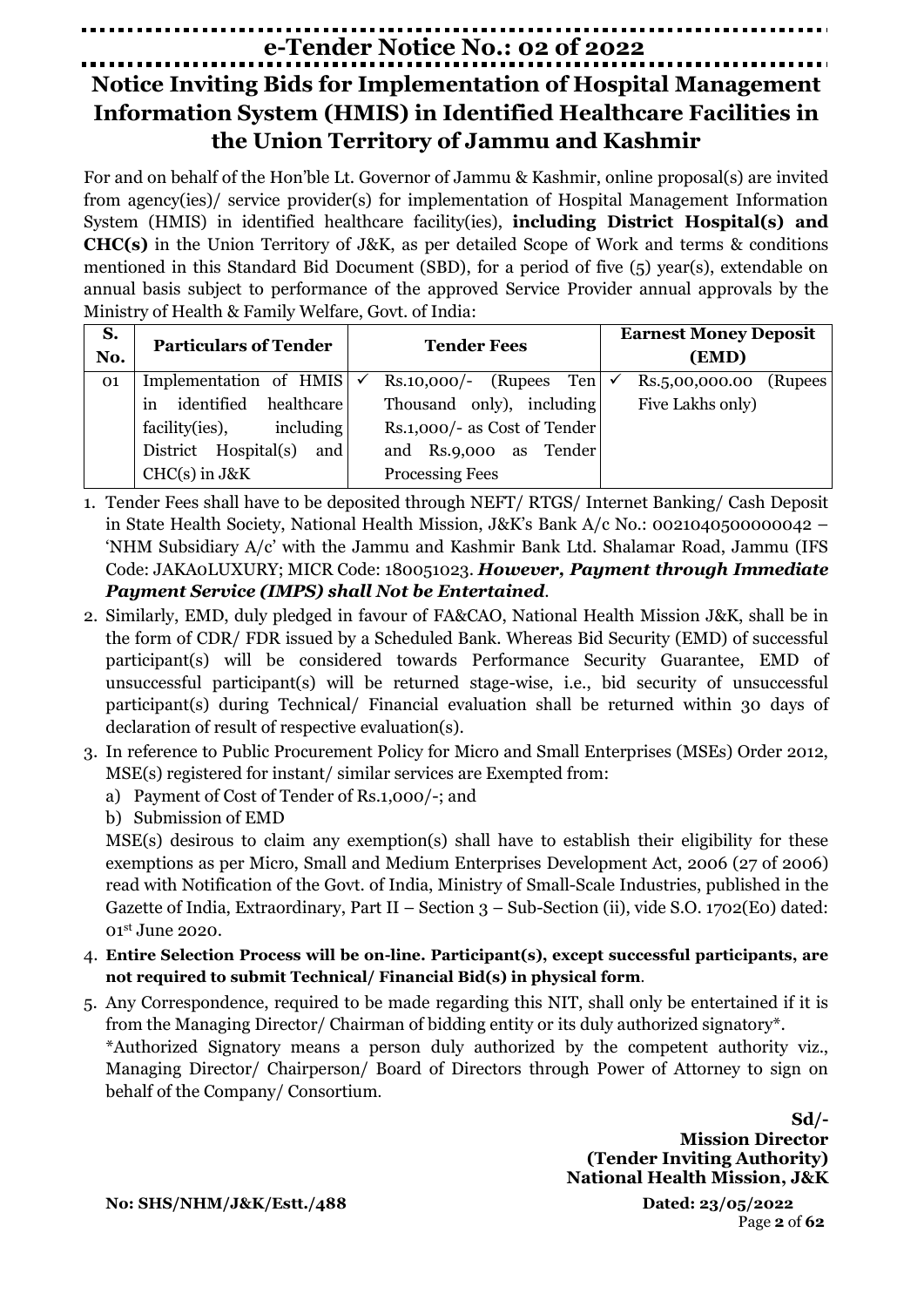**Schedule of Critical Dates to be observed with respect to Notice inviting e-Bids for implementation of Hospital Management Information System (HMIS) in identified healthcare facilities in the Union Territory of Jammu & Kashmir:**

| S.<br>No. | <b>Particulars</b>                                                                                                                                                                                                                                                                                                                                                                              | Date/Time                                     | <b>Revised Dates/</b><br><b>Time</b> |
|-----------|-------------------------------------------------------------------------------------------------------------------------------------------------------------------------------------------------------------------------------------------------------------------------------------------------------------------------------------------------------------------------------------------------|-----------------------------------------------|--------------------------------------|
| 1         | Date of Publishing Standard Bid Document<br>(SBD)                                                                                                                                                                                                                                                                                                                                               | 23.05.2022<br>at 1000 Hrs                     | 26.05.2022<br>at 1400 Hrs            |
| 3         | <b>Start Date of Downloading SBD</b>                                                                                                                                                                                                                                                                                                                                                            | 23.05.2022<br>from 1000 Hrs                   | 26.05.2022<br>from 1400 Hrs          |
| 4         | <b>Website for Downloading Detailed SBD</b>                                                                                                                                                                                                                                                                                                                                                     | https://jktenders.gov.in,<br>www.jknhm.com    |                                      |
| 5         | Last Date of Downloading SBD                                                                                                                                                                                                                                                                                                                                                                    | 13.06.2022<br>upto 1400 Hrs                   | 16.06.2022<br>upto 1600 Hrs          |
| 6         | <b>Seek Clarification Start Date</b>                                                                                                                                                                                                                                                                                                                                                            | 23.05.2022<br>from 1000 Hrs                   | 26.05.2022<br>from 1400 Hrs          |
| 7         | <b>Seek Clarification End Date</b>                                                                                                                                                                                                                                                                                                                                                              | 31.05.2022<br>upto 1600 Hrs                   | 04.06.2022<br>upto 1600 Hrs          |
| 8         | Website for Submission of SBD                                                                                                                                                                                                                                                                                                                                                                   | https://jktenders.gov.in                      |                                      |
| 9         | Last Date for Submission of SBD                                                                                                                                                                                                                                                                                                                                                                 | 15.06.2022<br>upto 1000 Hrs                   | 18.06.2022<br>upto 1000 Hrs          |
| 10        | Date of Opening of – Technical Cover                                                                                                                                                                                                                                                                                                                                                            | 15.06.2022<br>at 1100 Hrs                     | 18.06.2022<br>at 1100 Hrs            |
| 11        | Date of Opening of – Financial Cover                                                                                                                                                                                                                                                                                                                                                            | 16.06.2022<br>at 1100 Hrs                     | To be Notified<br>Later              |
| 12        | Date of Opening of Bid(s)                                                                                                                                                                                                                                                                                                                                                                       | Jammu - 181221 (J&K)                          | State Health Society, NHM, Nagrota,  |
| 13        | Tender Fee (including Cost of Tender and<br><b>Tender Processing Fee)</b><br>(To be deposited through online/ NEFT/ RTGS<br>transfer in State Health Society, National<br>Health<br>J&K's Bank A/c<br>Mission,<br>$No.$ :<br>0021040500000042 "NHM Subsidiary A/c"<br>with the Jammu and Kashmir Bank Ltd.<br>Shalamar<br>Road,<br>Jammu<br>(IFS<br>Code:<br>JAKAOLUXURY; MICR Code: 180051023) | Rs.10,000/-<br>(Rupees Fifteen Thousand only) |                                      |
| 14        | <b>Earnest Money Deposit</b><br>(in the shape of CDR/FDR from a Scheduled<br>Bank duly pledged in favour of FA&CAO,<br>National Health Mission, J&K)                                                                                                                                                                                                                                            | $Rs.5,00,000/-$<br>(Rupee Five Lakhs only)    |                                      |

**Sd/- Mission Director (Tender Inviting Authority) National Health Mission, J&K**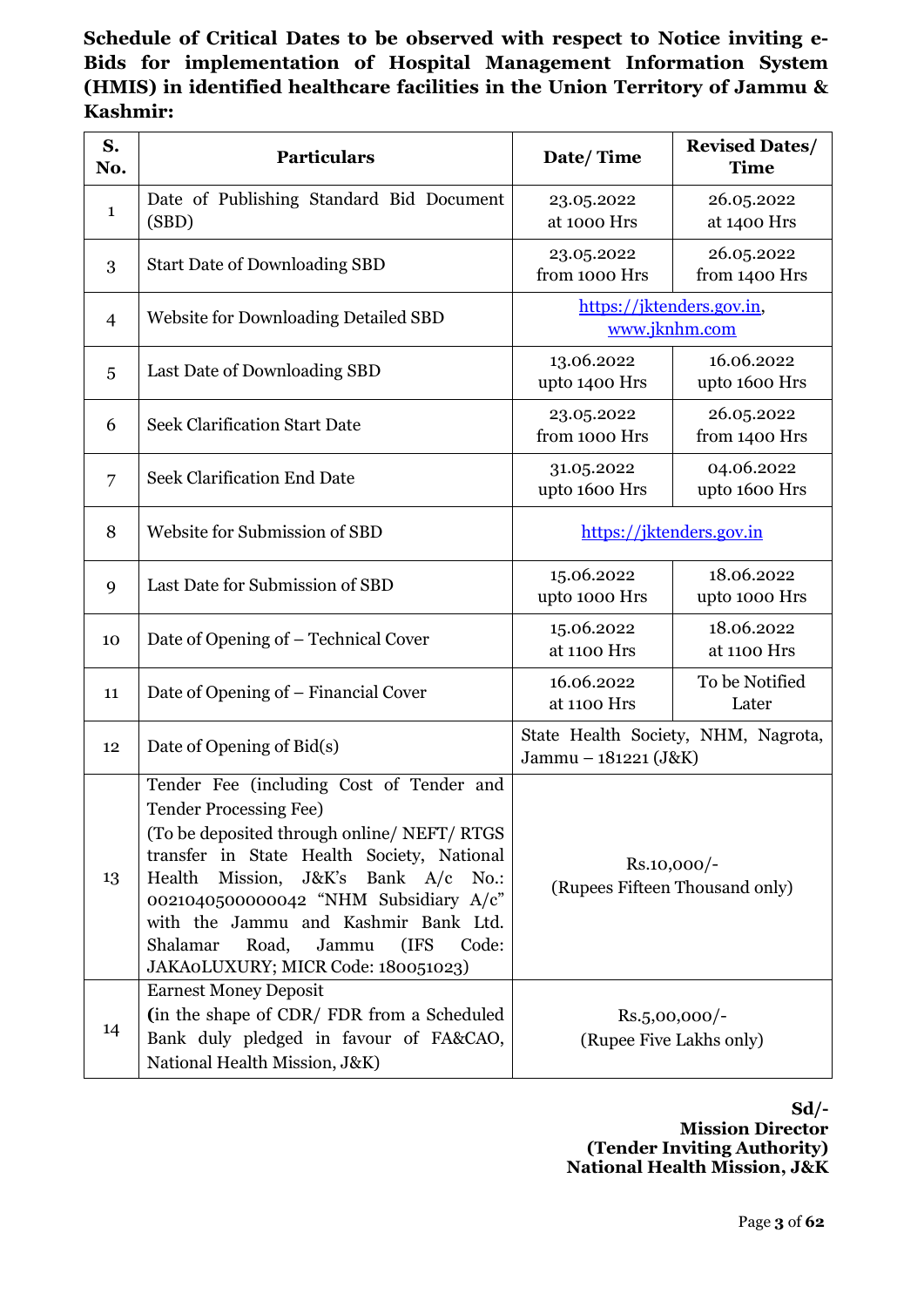### **Section -I: Instructions to Participant(s):**

- 1. Eligible participant(s) can download detailed Standard Bid Document (SBD) from website(s) [https://jktenders.gov.in](https://jktenders.gov.in/) and [www.jknhm.com.](http://www.jknhm.com/)
- 2. *Submission of bid(s) shall be 'Online' through [https://jktenders.gov.in.](https://jktenders.gov.in/)*
- 3. To participate in bidding process, participant(s) have to get (DSC) "Digital Signature Certificate" as per Information Technology Act-2000, to participate in process which is altogether online through central procurement portal https://jktenders.gov.in. This certificate will be required for digitally signing the bid(s)/ response(s). Participant(s) can get the abovementioned digital certificate from any NIC/ Govt. approved vendors. Participant(s) who already possess valid (DSC) Digital Signature Certificates, need not to procure new Digital Signature Certificate.
- 4. Participant(s) have to submit their response(s) online in electronic format with Digital Signature. The bid(s)/ response(s) cannot be uploaded without Digital Signature. No Proposal will be accepted in physical form.
- 5. Response(s) to this NIT will be opened online as per time schedule mentioned in this NIT. Any changes regarding Critical Dates shall be notified through website(s) [https://jktenders.gov.in](https://jktenders.gov.in/) and [www.jknhm.com.](http://www.jknhm.com/)
- 6. Before submission of online response(s), participant(s) must ensure that scanned copies of requisite documents have been uploaded with the response.
- 7. State Health Society, J&K will not be responsible for delay in online submission of response(s), for whatsoever reasons may be.
- 8. Participant(s) are advised to scan documents at 100 DPI (Dots per Inch) resolutions with Black and White, PDF scan properly.
- 9. Detailed guidelines for submission of response(s) online can be downloaded from the website [https://jktenders.gov.in.](https://jktenders.gov.in/)
- 10. *Scanned copies of the below mentioned documents can be attached from My Document area for tenderers on e-Procurement portal viz., [https://jktenders.gov.in:](https://jktenders.gov.in/)* 
	- a. PAN Card
	- b. GST Registration Certificate
	- c. Balance Sheets for last three financial years i.e., 2018-19, 2019-20 and 2020-21
	- d. Average annual turnover certificate, issued by Chartered Accountant, for average turnover of last three financial year(s), from similar service(s) not below Rs.10.00 Crore.
	- e. Work Order(s) alongwith Completion/ Performance Certificates
	- f. Other Documents.

**-----xxx-----**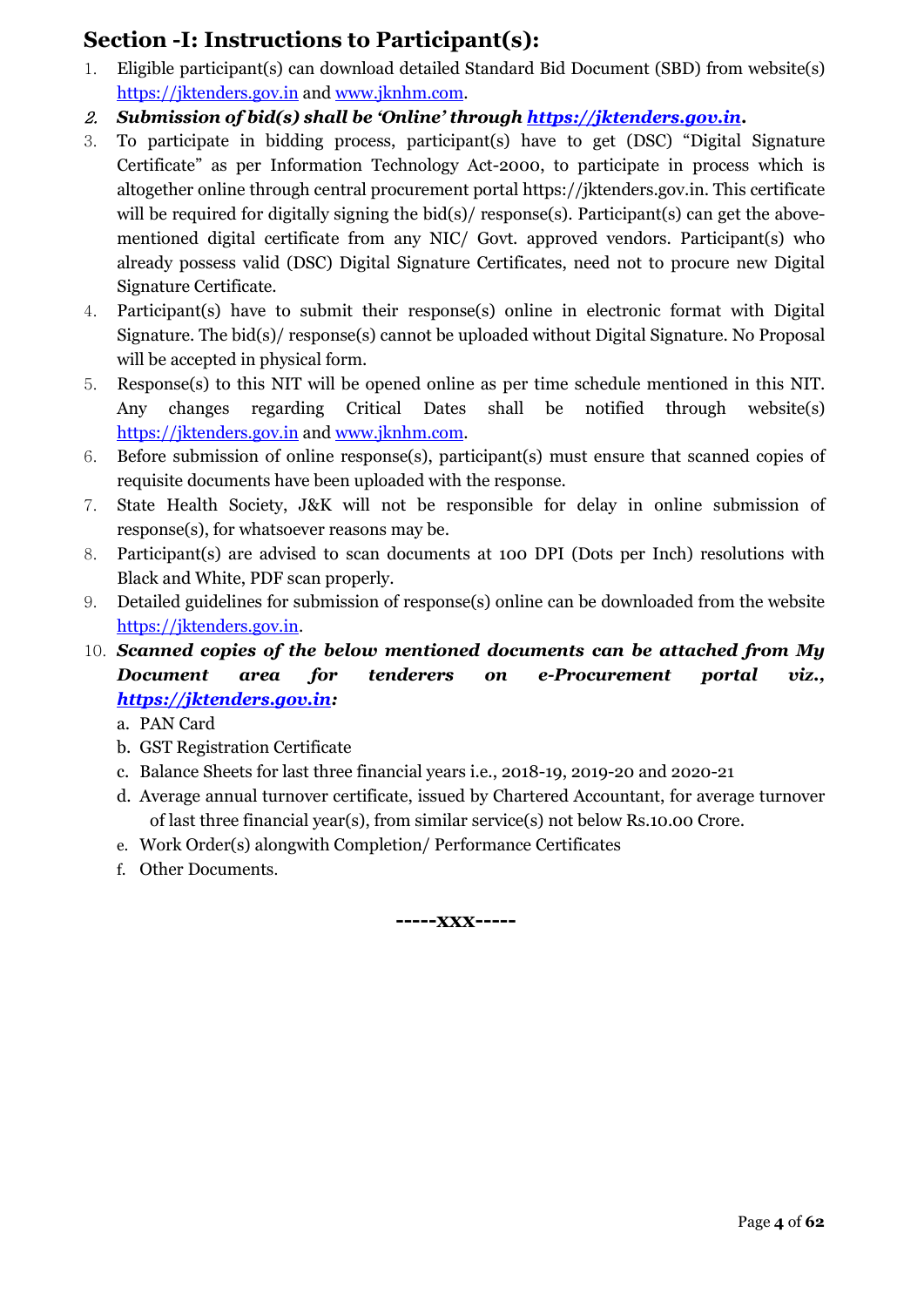### **Section – II: Scope of Work**

#### **A.Background**

India Covid-19 Emergency Response and Health Systems Preparedness Package - Phase-II (ECRP – II) has been conceptualized to strengthen the healthcare systems and support the States/ UTs to manage the second wave and any future upsurge of the pandemic. Learning from the experiences gained while dealing with COVID-19 in its first phase and realizing the role of data driven policy decisions in efficacious management of emergency healthcare response, under ECRP-II emphasis is placed on an effective Hospital Management Information System (HMIS), which can provide real time data towards clinical management decisions.

HMIS will address most of the fundamental needs of concerned stakeholders. Patients will be able to get faster and hassle-free healthcare access. With entire medical data readily available, Medical Professionals will be able to treat better with clinical knowledge support, Administrators will be able to take better decision with the systematic data to be generated in HMIS. To summarize, it will be of immense help in improving patientcare, including but not limited to following services, in identified healthcare facility(ies):

- a) Streamlining operations in hospital(s)
- b) Controlling & managing registrations of patients
- c) Assisting medical professionals to retrieve relevant information related to patients, diseases, investigations, diagnosis, etc.
- d) Providing various MIS and Statistical Reports, thus enabling improved decision making
- e) Providing Central Repository of Electronic Medical Records (EMR) of patients
- f) Integrated exchange of medical and health data among various healthcare facility(ies)
- g) Facilitating Tele-Consultation and Tele-medicine applications
- h) In addition, standardized data from HMIS, in long term, will help to establish a Clinical Decision Support System (CDSS) to create triaging and clinical protocols for any other medical emergencies of similar type.

Significant to mention here that a robust HMIS is also foremost requirement towards implementation of Ayushman Bharat Digital Mission (ABDM), launched Nationwide by the Hon'ble Prime Minister on 27<sup>th</sup> September 2021. Under ABDM, various digital systems, interalia Health ID, Healthcare Professional Registry (HPR), Health Facility Register (HFR), Personal Health Records (PHR), Electronic Medical Records are to be implemented for which an ABDM compliant HMIS Software, facilitating patient enquiry, patient registration, emergency registration, OPD/ IPD Management, Laboratory/ Diagnostics Services, Blood Banks, Inventory/ Stores, alongwith necessary integrations with various existing portals like, e-Raktkosh, e-Aushadhi, Mera Aspataal, etc. needs to be in place.

#### **B.Broad Scope of Work**

- 1. As per envisaged scope of work, approved Service Provider will have to undertake various activity(ies), including but not limited to the followings, towards implementation of HMIS in J&K:
- a) Provision of HMIS solution through centralized management software, integrating various Departments alongwith implementation of requisite modules.
- b) *HMIS solution will be implemented in identified healthcare facility(ies) on 'Design-Build-Own' basis, against monthly charges, and may, or otherwise, be transferred to H&ME/ NHM, J&K after successful completion of contract period*.
- Page **5** of **62** c) During implementation of project, H&ME/ NHM J&K, without any legal obligation to do so, intends to implement requisite No. of HMIS modules in respective healthcare facility(ies)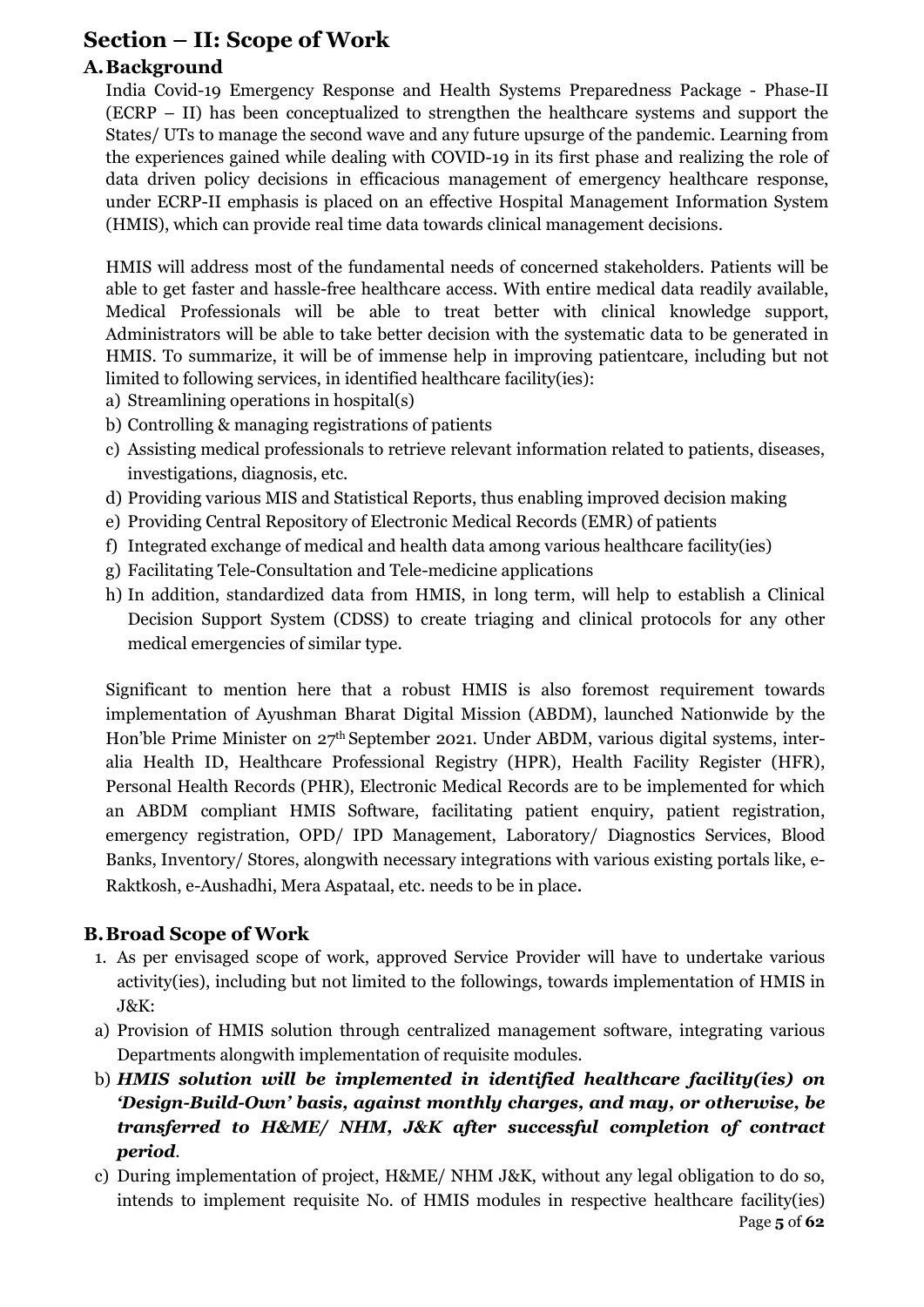*Predominantly, there will be 4-8 modules likely to be implemented in District Hospital(s), and 1-4 modules are likely to be implemented in a Community Health Centre(s). However, based on nature of facility(ies), workload, available infrastructure, etc. No. of modules to be implemented in particular healthcare facility(ies) may increase or decrease. Hence, facilitywise actual No. of modules to be implemented in respective healthcare facility(ies) will be decided by concerned Programme Division, after seeking approval from the Competent Authority and in light of rates coming into force as a result of this selection process vis-à-vis funds available for implementation of the Project*.

d) HMIS solution shall be -

- i) An 'End-to-End' HMIS solution, configurable, customizable and expandable as per the requirements of the Health & Medical Education Deptt./ NHM. J&K.
- ii) Equipped with a mobile application for use by people while accessing health services across Jammu & Kashmir.
- iii) Capable to work seamlessly within the healthcare facility(ies) connecting multiple healthcare facility(ies), labs, etc.
- iv) Capable to provide Tele-Consultation and Tele-Medicine Services for remote diagnosis and advice.
- v) Capable for requisite upgradations, as required from time to time.
- vi) Capable to display dashboard for MIS and interface module for each level within the ecosystem viz., Patients, Doctor(s), Administrator(s), Managerial Staff, etc. to access solution as per need. Interface provision should be available through using multiple channels such as mobile application, web-portals, etc.
- vii) Capable to share health data electronically at each level to make entire workflow paperless.
- viii) Capable to maintain data privacy ensuring that there is no infringement of any patient and/ or other healthcare data in any manner. In addition, it should be capable to ensure compliance to various applicable healthcare/ other standards.
- ix) Capable for additional features like Graphical User Interface, Smart Card Interface, Barcode Compatibility, etc.
- x) Should have integrated Healthcare Worker applications to allow community health management to execute community camps in vulnerable areas around healthcare facility(ies).
- e) Carry out gap assessment of all the hardware, alongwith other equipment, required for implementation of HMIs in identified healthcare facility(ie). *Accordingly, as per the requirement at healthcare facility(ies) vis-a-vis availability of funds, NHM J&K will procure requisite equipment in accordance with specifications provided by approved Service Provider*.
- f) *Deploy requisite manpower, except Data Entry Operators, as & when and to the extent required to ensure technical support for implementation of integrated solution to the Administrative, Medical and Para-Medical Staff of identified District Hospitals, being the end-users of HMIS solution*. *Provision of Data Entry Operators is not within the scope of this NIT*.
- g) Provide necessary training, alongwith handholding, to the Administrative, Medical and Para-Medical Staff of identified healthcare facility(ies) during stipulated period. In addition, refresher trainings will also to be imparted to the staff of these healthcare facility(ies).
- h) Provide all requisite operational, maintenance and technical support in implementation of proposed solution in identified healthcare facility(ies)during entire contract period.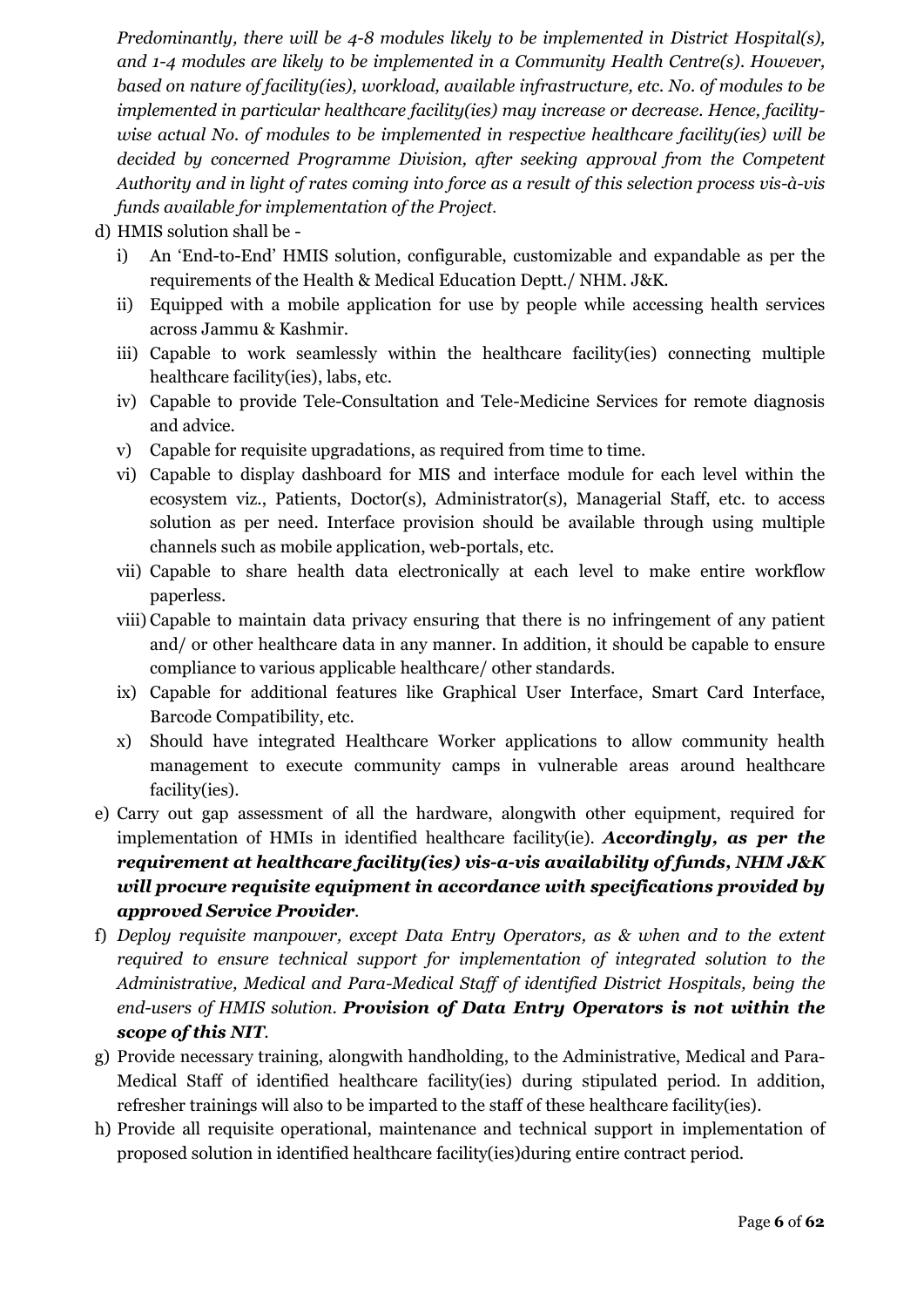- i) Responsible for monitoring and managing complete architecture of HMIS solution, including periodic checks of deployed solution for performance, scalability, security, and upgradations as per 'Change Requests' by H&ME/ NHM, J&K.
- j) Ensure availability of Online help through Chatbot/ e-mail/ Helpdesk alongwith User Manual.
- k) Ensure availability of customized reports as per the requirements of H&ME/ NHM, J&K.
- **C. Detailed Description of Activities –** Broadly, the approved Service Provider shall have to undertake following activity(ies) towards successful implementation of the Project in J&K. However, in view of varied nature of solutions likely to be offered by intended participant(s), one or more activity(ies) may not be required and can be dispensed with during implementation of Project. Any such dispensation by intended participant(s) shall be without adversely affecting the Project in any manner and at the Risk & Responsibility of such participant(s). Therefore, intended participant(s) are advised to assess the significance of these activities in light of the overall requirements of H&ME/ NHM J&K vis-a-vis solution(s) likely to be offered by them, and accordingly quote 'Cost Effective Solution' after assimilating, or otherwise, these requirements:

#### **I. System Requirements Study and Solution Design**

#### 1) **Project Plan and the Inception Report preparation**

- i) Approved Service Provider shall prepare a Project Plan for the entire project.
- ii) Approved Service Provider needs to prepare and submit an Inception Report, which will serve as the foundation document for all activities related to the project. Additionally, Inception Report must cover the risks approved Service Provider anticipates and plans it proposes towards risk mitigation.
- iii) Acceptance of Inception Report by State Health Society, NHM, J&K is necessary before proceeding to the next stage of the project.

#### 2) **System Requirement Specification (SRS)**

- i. Indicative functional requirements provided in this SBD are for reference only. Business logic framework for HMIS is built according to functioning provision of H&ME Department/ NHM, J&K. Approved Service Provider shall have detailed discussions with concerned stakeholders and perform complete requirement engineering processes.
- ii. Approved Service Provider is expected to capture all findings and propositions in System Requirement Specification (SRS) document and prototype, which shall detail requirements of complete solution up to last milestone. Documents should also present clear plan of action to implement HMIS solution. Prototype shall demonstrate all the features and functions of HMIS solution. Approved Service Provider shall consult with concerned Programme Division of State Health Society, NHM, J&K, whenever necessary, to obtain more details on requirements of the project.

#### 3) **Solution Design Document (SDD):** Approved Service Provider shall prepare a Solution Design Document (SDD) containing:

- a) Complete architecture of the proposed HMIS solution.
- b) Design of an audit trail capturing mechanism for all transactions (add, update and delete) using transaction log reports, so that errors in data, intentional or otherwise, can be traced and reversed, throughout the project duration.
- c) Security aspects, measures etc. to deployed for HMIS solution.
- d) Access Controls measures to ensure that databases are not tampered or modified by the system operators or database administrator.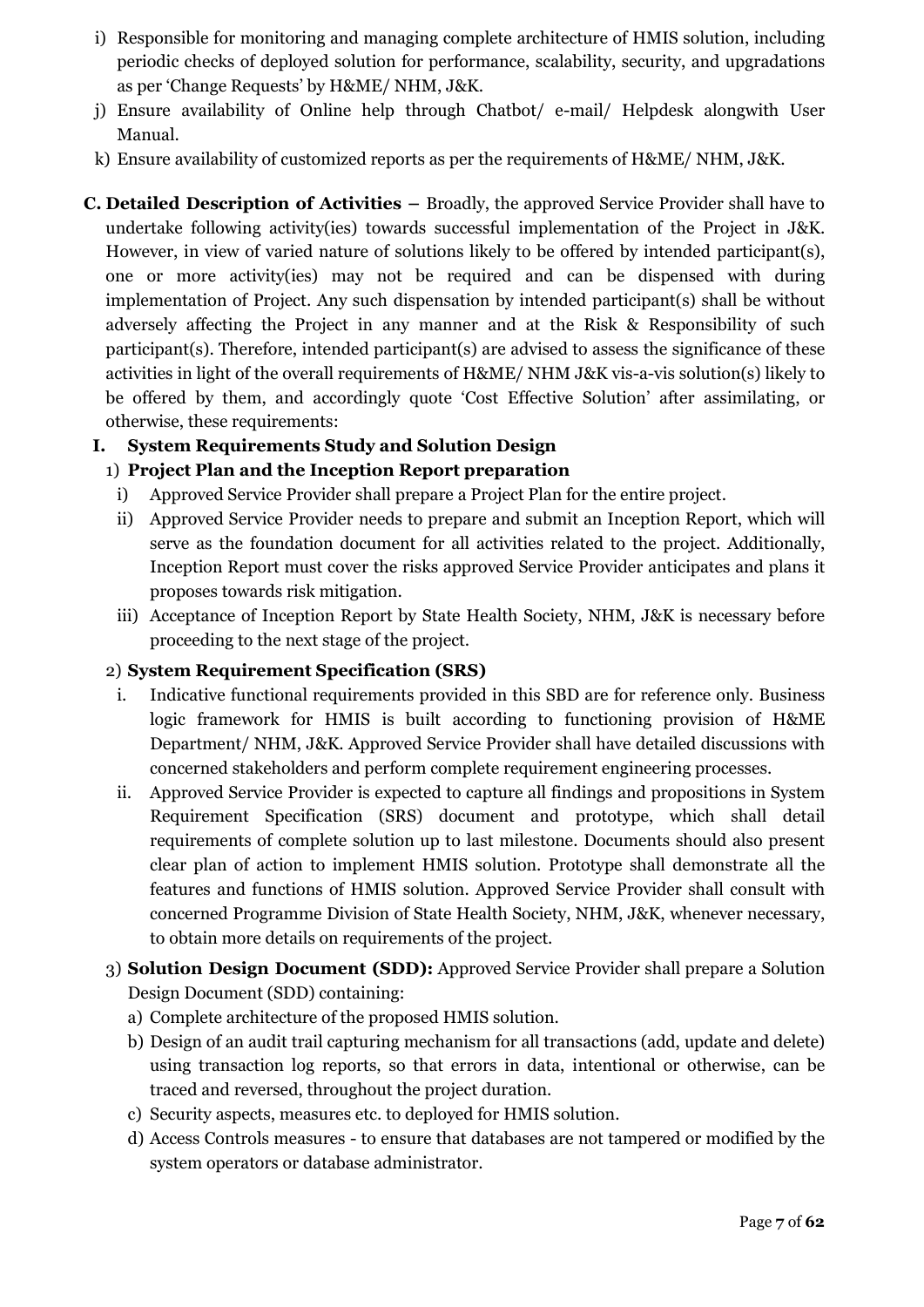- e) Implementation plan for data security- to allow for changes in technology and business needs.
- f) Plans for various types of testing and audit as required by this SBD.
- g) Any other section as required in SDD document.

#### 4) **Prototype Development and Demonstration**

- a. Approved Service Provider is expected to develop/ customize a prototype of HMIS based on SRS and SDD documents prepared. Prototype should consist of navigation plan of the system, data entry forms, reports and should be capable to demonstrate usability of designed solution and extent of meeting aspiration of Government with respect to functionalities of HMIS. Approved Service Provider may use sample data for demonstration of prototype.
- b. Approved Service Provider shall demonstrate prototypes of sub-modules of HMIS solution. Prototypes of sub-modules of HMIS solution shall be considered for approval one by one as & when submitted for approval to H&ME/ NHM, J&K. Approved Service Provider need not wait for completion of prototype of entire solution for the same. This will help to expedite the feedback and approval process. However, Approved Service Provider shall have to demonstrate integrated functionalities and workflow across modules on complete solution prototype when all sub-modules are approved and accepted by H&ME/ NHM, J&K. Acceptance of integrated functionalities and workflow shall be taken as acceptance of prototype.
- **II. Application Development/ Customization/ Deployment:** Approved Service Provider shall have to carry out the following(s) -
	- 1) **Development/ Customization/ Testing and Deployment of HMIS application:**  Approved Service Provider will be responsible for development/ customization, integration, testing and deployment of HMIS application alongwith portals based on:
		- a. Functional requirements given in this SBD
		- b. SRS & SDD finalized in consultation with H&ME/ NHM, J&K
		- c. Prototype development in consultation with H&ME/ NHM, J&K
		- d. Project implementation approach
		- e. Any other related documents
	- 2) **SMS Solution:** Approved Service Provider shall have to integrate relevant modules, functions etc. of HMIS with Mobile Service Delivery Gateway (MSDG) of Government of India for SMS gateway functionalities. OTP based authentication shall be provided for specific features and modules. Details of such features and modules shall be discussed by concerned Programme Division of State Health Society, NHM, J&K with approved Service Provider.
	- 3) **Key Considerations:** HMIS solution shall
		- a. Ayushman Bharat Digital Mission (ABDM) compliant.
		- b. Comply with the Standards published by Ministry of Electronics and Information Technology (MeitY), as well as the Ministry of Health & Family Welfare, Govt. of India.
		- c. Comply with latest Information Technology Act of India including all amendments thereon.
		- d. Be based on ISO 27001:2013 standards, user access to system must be through a single sign on process, which should involve specification of a user identification, a password and the applications displayed must be as per user profile and authority.
		- e. Comply with localization standards, like Font Standards, etc. notified and available on the website of MeitY, to ensure common look and feel.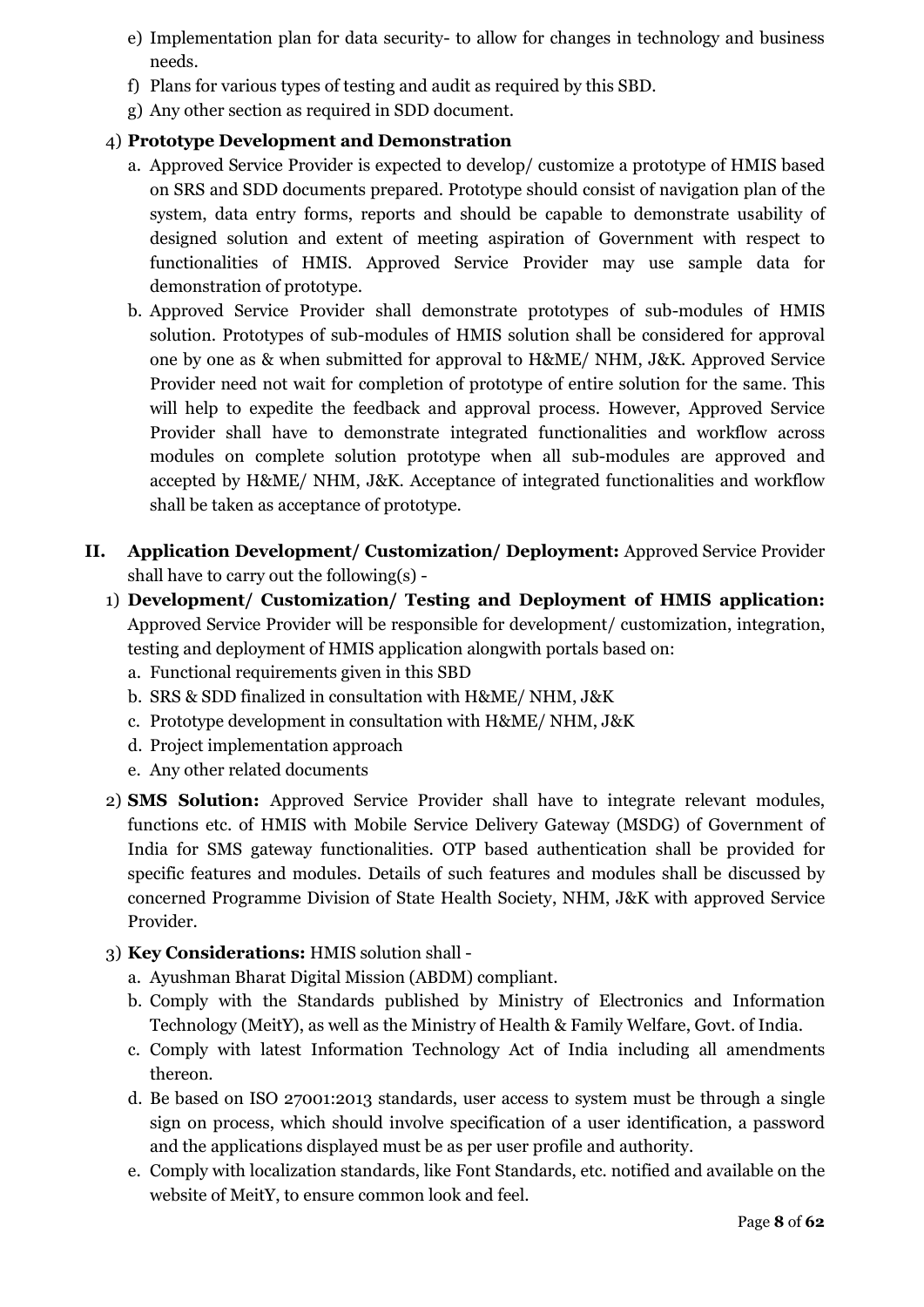- f. Support all common browsers and mobile platforms (like Internet explorer, Mozilla, Chrome, Safari, Android, iOS, Windows platform etc. up to the latest version).
- g. Allow user to change his/ her password based on a given time frame as well as give users the option to change HMIS password at any time.
- h. Disable the user profile after three unsuccessful log-on attempts.
- i. Have provision for re-enabling disabled user profiles after single or multiple steps of online and/ or offline verification of user. System shall be able to log successful and failed attempts to system.
- j. Allow Password based authentication, digital signature/ e-Sign based authentications and OTP based authentication.
- k. Be designed in such a way, that it works smoothly on available bandwidth while meeting the SLAs and other requirements of this SBD.
- l. Make available all the functionalities to end users even at minimum Broadband speed specified by the Government of India/ Telecom Regulatory Authority of India (TRAI).
- I. Updates shall be provided by the approved Service Provider to support future versions of OS platforms and browsers during Operations & Maintenance (O&M) period without any additional charge.
- II. Mobile application shall be used by all the stakeholders. So, application must support Android, iOS and Windows Operating Systems versions of low-cost entry level smart phones also.
- III. All the forms labels and instructions etc. shall be available in HMIS application both in English and Hindi languages.

#### 4) **Security:**

- a. Security shall be one of the important requirements of HMIS. Approved Service Provider shall adhere to IT Security best practices right from the inception and design phase of application development till the end of O&M. Application shall be free of any vulnerability and malware. Security solution shall be implemented in following layers of HMIS Solution: Perimeter, Web, Application, Database.
- b. Security solution shall adhere to all the industry standards as well as Security Guidelines issued by concerned Agency(ies).
- c. Approved Service Provider shall be responsible to continuously manage a secure environment, implement appropriate mitigating controls, integrate with core IT environment and escalate appropriately in case of incidents or emergencies.

#### 5) **Testing Requirements:**

- a. Approved Service Provider shall create Test Strategy Document defining the requirements and goals of configuration, determine tools & methods used to check that system responds correctly, determine how and when test will be performed etc.
- b. Test Strategy Document shall guide the project team through implementation to ensure that planning and conducting testing activities in various phases of implementation are proper.
- c. **User Acceptance Testing/ Pilot Testing:** Approved Service Provider shall prepare test cases for User Acceptance Testing (UAT) in consultation with concerned Programme Division of State Health Society, NHM, J&K. UAT shall be conducted in the form of pilot testing for each phase of 0project. Approved Service Provider shall facilitate to conduct this test. For pilot testing, modules of HMIS shall be chosen and approved Service Provider shall demonstrate all functionalities of HMIS application, including end to end workflow, using real data.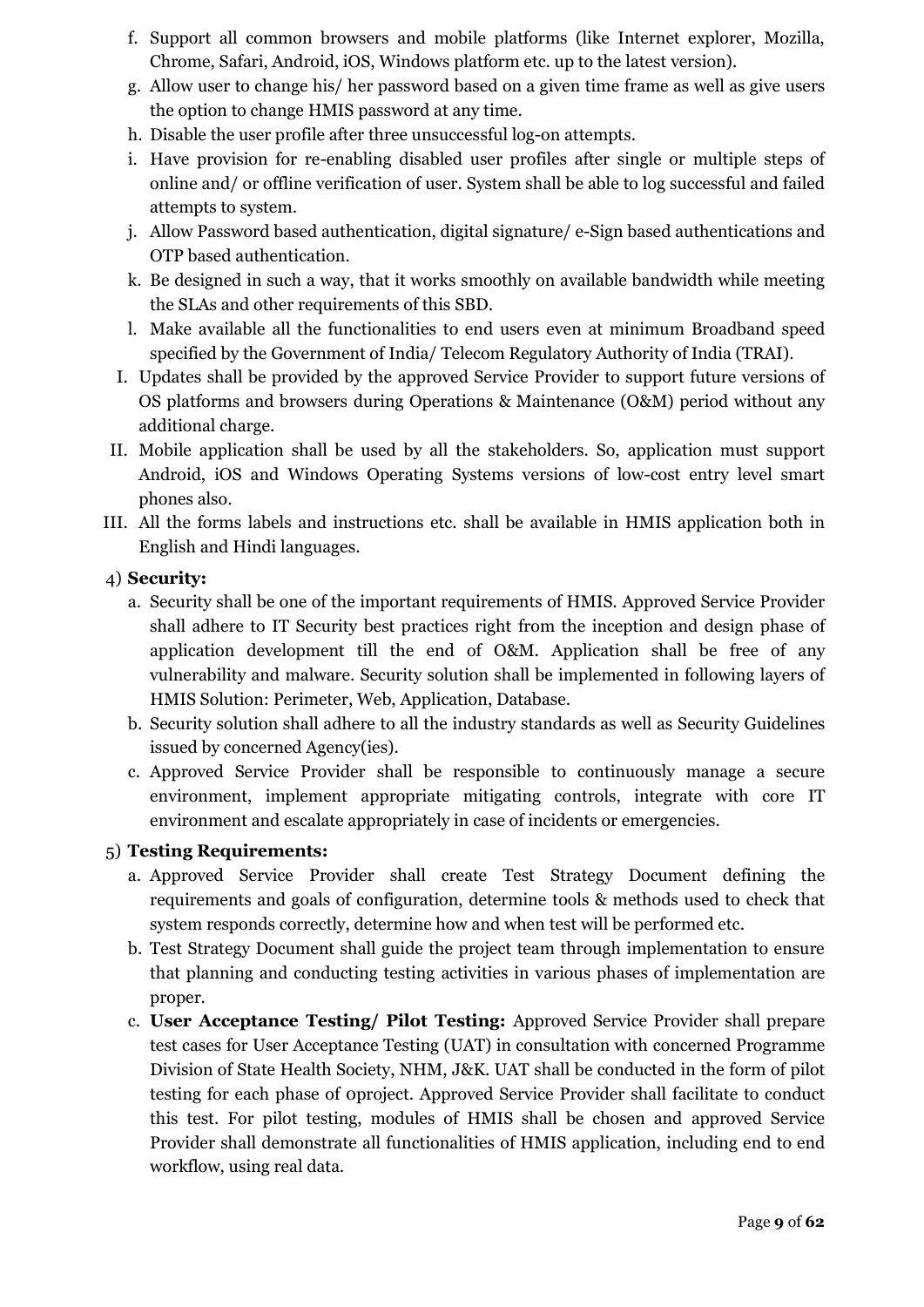- d. Modules for pilot testing shall be chosen by H&ME/ NHM, J&K at an appropriate stage of the project, such that, it provides sufficient time to approved Service Provider to implement the solution and demonstrate the pilot testing. Approved Service Provider will close all bugs etc. identified during UAT. This process of UAT will continue in an iterative manner till zero defects are shown by approved Service Provider for test cases developed**.**  Approved Service Provider also needs to ensure that errors/ defects detected in previous round of tests do not get repeated in successive tests.
- e. Approved Service Provider will submit a Pilot Testing report along with test cases, tests result etc. at the end of testing exercise and obtain Sign-Off on UAT/ Pilot Test Report from the H&ME/ NHM, J&K.

#### 6) **Deployment of Manpower:**

- a. Approved Service Provider shall have to deploy onsite team(s), in sufficient number and skill set to meet the requirements of SBD regarding implementation of HMIS within ten (10) working days from the date of signing of agreement.
- b. Approved Service Provider shall have to submit resumes of key personnel both supervisory & technical.
- c. Approved Service Provider shall have to ensure minimum requisite technical resources for maintenance & support services after Go-live for the entire contract duration of five (5) years.
- d. *Provision of Data Entry Operators is not covered within the Scope of this Project.*

#### III. **Documentation & Version Control:** Approved Service Provider shall have to -

- a. Ensure that complete documentation of HMIS Project is provided with comprehensive user manuals and adhere to standard methodologies in software development as per ISO standard and/ or CMMi models.
- b. Document operations & management processes as per ISO 20000-1, or higher, Standard(s).
- c. Provide following documentations in hard as well as soft copies:
	- 1) Detail Project Plan
	- 2) Fortnightly & Monthly Progress Reports
	- 3) Traceability Matrix Document
	- 4) Communication Plan listing all stakeholders in the project, defining their roles and responsibilities.
	- 5) System Requirement Specification (SRS) document containing detailed requirement capture and analysis including functional requirement, Interface Specifications, application security requirements, database model.
	- 6) Complete Source Code with required documentation.
	- 7) Test Plans and Test cases (including Unit Test Plan, System/ Integration Test Plan, User Acceptance Test (UAT) Plan, Security Test Plan, Load Test Plan).
	- 8) Various manual, including Training Manuals & literature, Systems Administration Manuals, Application User Manuals, Installation Manuals, Operational Manuals, Maintenance Manuals.
	- 9) Frequently Asked Questions Document.
	- 10) Security policy and procedure for HMIS Platform including Password security, logical access security, operating system security, data classification, and application security and data backups.
	- 11) Data dictionary listing out all the data elements shall be prepared.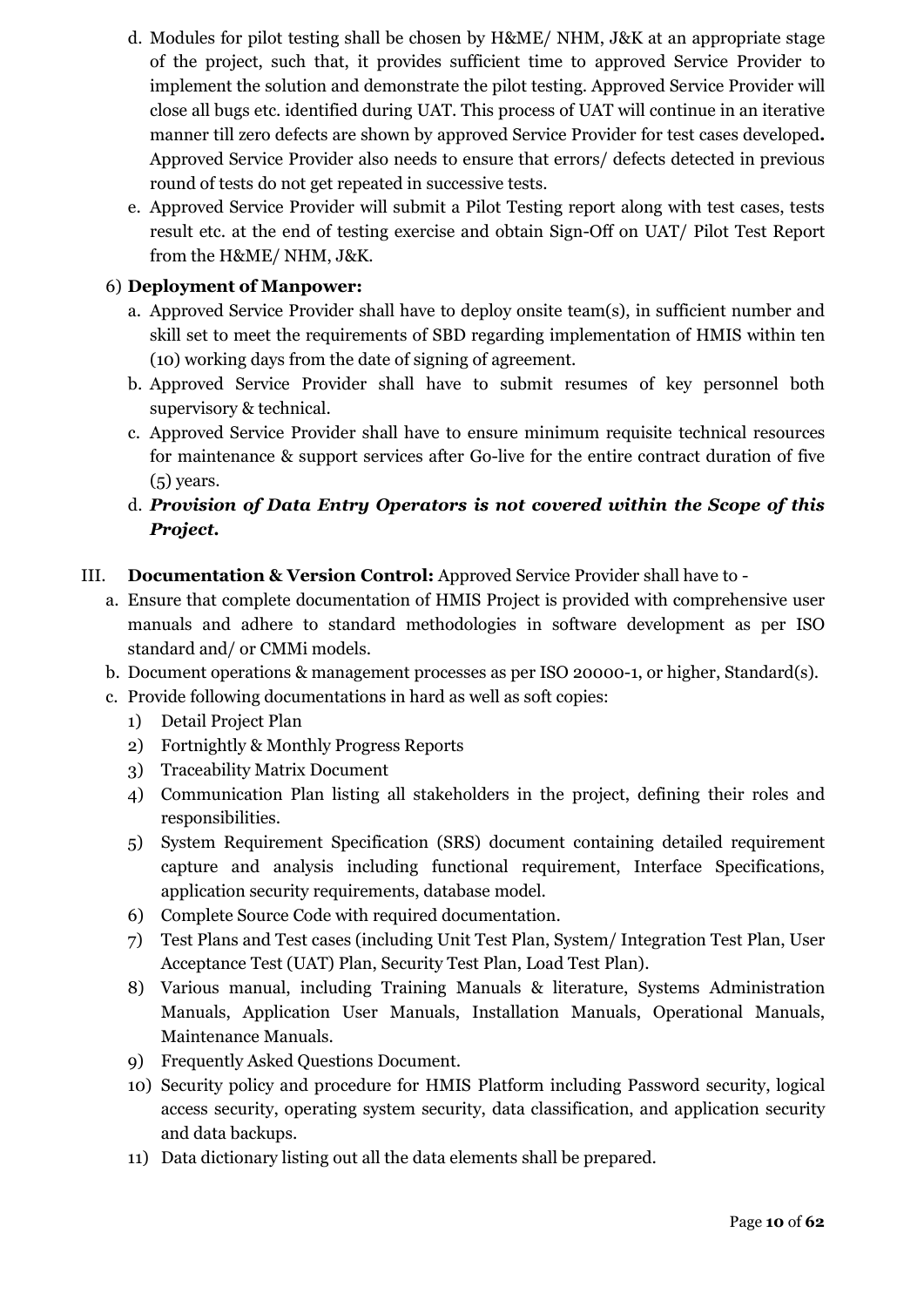- IV. **Operation & Maintenance (O&M) Services from the Date of Go-Live:** Once systems have been commissioned, approved Service Provider shall provide operations & maintenance services during remaining Contract Period.
	- i) **High-level Scope for Operations and Maintenance:** As part of O&M services, approved Service Provider shall have to ensure comprehensive support for software and application that are in the scope of this SBD, including, but not limited to, support for application software maintenance, IT Helpdesk, and periodic reporting.
	- ii) **Operation and Maintenance of entire HMIS Solution** 
		- a. On successful completion of implementation, which may be phase-wise, approved Service Provider shall have to provide post implementation support from the date of Go-Live till the end of contract period.
		- b. Approved Service Provider, as per its understanding about the project and based on its experience in handing similar projects, shall have to deploy requisite manpower, **except Data Entry Operators**, as & when and to the extent required, to ensure technical and operational support for implementation of integrated solution to Administrative, Medical and Para-Medical staff of identified healthcare facility(ies). Such deployment of manpower may be at centralized level, or Divisional level(s), or District level, or any other manner deemed appropriate to approved Service Provider.
		- c. Approved Service Provider shall have to provide a centralized Helpdesk and Incident Management Support from the Go- live till end of contractual period.
		- d. Approved Service Provider shall use Incident Management Software to manage the entire lifecycle of logged incidents.
	- iii) **Application Software Maintenance and Support Services:** Approved Service Provider shall:
		- a. Provide IT application maintenance and support services for all components mentioned in this SBD and as part of Administrative Orders/ Legal Obligation(s), if any.
		- b. Provide O&M services for solution including, but not limited to, production/ customization monitoring, troubleshooting & addressing the functionality, availability & performance issues, implementing any system change requests, addressing the incidents/ problems raised by users (via IT Helpdesk) for problems/ bugs in the application etc.
		- c. Keep application software in good working order; meeting the requirements defined by H&ME/ NHM, J&K from time to time based on functional, administrative or legislative priorities, perform any changes and upgrades to applications as requested by H&ME/ NHM, J&K.
		- d. Tuning of application, databases, 3rd Party Software's and any other components provided as part of the solution to optimize the performance.
		- e. Perform, without any additional cost, minor changes, bug fixes, different reports, error resolutions and minor enhancements that are incidental to proper and complete working of the application.
		- f. Release H&ME/ NHM, J&K for interim releases of application.
		- g. Provide centralized version and configuration control of the application.
		- h. Provide routine functional changes.
		- i. Provide any changes to application code that may be required because of patches to licensed software being used (if any).
		- j. Update and maintain all HMIS project documents (including user manuals, training material, etc.)
		- k. Provide change request management based on feedback from users or its own initiative. All planned changes to application, especially major enhancements and changes in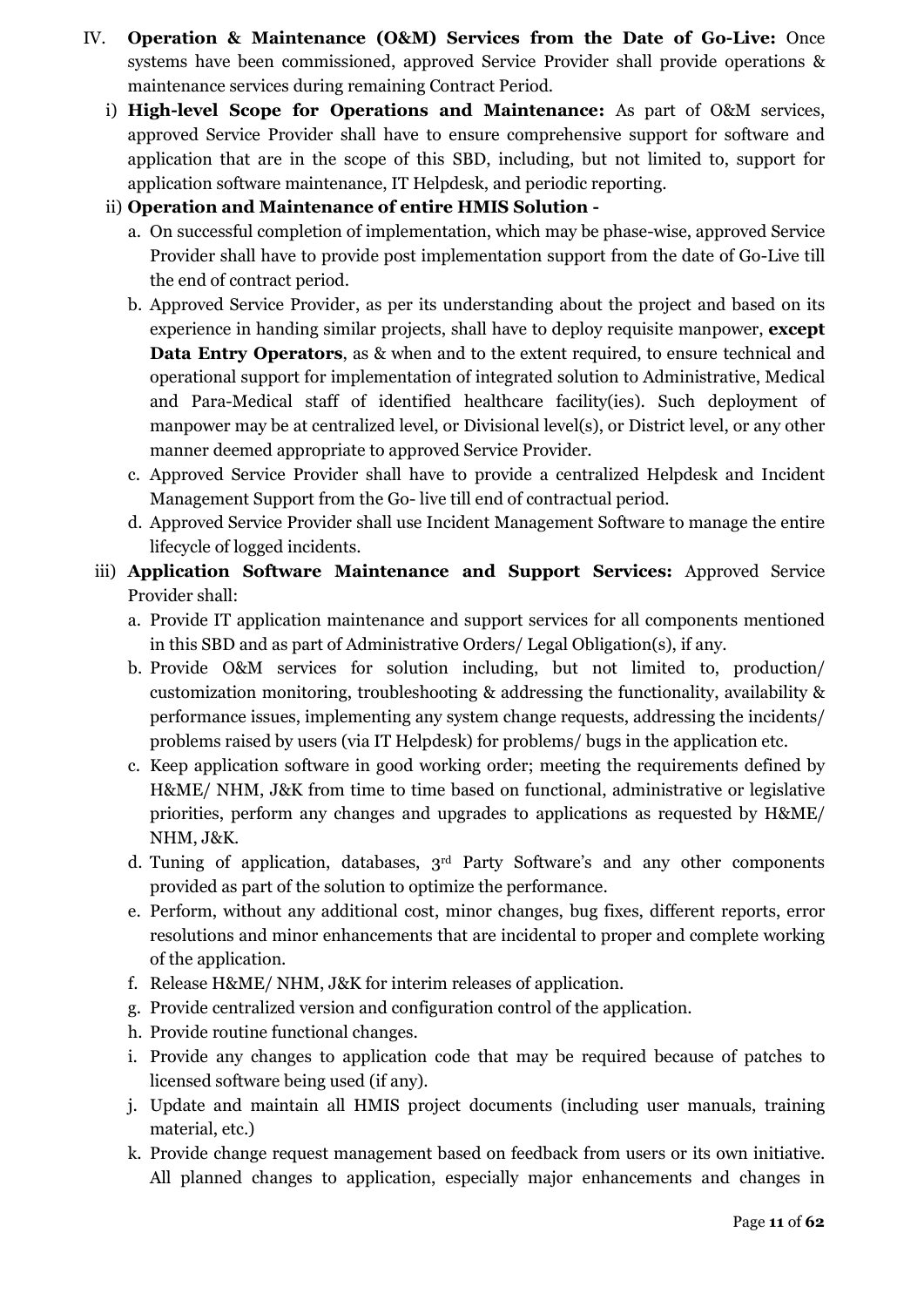functionality post go-live, shall be coordinated within established change control processes.

- l. Define software change management and version control process and obtain approval for the same from Authority. For all proposed changes to application, approved Service Provider will prepare detailed documentation including proposed changes, impact on system in terms of functional outcomes/ additional features added to system, etc.
- m.Address all errors/ bugs/ gaps in functionality offered by solution at no additional cost during operations & maintenance period.
- n. Prepare separate change proposal form for performing any functional changes to system that are deviating from signed-off Functional Requirement/ System Requirement/ Approved Prototype, and changes in software shall be implemented accordingly at no additional cost to H&ME/ NHM, J&K. Time period for implementation of such change shall be mutually decided between approved Service Provider and H&ME/ NHM, J&K.
- o. Changes in software, hardware and other infrastructure required as a result of any legislative, administrative, policy changes in HMIS processes and workflow shall not constitute change of 'Scope of Work' and need to be undertaken by approved Service Provider at no additional cost to H&ME/ NHM, J&K.
- p. Any changes/ upgrades to software performed during O&M phase shall be subject to integrated testing by approved Service Provider to ensure that changes implemented in system meets the desired and specified requirements. Approved Service Provider shall be responsible for staging environment for testing of changes/ updates/ patches before applying them on production environment.
- q. Ensure that all necessary measures are taken for smooth operation of HMIS solution.
- r. Ensure that designated personnel from concerned hospitals are duly prepared and groomed in a progressive manner so as to operate the system on their own.
- s. Ensure facilitation of smooth transition to new system at the expiry of the Project. Transition plan will need to be agreed between approved Service Provider, H&ME/ NHM, J&K as well as concerned healthcare facility(ies).
- t. Ensure adherence to baseline performance SLA matrix as defined.
- iv) **Operation and Maintenance (O&M), if any:** Approved Service Provider shall
	- a. Carry out any requisite adjustments/ changes in configuration for implementing different versions of application software.
	- b. Provide from time-to-time updates/ upgrades/ new releases/ new versions of software and operating systems as required. Approved Service Provider shall have to provide free upgrades, updates & patches of software and tools to H&ME/ NHM J&K, as & when released by OEM(s)/ approved Service Provider, and implement the same after seeking necessary approvals from H&ME/ NHM, J&K.
	- c. Provide and apply regular patches to software including software, operating system, databases and other applications.
	- d. Provide for software license management and control. Approved Service Provider shall maintain data regarding entitlement for software upgrades, enhancements, refreshes, replacements, and maintenance. Approved Service Provider must perform periodic audits to measure license compliance against No. of valid end user software licenses consistent with the terms & conditions of site license agreements and other mutually agreed upon licensed software terms & conditions and report to H&ME/ NHM, J&K on any exceptions to approved Service Provider terms & conditions, to the extent such exceptions are discovered.
	- Page **12** of **62** e. Manage complete OEM's technical support for all licensed software problems and/ or questions, technical guidance, defect, and non-defect related issues. Approved Service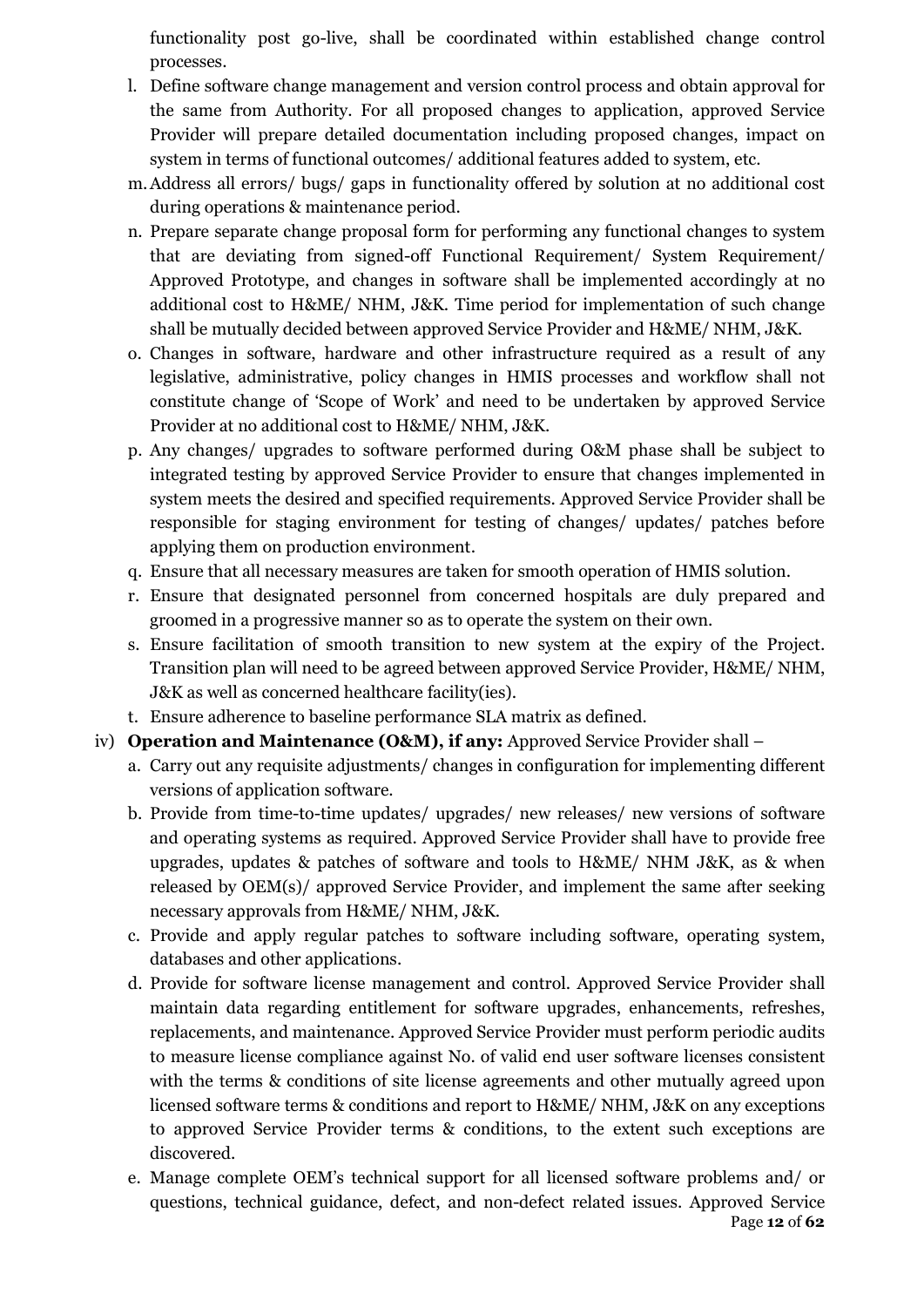Provider shall provide a single-point-of-contact for software support and provide licensed software support including but not limited to problem tracking, problem source identification, problem impact (severity) determination, bypass and recovery support, problem resolution, and management reporting.

- f. Undertake regular preventive maintenance of licensed software.
- v) **User Profiles and Account Management:** It include routine functional changes interalia user and access management, creating new report formats, and configuration of reports. Approved Service Provider shall
	- a. Provide user support in case of technical difficulties in use of software, answering procedural questions, providing recovery and backup information, and any other requirement that may be incidental/ ancillary to complete usage of application.
	- b. Perform User ID and Group Management Services. User-ID naming & protocol shall be designed and implemented for all User-IDs. Such naming convention and protocol shall be signed-off with the H&ME/ NHM, J&K.
	- c. Maintain access controls to protect and limit access to authorized end users of HMIS.
	- d. Provide administrative support for user registration, creating and maintaining user profiles, granting user access and authorization, providing ongoing user password support, announcing and providing networking services for users and providing administrative support related to HMIS solution.
	- e. Undertake system administration tasks, such as managing access control system, creating and managing users etc.
	- f. Some of the above activity(ies) may need to be done before beginning of O&M phase.
- vi) **Change Management and Capacity Building including Training of Users:**  Approved Service Provider shall
	- a. Impart training to staff of healthcare facility(ies) and other key stakeholders on the usage and maintenance of HMIS application.
	- b. Provide a change management plan to H&ME/ NHM, J&K which addresses various aspects of capacity building & training.
	- c. Propose different training modules for different user profiles at appropriate timelines.
	- d. Provide such additional training, as deemed necessary, to ensure that training imparted is comprehensive, complete and meets the Service Level Agreements.
	- e. Prepare training modules/ content to enable users for self-learning.
- V. **Dashboard and Reporting:** Basic objective of intended system is to provide summarized, timely and accurate information to stakeholders to aid in day-to-day decision-making process as well as for long term strategic planning. Different modules shall have necessary reports/ outputs to meet the requirements of transaction processes. To get a holistic view of entire operation & management of Project, different stakeholders require to access data from different modules and interpret the same in a meaningful way. Hence, on top of all modules proposed to be developed, module for Management Information System (MIS) is required to be built which would present summary view of entire gamut of activities to concerned stakeholders to enable effective planning, monitoring, controlling and review of activities at different levels.
	- 01. Proposed system shall provide extensive reporting options to address the needs of various levels. System shall provide drill down options and alert facilities for various levels to effectively control, monitor and review the Project.
	- 02. Approved Service Provider shall submit various reports, including but not limited to the followings: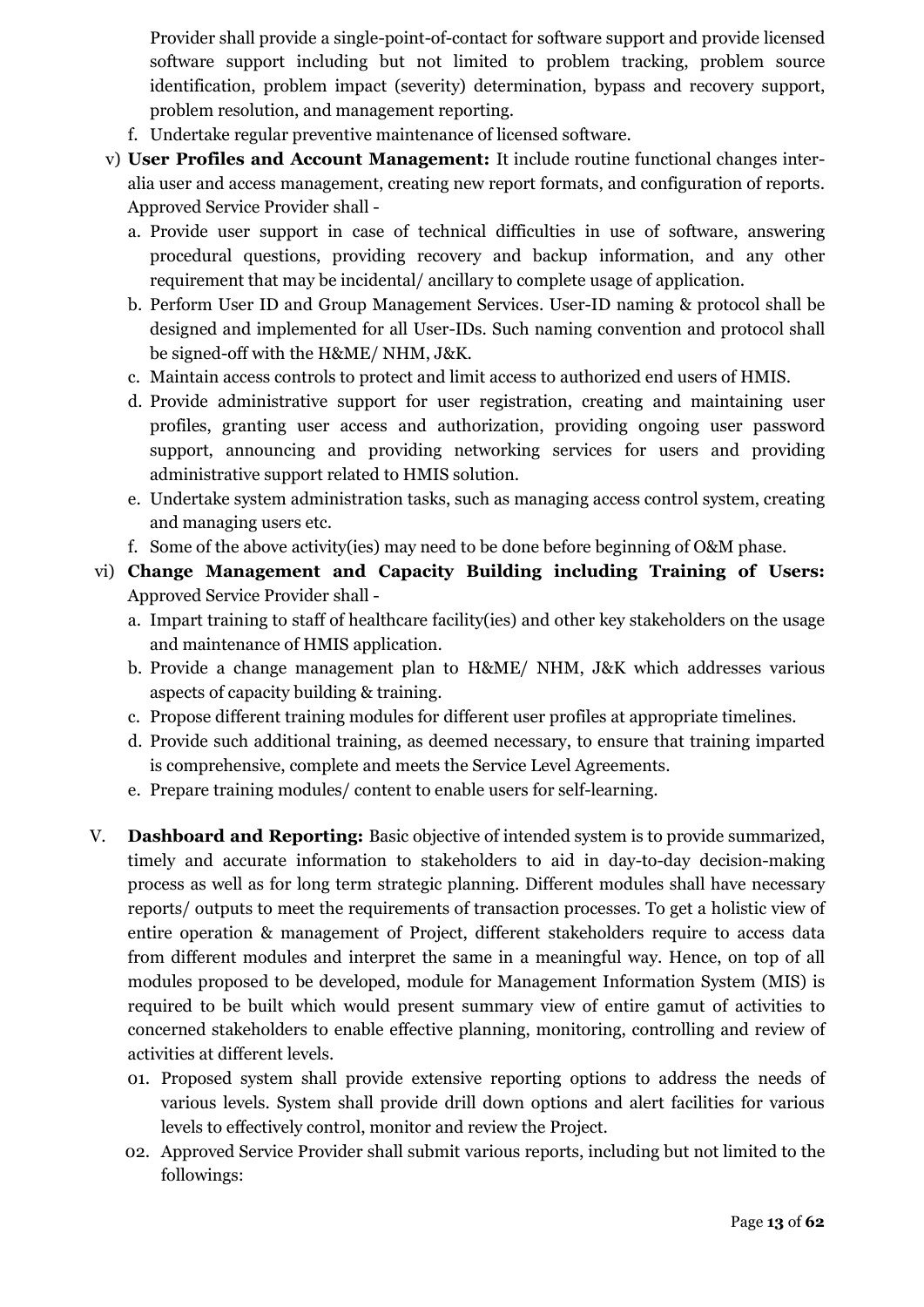- a. Updation of documentation on successful completion of O&M operations for each quarter. It includes regular updation of all policies designed by approved Service Provider, updated system design documents, specifications, latest source code, application deployment files, configuration files for entire solution Software change logs etc.
- b. Corrective action report in response to any audit finding(s)/ other concern(s) as identified by the H&ME/ NHM, J&K.
- c. Monthly report on the Central helpdesk center operations.
- *03. Any report which/ whose data is residing in HMIS system/ or can be arrived at by using some logic on available data will not fall/ qualify as change request.*
- VI. **Change Request:** With respect to applicability of changes envisaged post prototype approval, the following is clarified-:
	- 1) Changes till acceptance of prototype by H&ME/ NHM, J&K shall not qualify as change request.
	- 2) Minor changes (changes requiring less than 5 person days and limited to 5 such changes per month), bug fixes, generation of different reports for HMIS using available data, error resolutions, configuration, performance tuning, mitigation of security observation during annual/ periodical audits, changes required to accommodate patches, upgrades etc. which are required for operation of project shall not qualify as change request.
	- 3) Any change request which does not fall under the categories mentioned in Point (2) above, shall be done by approved Service Provider during implementation and/ or O&M phase without additional charge, subject to a capping of 10% of overall man-month effort of HMIS application for single or multiple cumulative change requests.
	- 4) Once the limit of no additional cost change requests, as mentioned in point (3) above, is exhausted, further change requests would be discussed with H&ME/ NHM, J&K, and a decision would be taken by H&ME/ NHM, J&K w.r.t. cost component for any additional changes beyond the capped limit.
	- 5) Estimation of man month effort for any such change, post acceptance of prototype will be subject to approval of H&ME/ NHM, J&K.
	- 6) Functional requirements given in this SBD are indicative only and not exhaustive in any manner and/ or kind and/ or form. Participating participant(s) by responding to this SBD, deemed to have understood and agreed that requirements are subject to change at sole discretion of H&ME/ NHM, J&K.
	- 7) All the development/ customization/ configuration/ deployment must meet the requirements for security, performance, ease of use for operations, administration and management.
- VII. **Availability of Open APIs:** HMIS solution shall have open Application Programming Interface (APIs) for future integration of independent modules or systems with HMIS. These modules and systems should be able to use the functionalities and modules of HMIS and vice versa. Interfacing and integration may be required for various purposes. Present scope under this section is limited to provision of open APIs in HMIS. Approved Service Provider shall take care of security requirements of system while making provisions for open APIs.
- VIII. **Adherence to Implementation Plan and Project Governance Structure:** Approved Service Provider shall
	- a. Ensure simultaneous implementation of HMIS solution at different project locations.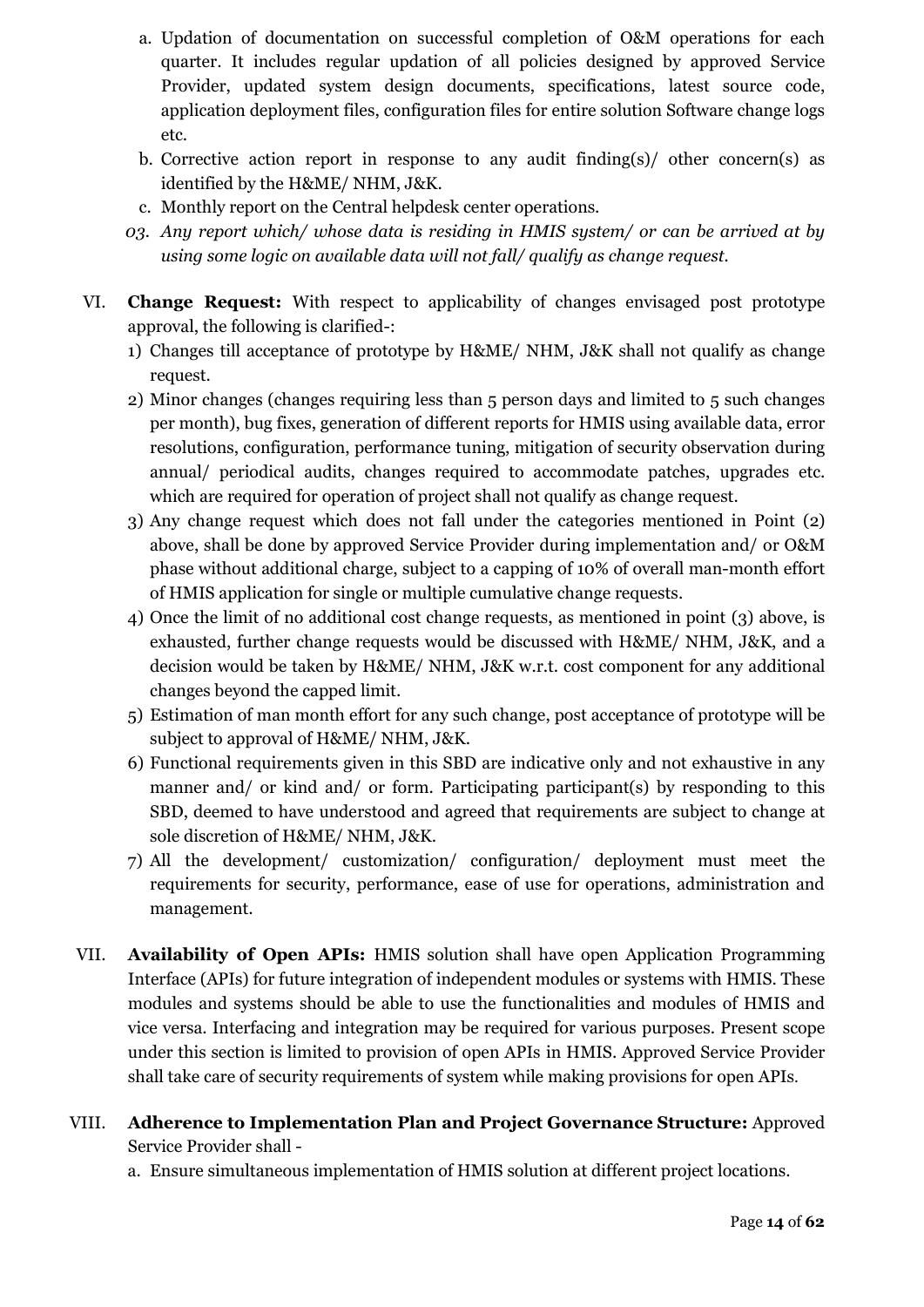- b. Adhere to his roles and responsibilities with respect to design, development/ customization, implementation as well as operations and maintenance of HMIS solution across all project locations.
- c. Conform to defined institutional mechanism for project review and monitoring including risk management during entire contractual period.
- d. Maintain all documentation related to HMIS project including software artifacts with adequate traceability matrix and version control.

#### **D.Functional Requirements to be met by HMIS Solution**

HMIS is proposed to be a core, automated, scalable interoperable, and integrated software application, having a Web Portal interface accessible through intranet/ internet. Application will be accessible to health facility staff through LAN/ Intranet/ Internet. Entire application is envisaged to be deployed as per 'Centralized Model in Star Architecture', later scaled up to 'Mesh Architecture', where each health facility(ies) will be connected with each other.

Core modular, fully integrated and automated HMIS application will have interface for various types of users. Application and its functionalities should be granular and modular enough for authority(ies) to enable or disable any particular function of HMIS, at any given time, as per their requirement(s), without the need for a developer/ code level change/ custom UI change.

Application shall have all HMIS modules with complete integration between different modules and an efficient data sharing mechanism so that each module can showcase complete automated workflow functionality for seamless backend processing. Integrated core HMIS application shall have following accessibility channels:

#### **1. HMIS Web Portal:**

HMIS application web-portal shall have both static and dynamic information, accessible through any web browser via internet and intranet. Information to be displayed on webportal will be such information available for public consumption through web-portal. Content for web-portal, reports/ information/ statistics which needs to be regularly published on web-portal for public viewing and consumption, will be finalized and provided by concerned Programme Division of State Health Society, NHM, J&K, in consultation with the Directorate(s) of Health Services, Jammu/ Kashmir.

**2. HMIS Core Application:** HMIS core application shall be accessible through any web browser via internet and intranet at all healthcare facility(ies)/ Department(s). Access to various modules and functionalities will be managed and controlled through 'Role Based Access Control (RBAC)'. Approved Service provider shall have to develop and deploy a comprehensive information control and display feature through these modules.

There will be unique healthcare ID(s) of patient(s), which will be used to track the patient(s) and enable them to avail different healthcare services in different Departments of healthcare facility(ies) across J&K. This will enable collation of medical record through various touch points within these hospital(s) thereby building patient Electronic Health Record (EHR). This will further result in taking better clinical decisions especially referrals from Primary to Secondary and Tertiary healthcare institutions, as well as gradually developing a comprehensive 'Disease Registry' in J&K over the years.

- **I. General Functional Requirements**: System shall have various functionality(ies), including but not limited to the followings–
	- a. allow Citizens to search for relevant information on Hospital/ Department and services provided by the Hospital.
	- b. provide healthcare locator functionality (District Hospitals/ CHCs/ PHCs/ UPHCs/ Health & Wellness Centres) to locate nearest public healthcare facility.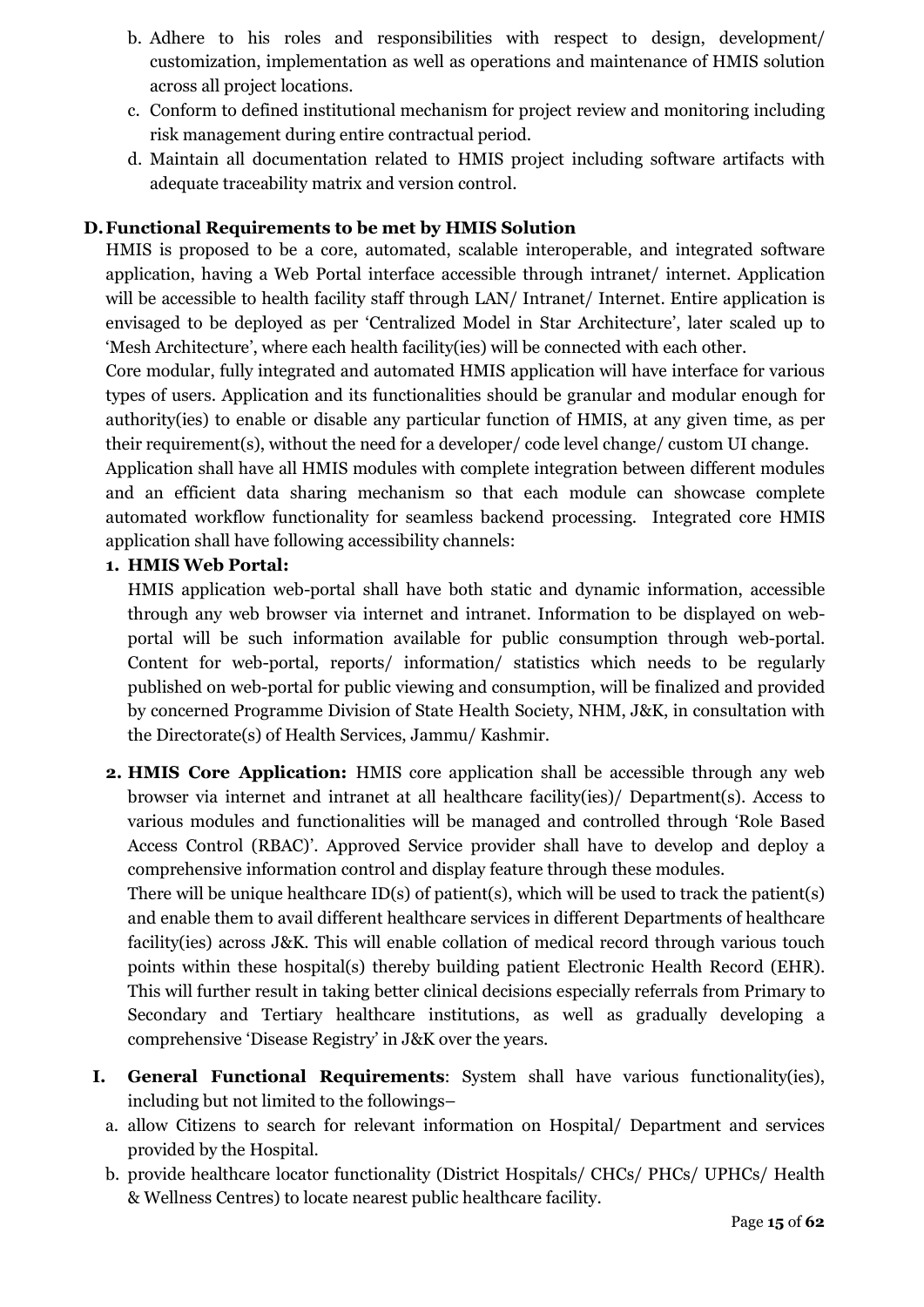- c. have personalized dashboard functionality for each user/ Department, with defined functions based on Role Based Access Control (RBAC).
- d. have a comprehensive search and advanced search component built in the system, available across various modules and sub modules of system. Online help pages shall also have search functionality so that user can search using the relevant keywords.
- e. have proper authorization and authentication mechanism.
- f. allow patient registration record to be automatically forwarded to dashboard of concerned Doctor/ Department.
- g. all specific module/ sub-module/ section wise audio-visual help content should be integrated to form a complete training of HMIS application & processes, and uploaded on HMIS system for free access, download and ready reference. Users should be able to download user manuals in PDF format.
- h. shall have a counter at the bottom of Web Portal Home page to record the No. of people hitting the website over Internet; this would help analyze the usefulness of information presented through Web Portal.
- i. support multi-lingual interface (minimum Hindi and English) as per localization and language technology standards for National e-Governance plan defined on e-Gov standards and guidelines published by the Government of India.
- j. shall have maximum select options, and very minimal free text option for entering information/ data.
- k. shall have 'Intelligent' suggestion feature based on pre-defined rules/ logic/ parameters.
- l. shall allow seamless flow of information/ data throughout the modules and sub-modules.
- m. shall have pre-defined forms with section marker, to allow auto population of data in reports. Template based forms/ sections/ screens are proposed for easy administration and usage.
- n. shall have configurable MIS and DSS functionality for administrators.
- o. shall have the option for purging, backups, restores, updates etc. which are performed at system administrator level not at user level, with proper documentation, version control and traceability.
- p. shall provide all application, data and database security prescribed by the Government of India.
- q. shall display real time occupancy details of wards, Average Length of Stay (ALoS), Beds and Department Allocation, Transfers, etc.
- r. shall have real time availability of MIS/ DSS for administrators enabling faster decision making.
- II. **HMIS Functional Components:** Various functional components envisaged under requisite HMIS, shall cover all components of a State-of-Art HMIS Solution, inter-alia but not limited to the followings
	- a. Information Component providing different information to concerned stakeholders.
	- b. Search Component with various search options.
	- c. Interface Component for seamless exchange of data.
	- d. Authorization component for approval of various service request(s) through a secured method.
	- e. Integration component allowing integration with various other initiatives, predominantly Ayushman Bharat Digital Mission (ABDM), Pradhan Mantri Jan Arogya Yojana (PMJAY), SEHAT Scheme, e-Sanjeevani – National Tele-Consultation Service of MoH&FW Govt. of India, e-Aushadhi - Drugs & Vaccine Distribution & Management System (DVDMS), e-Raktkosh, Mera Aspataal, Bio-Medical Equipment Management and Maintenance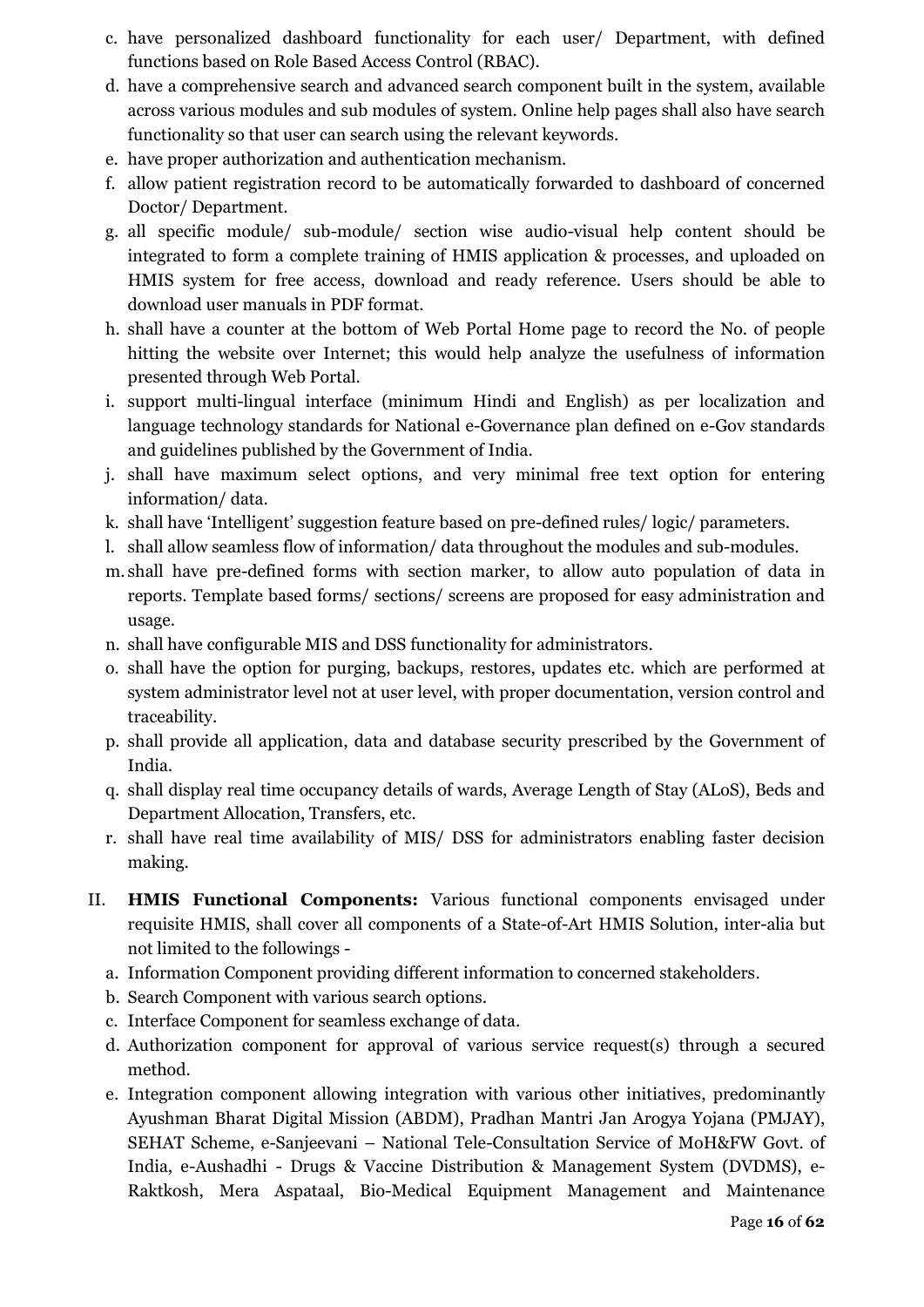Programme (BEMMP), 102-108 Ambulance Services, Integrated 104 - Centralized Call Center cum Health Helpline, etc.

- f. Workflow component for linking all components, thus providing stakeholders a common platform which facilitate them to work, interact and manage various working processes distributed across different Department(s)/ healthcare facility(ies).
- g. Financial component allowing healthcare facility(ies) to manage hospital development and other funds in an effective manner.
- h. Suitable escalation matrix based on various SLAs defined to be defined for different activity(ies), and in accordance with its importance/ urgency, time frame defined, and level of escalation.
- III. **HMIS Core Modules:** Predominantly, there will be 4-8 modules likely to be implemented in District Hospital(s), and 1-4 modules are likely to be implemented in a Community Health Centre(s), which will be a suitable mix of requisite modules from, but on any way not limited to following core modules of HMIS:
	- 1) **Registration, Online & Walk-in patients:** System shall allow online registration of patients through HMIS Web -Portal/ Mobile App.
	- 2) **Out-Patient Department (OPD):** System shall allow the facility to manage and schedule OPD of various Doctors within Departments.
	- 3) **Emergency/ Casualty:** System shall allow patient categorization and registration through various means, alongwith other details like, preliminary treatment details given, and marking the same as Medico-Legal (MLC/ MLR) cases/ Brought Dead/ Referral cases, etc. System shall allow faster capture and retrieval of triage/ treatment details, whenever required, through User friendly options.
	- 4) **In-Patient Department:** System shall allow to register, map and manage patients in various wards.
	- 5) **Labour Room:** Among other information, which include, record assessment by Pediatrician post child birth, new born shifted to Post Natal Ward and kept under observation for 48 hours (Normal Delivery) or 7 days (Caesarean delivery), new born child shifted to SNCU for further treatment/ observation, etc., HMIS system shall be capable to update information/ data related to birth of a child to existing system, predominantly RCH and PFMS portal(s), if allowed by the MoH&FW, Govt. of India, using Interface Component.
	- 6) **Operation Theatre (Surgery):** System shall allow scheduling of both Emergency and Elective surgeries, major as well as minor.
	- 7) **Store/ Drugs Management:** System shall be able to take care of critical information that ensures that all medication required for properly treating the patient are adequately stocked and maintained to ensure Free Drug Policy in J&K. It shall be able to track and maintain the stock mentioned in Essential Drugs List. It shall have to be integrated with e-Aushadhi, the Drugs & Vaccine Distribution & Management System (DVDMS) implemented by the J&K Medical Supplies Corporation Ltd. (JKMSCL) with the support of C-DAC.
	- 8) **Path Lab, Radiology and Imaging:** System shall
		- a. have the provision for management of all kinds of Diagnostics Services, predominantly Pathology, Radiology, etc.
		- b. be capable to capture test results directly from testing equipments, if facility is available, or provide an option to Lab Technician to enter test results in a pre-defined format, alongwith provision for forwarding test results to Laboratory Doctor to authenticate each & every test result, before it to become 'Final Result', and before it can be printed or distributed online.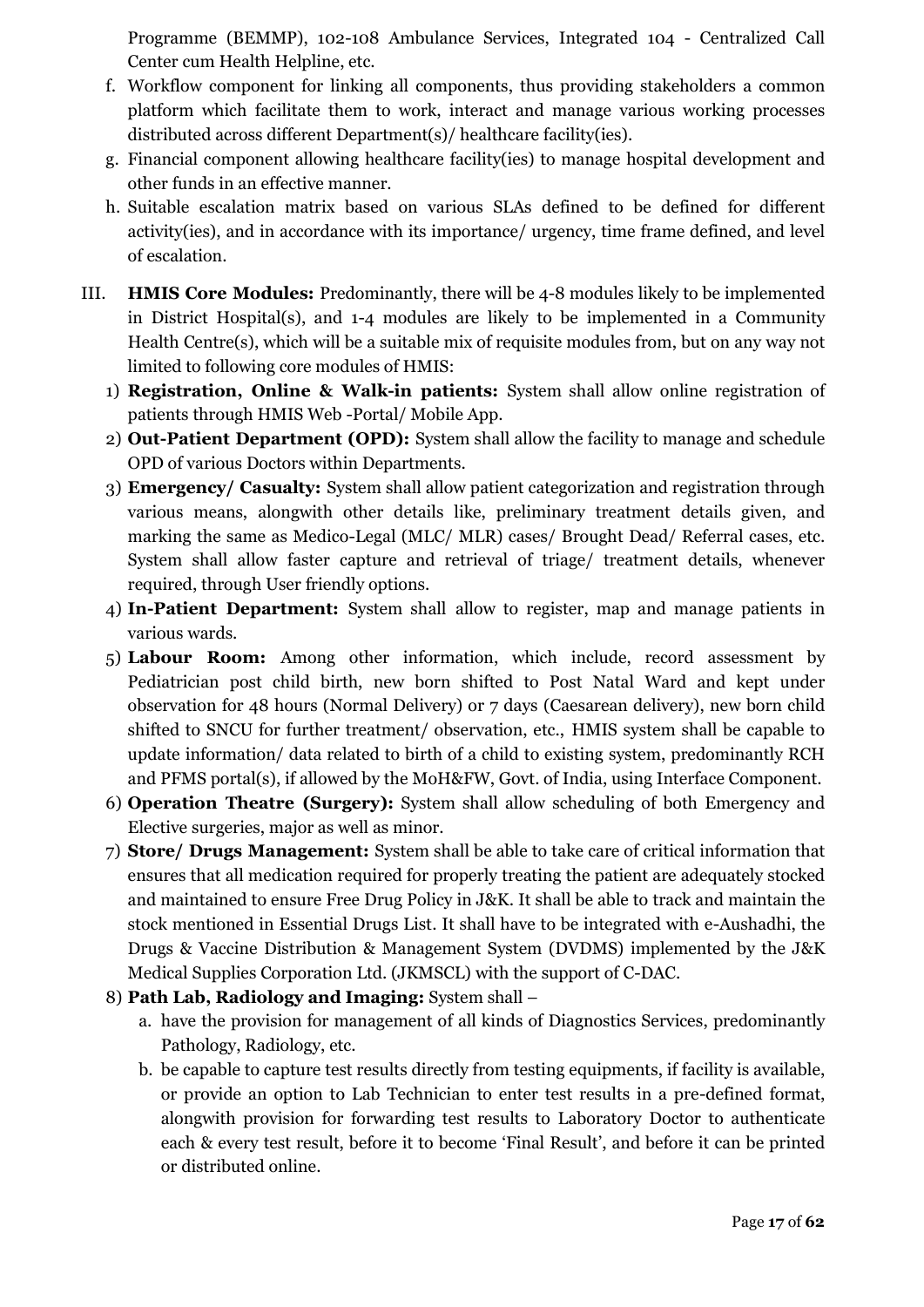- c. have the provision to generate and send SMS alerts to OPD Patients' mobile number(s) as soon lab test reports are submitted and ready for printing.
- d. have the provision to display test results on respective dashboards of Doctors/ Specialists and send required intimations to concerned staff with respect to IPD, Labour Room, Emergency, OT, etc.
- e. have the provision to report investigations and enter clinical findings including diagnosis code, organ as per SNOMED, clinical diagnosis made by the Consultant.
- f. have integration capability for Picture Archiving & Communication Systems (PACS) and allow for setting up a policy for automatic transfer and deletion of digital images from PACS. It shall also have streaming technology for facilitating faster viewing of images over Internet for PACS
- g. be able to seamlessly handle inbound and outbound HL7 messages from any system that has similar capabilities across HMIS.
- h. be DICOM complaint.
- i. be capable to made available Reports on web/ through email, alongwith proper authorization and user authentication.
- j. not allow selection of particular tests in case of breakdown of equipment or nonavailability of tests. System should track such incidents and make it available on through the MIS and DSS for authorities to take corrective actions.
- 9) **Blood Bank:** System shall allow complete management of Blood Bank and shall be capable to be integrated with e-Raktkosh portal of the MoH&FW, Govt. of India.
- 10) **Birth and Death Registration**
- 11) **Ambulance Services:** System shall be capable to track all internal and external requests. It shall have the provision to track requests from various Departments within the hospital (s), like OPD, IPD, Emergency, Labour room, OT, etc. Likewise, it shall also have the provision to track ambulance requests made from outside Hospital through 102-108 Ambulance Service.
- 12) **Human Resource Module:** It shall be capable to maintain and manage staff information across various Departments within the hospital(s), broadly covering sanctioned posts, postings & transfers, roster management, trainings, deputations, leave, etc. It has to be integrated with existing HRMIS system functional under NHM.
- **IV. Other Requisites of HMIS Solution:** In addition to standard HMIS modules, proposed solution should also be equipped with, but not limited to, following features:
	- a. **MIS Reporting:** It will give authorized users the ability to have customized view of entire list of reports they use or intend to use. Required security will be applied to MIS Reporting providing restricted access as per different category of users within the hospital(s). System shall be able to generate various kinds of reports, including 'Fixed Reports' based on predefined logic/ query on screen with certain parameters (like date or period range though dropdown fields) in pre-defined query, 'Custom/ Ad-hoc Reports' as & when required by selecting any particular field, table or column (as per Database design). There shall be the option of exporting reports to different formats, like PDF, HTML, Word, Excel, or CSV, etc. All required reports, by H&ME/ NHM., J&K/ other stakeholders, must be immediately generated. The application architecture and the Database design must enable fast retrieval of data, supported by optimized 'HMIS' application interface.
	- b. **Audit Trail:** Audit trail will be a detailed record showing who accessed the system/ application and what transactions/ operations have been performed by the concerned user during a given period of time. It shall not have a 'Delete' or 'Edit' right granted to any user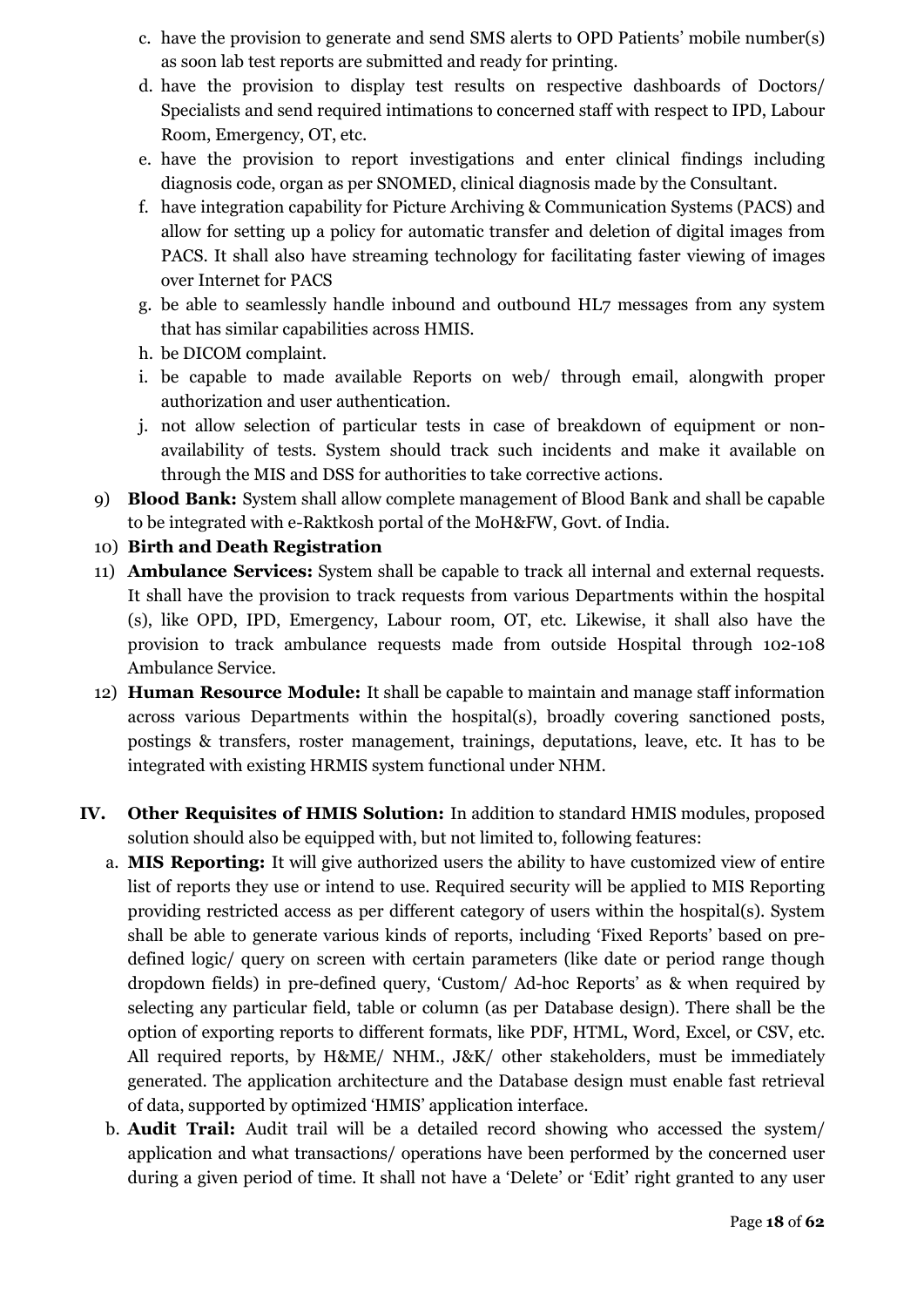irrespective of any type or hierarchy as created in the system. The 'view' rights should also be controlled through RBAC in Admin Module.

- c. **Grievance Redressal/ Feedback/ Suggestions:** It is envisaged that users might face certain issues and challenges during their normal online/ offline interactions with the healthcare facility(ies). Some of them may also like to provide constructive feedback and suggestion(s) with regard to improvement areas in healthcare facility(ies)/ healthcare in J&K. These issues, suggestions and feedbacks may be of different nature and categories, and user(s) shall be able to reach out to concerned Officer(s)/ Official(s), especially with their grievances, if any. It is therefore required that even if any user is not registered in the system, they should be able to log their grievances for taking necessary corrective actions through HMIS. Therefore, application shall also allow unregistered users to send written requests (Grievances/ Feedback/ Suggestion(s), etc.) to a common inbox which may be suitably addressed and provide required details/ information to user on contact details provided by him/ her.
- d. **Integration with External Applications and Systems:** HMIS core application is envisaged to be a completely automated and integrated software application to be used not only by internal hospital users, but also by Administration/ Patients/ various other quarters, to obtain various services provided by the healthcare facility(ies). Therefore, a standard mechanism of data exchange is required to be built and implemented by approved Service Provider to cater to requirements of external systems, predominantly including various flagship initiatives of the MoH&FW, Govt. of India as well as the Govt. of Jammu & Kashmir, and also include initiatives under NHM on PPP mode, so that impact on HMIS core application is minimal due to any external changes. System shall enable integration/ data exchange to and from any external application/ database which will happen only through an 'Interface Component' by using a standard data exchange protocol through a secure channel, utilizing said 'Interface component'.
- e. **Integration with SMS Gateway:** SMS Gateway service will act as a common service, integrated with core HMIS application, and will be used to deliver SMS based services to all Citizens/ Patients and in some cases Doctors and other healthcare Staff. SMS Gateway will support both Push and Pull services wherein a common information service can be pushed to a group of people based on different criteria. A citizen/ patient can also request for specific information at the individual level through Pull based SMS service by sending a specific keyword to HMIS portal/ application.
- f. **Integration with Mobile App:** Approved Service Provider shall have to make adequate provisions in HMIS application for its integration with mobile app to make the system widely reachable and accessible, especially with respect to the citizen interface. This mobile app shall be able to provide basic services like Patient Registration, Appointment Scheduling, Diagnosis Report and a Patient Dashboard. Similarly, the app shall enable an interface with Doctors/ healthcare staff to access the information relevant to them.
- 3. **Mobile App (Supporting Android & iOS):** A mobile app (supporting Android & iOS) with text, audio & video interface (approximately 50 screens with options of handling user input) both in Hindi and English needs to be developed. It should be freely downloadable app hosted on Google Play store.

Primary objective of this app will be to provide an easy and a smart interface to citizens for their health needs and will be used an interface between Citizens/ Health Officials and HMIS database.

Page **19** of **62** This app shall provide functionalities like Registration, Appointment, Lab report viewing etc. under citizen interface. Health Officials and other stakeholders shall be able to see basic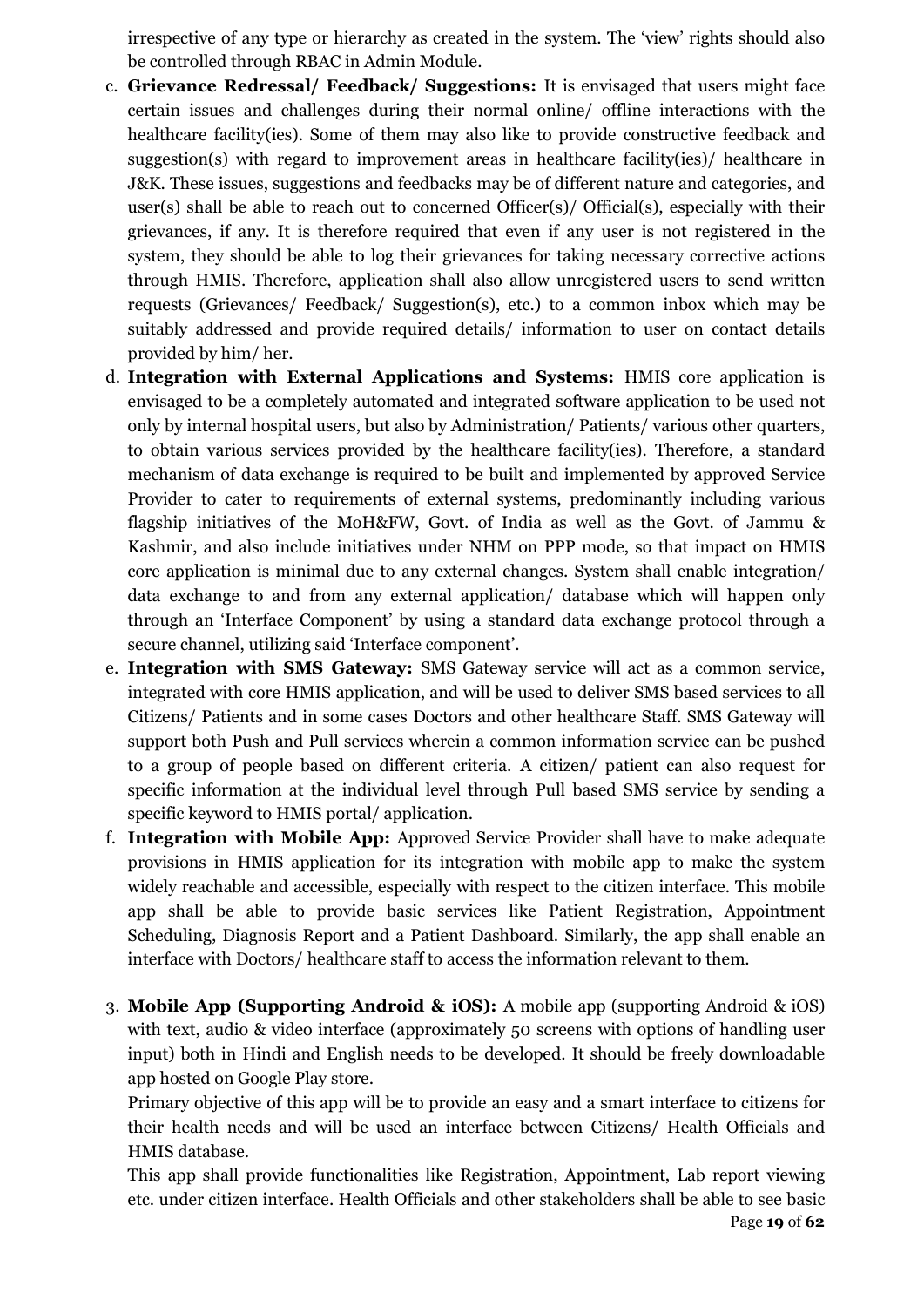reporting and dashboard related to various data being collated on HMIS server. Indicative content wise pages for mobile application include, but not limited to the followings –

- a. Splash Screen with Name of Mobile App,
- b. Page for Selection of Language Hindi/ English,
- c. Menu Page with List of Icons,
- d. Health Schemes,
- e. Citizen Interface (Open access)
	- 01. Registration
	- 02. Appointment
	- 03. Diagnostic Reports (User input based)
	- 04. HMIS database access limited to self-data
- f. Health functionary (Login based access)
	- 01. Dashboards
	- 02. Reports
- 4. **Helpdesk Support/ Incident Management Services:** Approved Service Provider shall be responsible for providing help-desk service which will serve as a single point of contact for all ICT related incidents, information and service requests as well as grievance redressal. Approved Service Provider will provide a Single Point of Contact (SPoC) and also resolution and tracking status of incidents. Scope of Work will broadly include provision of requisite assistance to internal as well as external users regarding general information related to healthcare services, facilities, etc., along with information related to automated modules/ workflow in the application, interpretation of any errors, functionalities and usage, reporting issues/ problems with IT infrastructure, issues/ problems related with data hosting and/ or disaster recovery etc. Incident reporting channels include specific e-Mail account, Toll Free Phone Numbers, HMIS Web Portal/ HMIS Application, SMS, and/ or Mobile App. Helpdesk is envisaged to undertake following activities:
	- a. Log issues/ complaints/ grievances related to application, IT infrastructure, Data Hosting, IT Systems, grievances related to services availability and quality etc., as under different categories and issue an ID number against each issue/ complaint/ grievance.
	- b. Assign severity level to each issue/ complaint/ grievance and escalate the same to concerned Section/ Department/ Authority(ies), if required, as per escalation matrix defined by H&ME/ NHM, J&K.
	- c. Track each issue/ complaint/ grievance to resolution, provide feedback and resolution to callers.
	- d. Follow up on collection of reports, revisit and recording general feedback/ complaints on the services provided in healthcare facility(ies).
- 5. **Facility Management Services:** Approved Service Provider shall be responsible for facility management services for all IT, Non-IT and other items/ services during the contract period with following objectives and envisaged outcomes which approved Service Provider have to ensure throughout the contract period:
	- a. Establish an effective and efficient infrastructure monitoring and management practices to ensure reliability, availability, quality of services and security of information system.
	- b. Orient and handholding of staff in using HMIS.
	- c. Exploit maximum benefit from HMIS by effective use of available technology in improving response time and productivity of users, thereby utilizing the investment for better services in identified healthcare facility(ies).
	- d. Ensure compliance to audits and observations of Regulatory Bodies.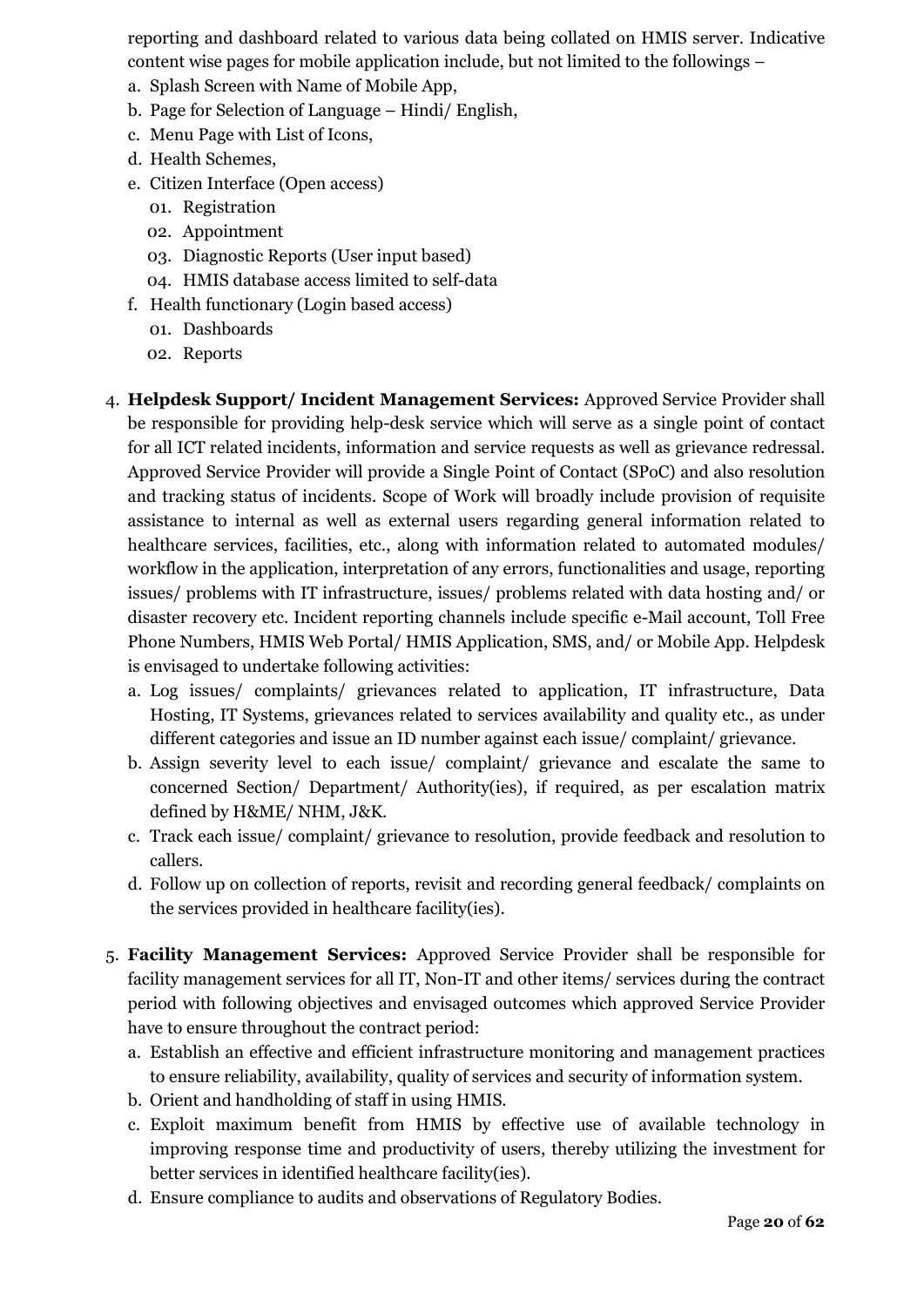- e. Provide effective IT infrastructure, applications support and management tools.
- f. Enhance reliability and security of information system through centralized management of IT infrastructure adopting necessary measures and practices, including dynamic scalability, centralized & simplified management, improved quality of data storage, no risk of data loss, higher availability of systems & data, better management of security & access control.

#### **E. Other Considerations**:

- 1) **Technical Specifications**: Application solution must be web enabled, built on enterprise application platforms with sufficient flexibility for customization as per the requirements of H&ME/ NHM, J&K. HMIS solution must use Standard Relational Database.
- 2) **Technology Reference Architecture**: Application will have to be based on 3-tier architecture, also referred to as 'multi-tier' or 'N-tier architecture'. All automated modules to be developed/ deployed by approved Service Provider shall comply with MeitY, Govt. of India Standards and Guidelines. It is recommended that approved Service Provider shall opt for Service Oriented Architecture (SOA) for implementing HMIS application modules.
- 3) **Language Support:** All functionalities must be provided with bilingual support i.e., in English and Hindi language. All the screens and templates should be in English. Where required, screen shall support Devnagri script. In addition, application shall support Unicode formats for text editing, file name, data storage.
- 4) **Application and Other Standards**: Following minimum technicalities shall be ensured in HMIS Solution:
	- a. Platform Flexibility Web-Centric, Multi-Tier Architecture, Usage of Open Standards and Interoperability, Usage of XML based standard, wherever applicable, compliance to SOA and Web-services
	- b. Interoperability: Usage of Standard APIs, Service-Oriented Architecture (SOA) based, Support for multiple industry standard databases with ODBC, JDBC and Unicode compliance.
	- c. Usability: Applications should comply with Guidelines for Indian Government Websites.
- 5) **Compliance with Industry Standards**: Being an IT driven solution, intended HMIS solution will likely to be exposed to various challenges faced by IT systems/ cyber-world predominantly including cyber-attacks, violation of IT norms, etc., thus requiring increased emphasis on data security and integrity, to ensure implementation of solution not only as per applicable standards/ norms, but also in line with the requirements of ABDM. Accordingly, requisite HMIS solution should be complying with latest versions of various applicable standards/ other requirements, including but not limited to IT Standards of the Ministry of Electronics & Information Technology, Government of India (MeitY), applicable Medical Standards, including EHR-2016, suggested by the Ministry of Health & Family Welfare, Government of India, and other Industry Standards:

| <b>S. No.</b> | <b>Standard</b> | <b>Brief</b>                                    |
|---------------|-----------------|-------------------------------------------------|
| 1.            | UHID            | Unique Health Identifier, as a Unique (Primary  |
|               |                 | or Secondary) Patient Identifier. UID should    |
|               |                 | be used to identify a particular patient across |
|               |                 | all organizations (and their EMR systems)       |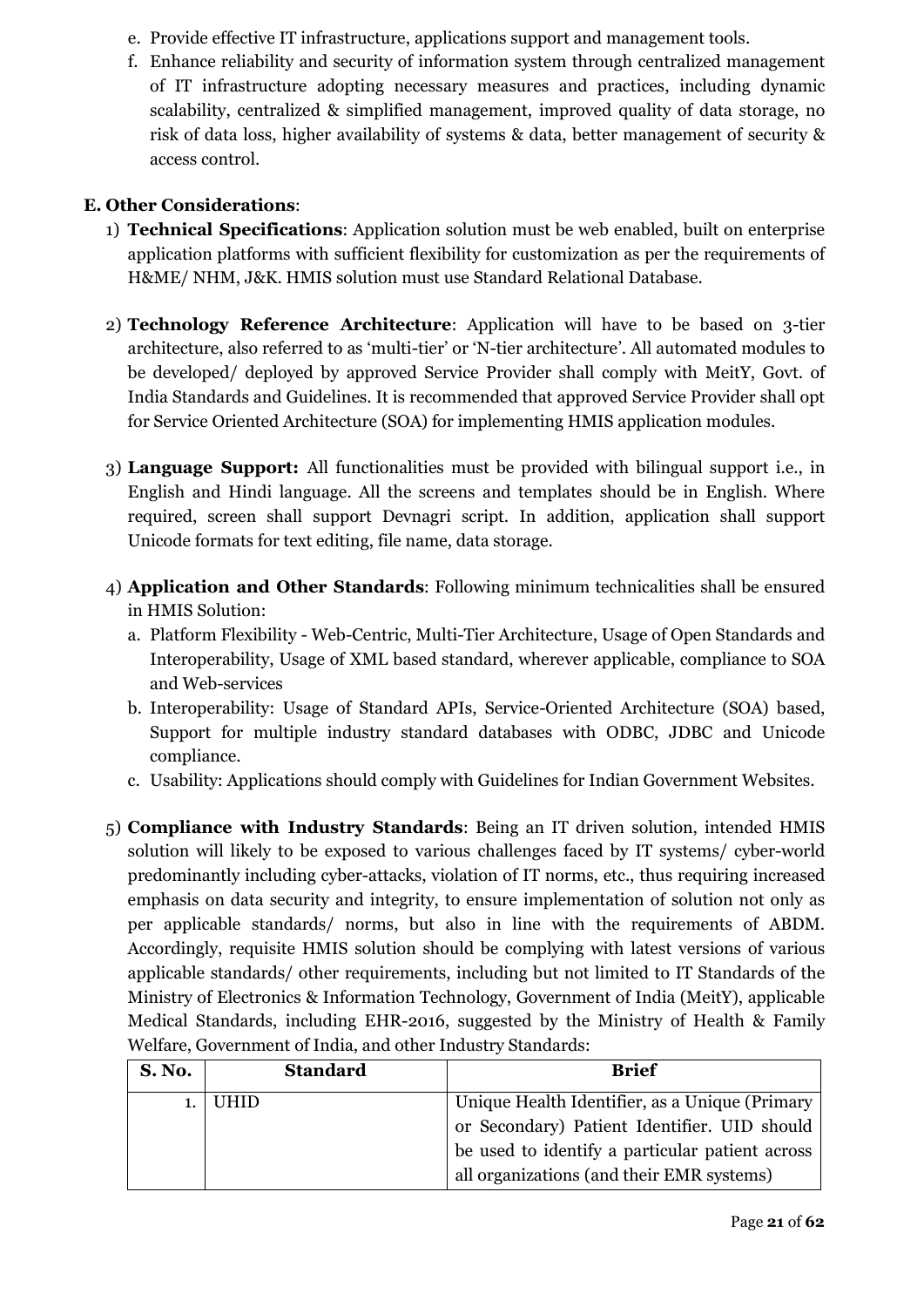| <b>S. No.</b> | <b>Standard</b>                                                                                                                                          | <b>Brief</b>                                                                                                                         |
|---------------|----------------------------------------------------------------------------------------------------------------------------------------------------------|--------------------------------------------------------------------------------------------------------------------------------------|
| 2.            | <b>Medical Standards</b>                                                                                                                                 | <b>DICOM</b> Compliant                                                                                                               |
| 3.            | Imaging                                                                                                                                                  | Picture Archiving & Communications System<br>(PACS)                                                                                  |
| 4.            | Clinical<br>Document<br>HL7<br>Architecture<br>$\overline{\phantom{a}}$<br>Interoperability Standard for<br>exchange of electronic health<br>information | Likely to be used for exchanging the Clinical<br>Documentation between two EHR Solutions,<br>both Within an Organization and Outside |
| 5.            | WHO ICD 10 for Disease<br>Classification                                                                                                                 | ICD-10 Coding is the International Standard<br>Diagnostic Classification                                                             |

#### **F. Performance Metrics:**

Some key considerations approved service Provider shall ensure that HMIS solution meet all functional, non-functional and management requirements, SLA requirements, Standards, Specifications and Performance prescribed, with following key acceptance criteria associated with clear, quantifiable metrics for accountability:

- 1. **Performance:** System will provide fast and steady response times. Maximum User Response Time shall be less than 3 seconds over WAN and less than 1 second over LAN, for the next screen to appear or the existing screen to refresh for submission of data. Speed and efficiency of system should not be affected with growing volumes, especially during Search Operations, Reporting, MIS, Online Processes and Batch Processes. System should be operational with good response time using low band width in hospital(s) of about 32Kb per user, especially for LAN and internet users. System shall support high variance in frequency as the volumes are not expected to be constant and may be subjected to variances in user behavior due to festivals, seasons, economic state of the Union Territory, Regulatory Changes, behavior of intermediaries, etc.
- 2. **High Availability:** All components of HMIS must provide adequate redundancy to ensure high availability of HMIS application. System shall be designed for 24x7x365 operations and meet all SLA requirements. Designing for availability assumes that systems will fail, and therefore systems must be configured to recover from component or server failures with minimum application outage. All components of HMIS should support SNMP protocol for effective monitoring and management. System shall be available for 99.5% of planned Uptime. Accepted planned Downtime should not be more than 60 minutes per month (2 alternate Sundays in a month at around midnight). Approved Service Provider needs to indicate critical components in the system and indicate plans for fail-over mechanisms.
- 3. **Security:** Implementation of HMIS must comply with the Standard guidelines of Information Security Management System (ISMS). Approved Service provider is expected to implement ISO 27001 for the project and should formulate standard security policy and procedures applicable for each of the entities separately.
- 4. **Version Control Management**: HMIS System must have versioning features to track and document and process revisions made.
- 5. **Scalability:** All components of HMIS must support scalability, vertical as well as horizontal, to provide continuous growth to meet the requirements and demands of H&ME/ NHM, J&K.
- 6. **Inter-operability:** Entire system with all subsystems should be interoperable and must seamlessly integrate with other applications developed/ being developed by the Government of India as well as the Government of Jammu & Kashmir for various healthcare purposes.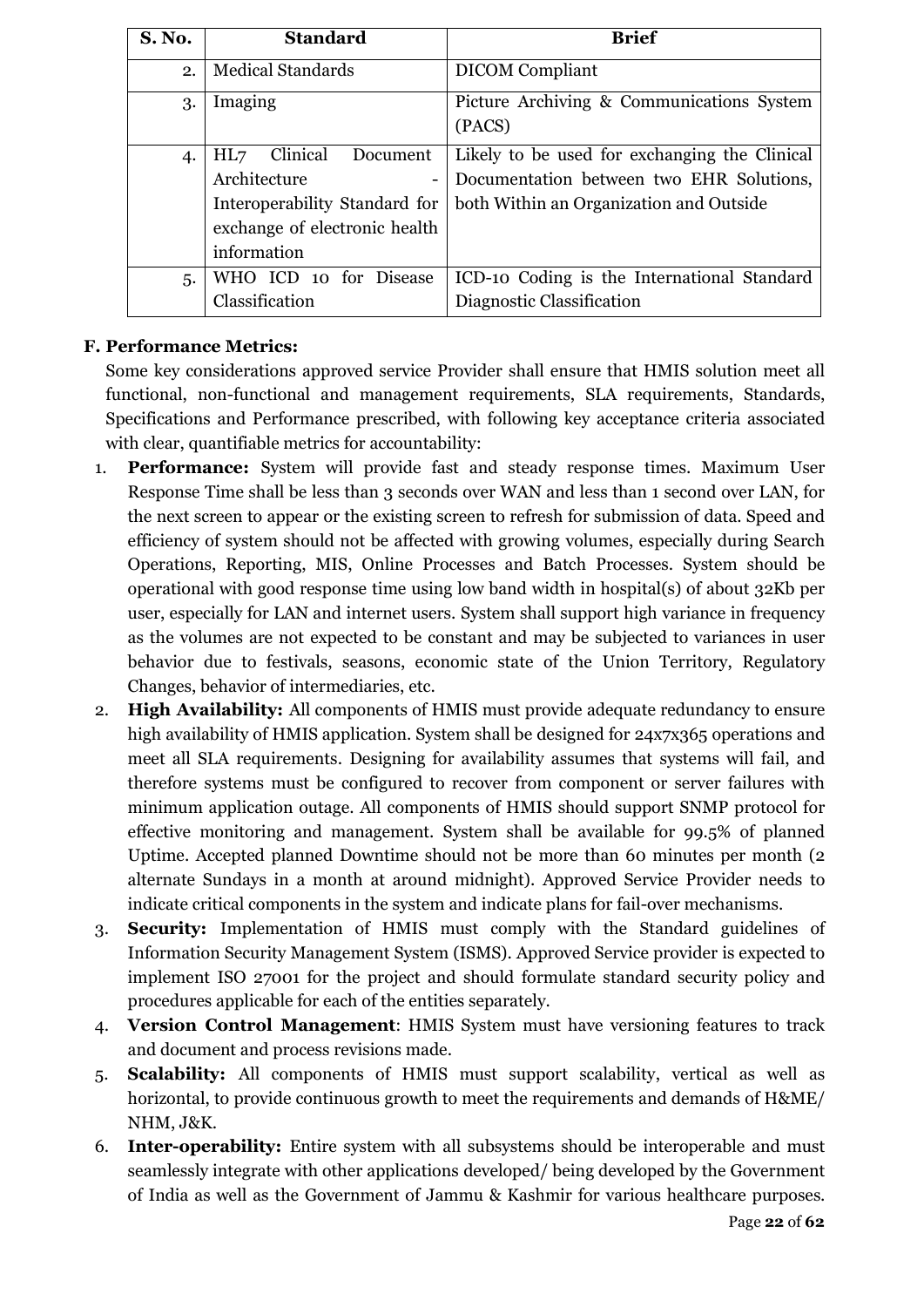Operating systems and storage technologies from several suppliers must interact well with each other. These systems should support the open architecture solutions such as XML, LDAP, SOAP, etc. where information/ data can be ported to any system, whenever desired.

- 7. **Access and Interface:** Systems must be user-friendly, intuitive and equipped with help/ support facilities.
- 8. **Server Based Computing**: Computing architecture must be Server based. Applications will reside in servers and will be accessed to users through other browser-based computing facility/ technology.
- 9. **Application Client**: The clients should be supported on latest versions of all popular browsers such as Microsoft Edge, Chrome, Mozilla Firefox, etc. It should also be multichannel, compatible to web as well as mobile/ handheld devices.
- 10. **Information Ownership:** All information, including all plans, specifications, reports, customized software, other documents, patients and healthcare data received, acquired, processed, stored or transmitted by approved Service Provider for this project shall be the absolute property of H&ME/ NHM, J&K. By having responsibility to implement the solution, approved Service Provider does not acquire right(s) to the information or right(s) to transmit/ redistribute the information. Approved Service Provider shall have to understand that Civil, Criminal and/ or administrative penalty(ies) will apply for failure to protect information appropriately. Approved Service Provider must agree to and sign a Non-Disclosure Agreement with H&ME/ NHM, J&K that all the information as well as data will be protected using appropriate security measures. Any legal issues due to leakage or disclosure of information or data will be the liability of approved Service Provider and any cost incurred for resolution of the issue shall have to be borne by it besides the Civil, Criminal and/ or administrative penalty(ies).
- 11. **Intellectual Property Rights (IPRs)/ Source Code:** Any pre-existing IPRs of approved Service Provider shall continue to remain its property. All the IPRs arising out of this project, if any, shall be owned by the H&ME/ NHM, J&K. In addition, such a system shall not be allowed to be misused by quoting same software at other places In/ Outside the Country.

#### 12. **Other Requirements:**

- a. **Security:** Approved Service Provider
	- i) must take rigorous provisions to prevent unauthorized alteration or damage to HMIS application, and all related applications and databases.
	- ii) must describe in detail all measures to be taken, including use of security infrastructure including end-point security, security policy & procedures, applicability of policies and security controls for physical, communication, assets, software licenses, equipment security etc.
	- iii)shall provide basic level of security by providing end users with username and password to access the application.
	- iv)shall deploy application only after it has undergone User Acceptance Testing (UAT) and is security audited by any CERT-In empaneled organization for Vulnerability Assessment (VA) and Penetration Testing (PT).
	- v) shall undertake and conduct all sorts of testing and follow a standard Software Testing Life Cycle (STLC) approach before deployment of application in a production environment.
	- vi)shall ensure additional layer of security to sensitive applications by deploying these behind application firewall.

Page **23** of **62** Governance Framework established for the project shall ascertain what all measured risks that needs to be accepted; however, approved Service Provider shall at each such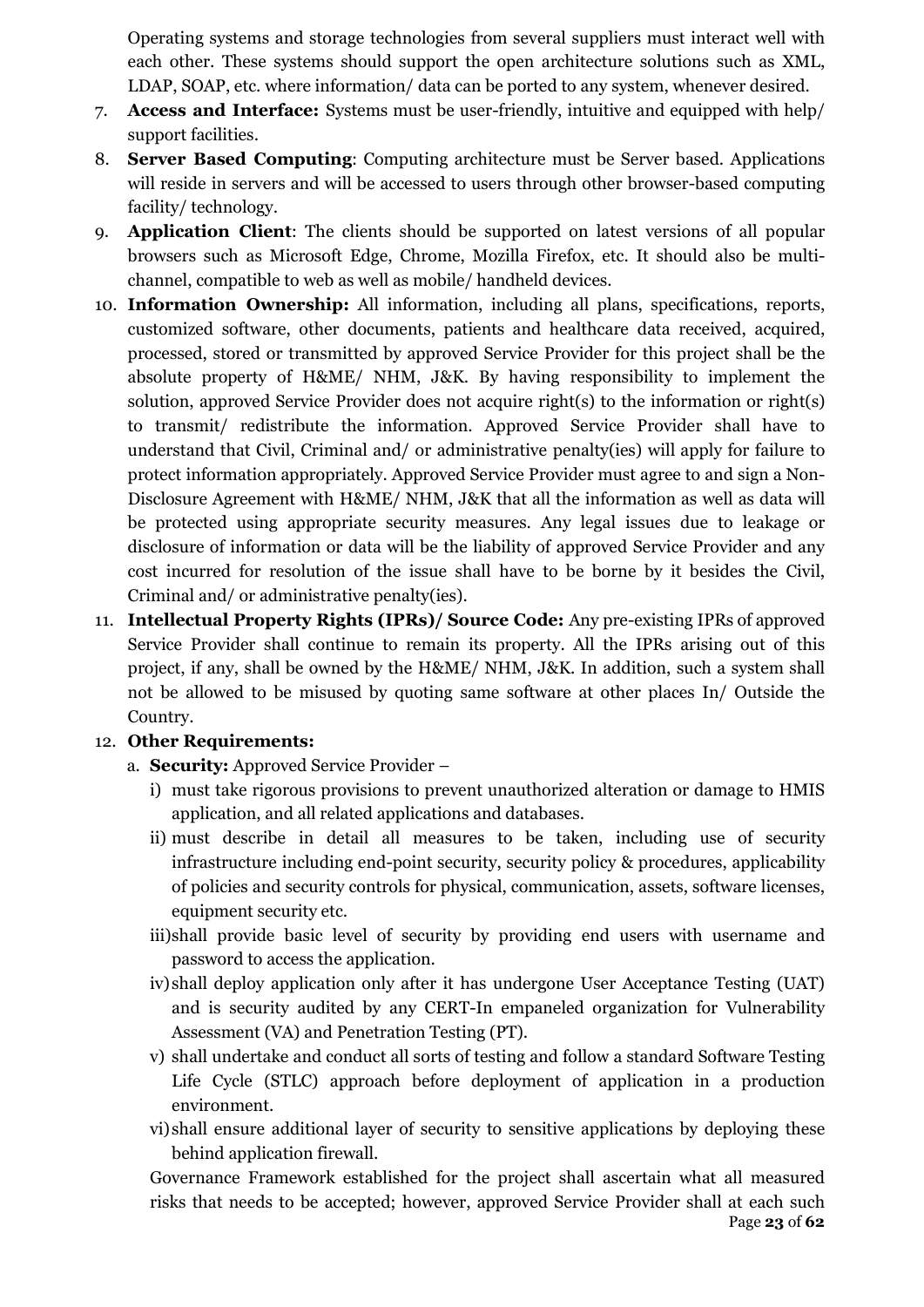occurrence/ incident be responsible for providing resolution in terms of correction, prevention and remediation throughout the project tenure.

- b. **Backup and Recovery:** Approved Service Provider
	- i) must design and successfully test backup and recovery capabilities.
	- ii) must describe this functionality, frequency of backup and provide reports to H&ME/ NHM, J&K. It is a must, that the facility to conduct such tests/ audits should be provided to H&ME/ NHM, J&K or any other nominated agency on behalf of H&ME/ NHM, J&K for audit purposes, as & when required.
	- iii)shall be responsible for data storage, backup and recovery measure that will be taken at each hospital(s) separately.
- **c. IT Refresh Policy:** Approved Service Provider must replace/ refresh components during those instances which may have an impact on overall performance and accordingly may trigger SLA breaches.

#### d. **Development/ Deployment/ Customization Criteria:**

- i) In order to achieve high level of stability and robustness of application, system development life cycle should be carried out using industry standard's best practices and adopting security constraints for access and control rights. Various modules/ application should have a common 'Exception Manager' to handle any kind of exception arising due to internal/ external factors. This will help ease of application maintenance and enhancements. Similarly, the modules/ application should be supported by 'Session' and 'Transaction Manager' for completeness of requests.
- ii) Application shall be developed/ deployed, customized and hosted utilizing industry standard with commercially available tools. Approved Service Provider shall list all tools to be used to develop, customize, deploy and maintain the application, as well as hosting platform, hardware & software, and seek prior approval of H&ME/ NHM, J&K.
- iii)Approved Service Provider shall take all reasonable care to protect the integrity of software application during development/ customization and deployment.
- e. **Project Management and Plan:** Approved Service Provider
	- i) must follow an established Project Management methodology conforming to the best practices of Project Management. Approved Service Provider must describe the methodology to be used.
	- ii) must provide NHM, J&K, within one week of Award of Contract, an Inception Report including detailed Project Plan for development, customization & deployment of application alongwith Performance Management System (PMS) tool. This Project Plan must include Project Charter, Work Breakdown Structure showing all proposed milestones & deliverables, and listing of all project issues & risks.
	- iii)must provide weekly status reports to H&ME/ NHM, J&K during development/ deployment effort as well as entire project implementation and maintenance phase, for the entire contract period. These reports must be submitted by close of business each Saturday and reflect status against Project Plan. Any falsification of these status reports or failure to inform H&ME/ NHM, J&K of issues impacting deliverables or timeframe of project may result in imposition of adequate penalty/ action by H&ME/ NHM, J&K.
- Page **24** of **62** f. **Version Control and Bug Fixing:** Approved Service Provider shall have to make any modifications to ensure that system is compatible with current & supported versions and releases of relevant operating system and other system software with all relevant documentation. It is a mandatory requirement that all relevant documentation be created, updated and maintained throughout the contract duration. Approved Service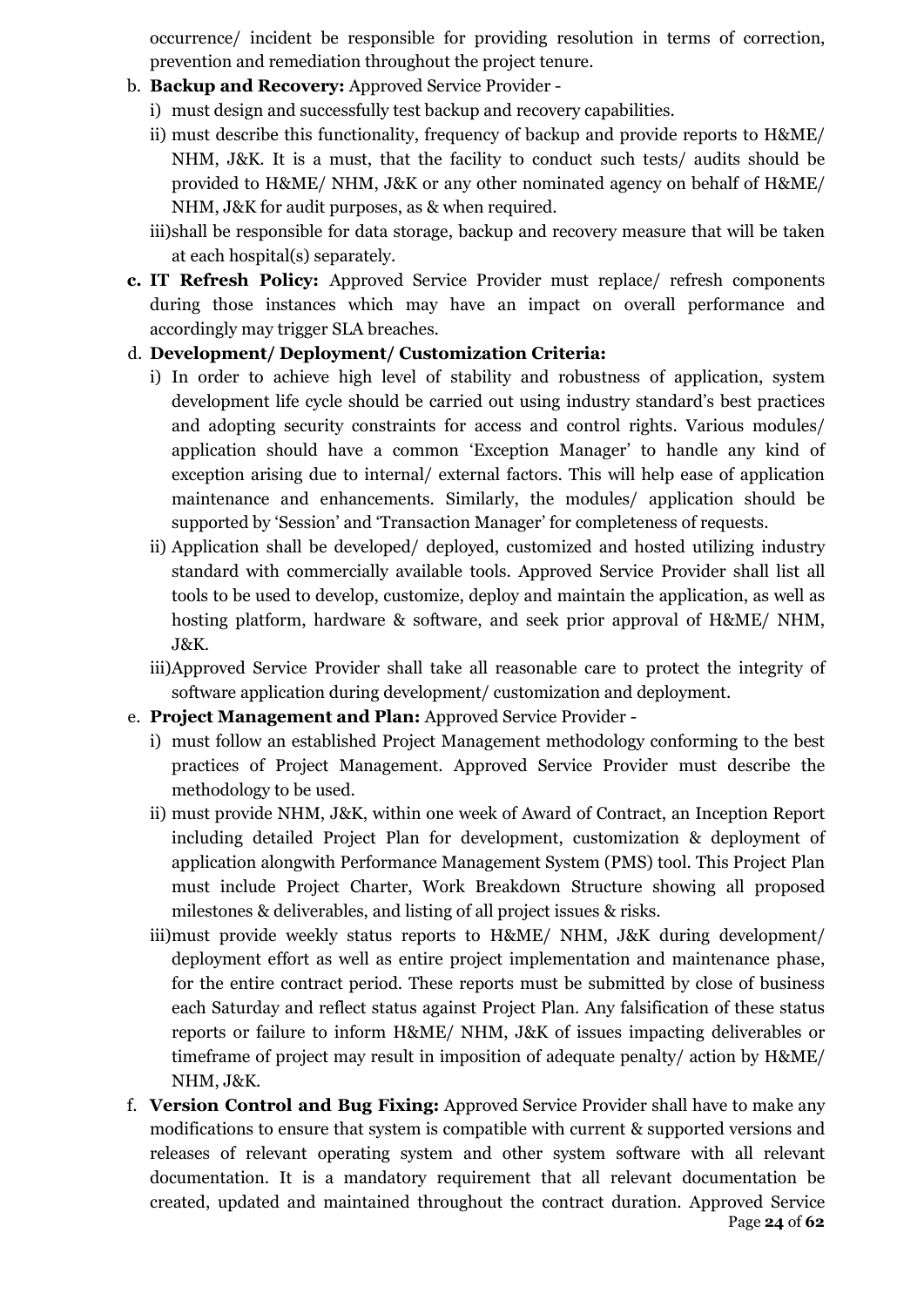Provider will also ensure that proper track of all bugs is maintained and are fixed as per various tests conducted on the application.

g. **Future Changes/ Application Upgrades:** From time to time, changes in work process, legislations, policies, etc. may necessitate changes in HMIS application. Approved Service Provider shall have to make all such changes during the Contract period. When provided the specifications of change required, approved Service Provider must submit an estimate of work effort and cost for the change to H&ME/ NHM, J&K for approval.

#### **G. Hosting Criteria:**

- a. Approved Service Provider shall have to provide detailed deployment plan, including but not limited to, orderly processing of inventory, application version control, and load all application materials, assignment of user rights & security, and verification of correct functionality.
- b. Approved Service Provider must present deployment plan to the H&ME/ NHM, J&K for approval by the beginning of test period. It is necessary that application is suitably hosted as per implementation schedule alongwith necessary itemization of all hardware and /or software, as well as all ancillary requirements.
- c. HMIS application shall remain available on 24x7x365 basis, with scheduled downtime as mentioned in SLA parameter, including both planned & unplanned outage. Approved Service Provider shall have to state how availability is to be provided, including all measures such as mirrored servers. Approved Service Provider shall have to submit System Ability Report to H&ME/ NHM, J&K on monthly basis, and must indicate how availability can be verified.
- d. HMIS application must meet the standards for web accessibility. All web pages, static or dynamically generated, must comply as outlined in World Wide Web Consortium (W3C) Web Content Accessibility Guidelines. Approved Service Provider must test HMIS application with an available accessibility monitor, and with a leading accessibility tool. A test report should be submitted as part of relevant documentary proof.
- **H.Data Loss Protection**: Approved Service Provider will need to implement comprehensive solutions with centralized workflow capabilities, integrated policies, and customized reporting, in order to manage data loss and protect sensitive data. They will also need to provide modular DLP program that offers capabilities across three main vectors: Data at Rest, Data in Motion, and Data at Endpoints. Approved Service Provider shall have to provide DLP policy and statement of applicability for each aspect of network, storage and end point, according to Scope of Work defined in SBD to H&ME/ NHM, J&K.
- **I. Training**: Approved Service Provider shall be responsible for imparting training to the staff of concerned healthcare facility(ies) on developed application before Go-Live of each phase. Approved Service Provider responsible for training, shall work in coordination with concerned Programme Division of State Health Society, NHM, J&K. Right from planning of training to preparation of training material and delivery of training shall be done in consonance with concerned Programme Division. Approved Service Provider needs to carry out the followings as part of training exercise:
	- Page **25** of **62** i) Developing Training Content - Approved Service Provider shall ensure that training content is relevant to target trainees depending upon role(s) played by them. Training material should be illustrative enough for easy understanding of user(s) and smooth adaptability of HMIS software. Training material should carry specific sections, like Dos & Do Nots, Frequently Asked Questions, Things to Remember, etc. to make it more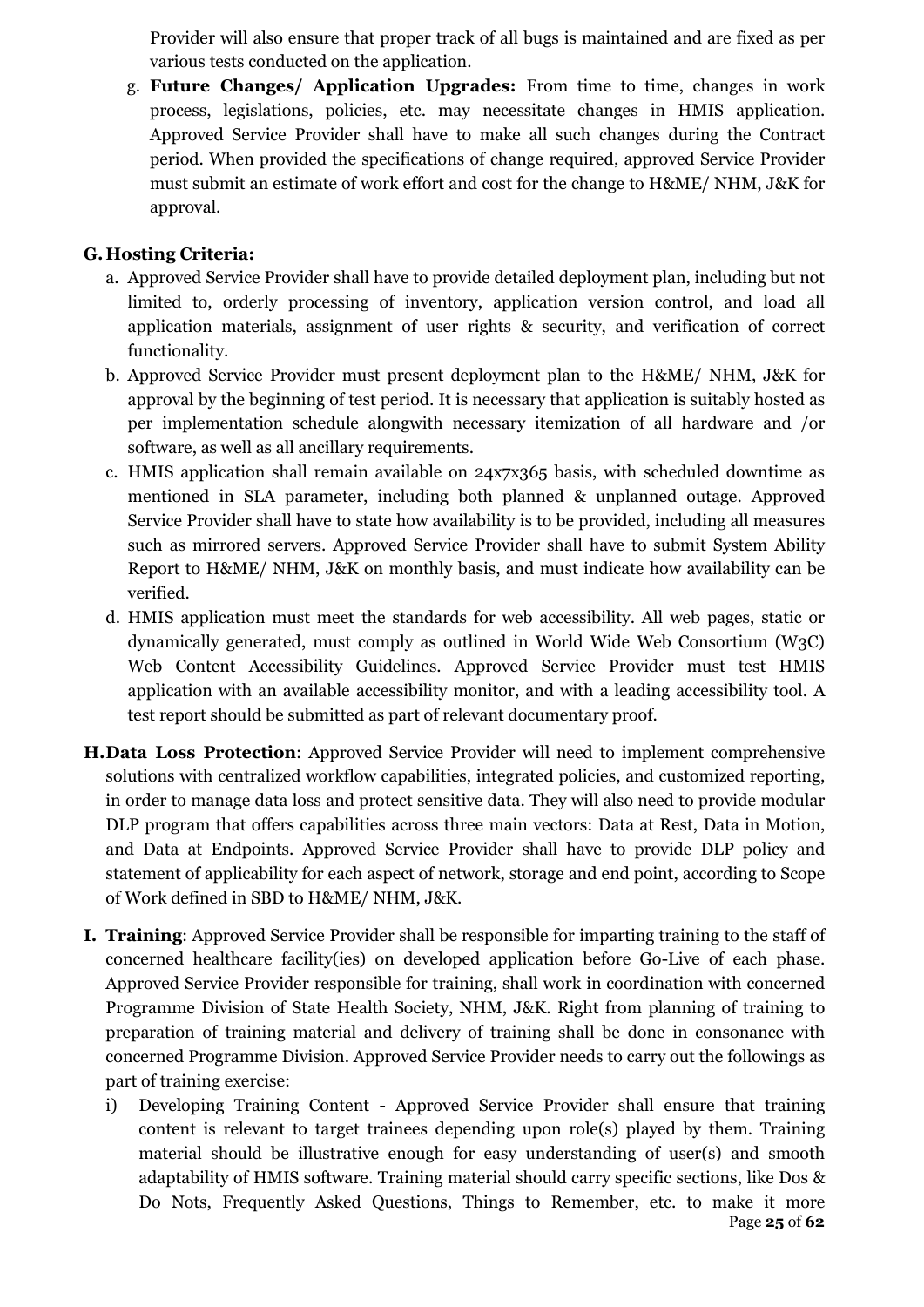interesting. There should be separate training materials for different level of users. Training materials should be revised on release of revised software.

- ii) Provision for Web Based Training (WBT) modules for all categories of employees. These modules should be interactive and easy to understand. Approved Service Provider shall also develop 'How to Use' videos for various modules of HMIS. These videos shall be uploaded by H&ME/ NHM, J&K on appropriate platforms.
- iii) Approved Service Provider shall submit training content to H&ME/ NHM, J&K for approval. It shall be submitted at least 15 days in advance before conducting training. H&ME/ NHM, J&K will review and provide comments on training content within 7 days of submission of draft training content. Approved Service Provider shall incorporate and implement changes suggested by H&ME/ NHM, J&K in training delivery and content.
- iv) Prepare Training Schedule: Objective of training is to ensure proper adaptation and use of HMIS software by end users. To meet this objective, approved Service Provider shall prepare training calendar for each phase of software development in consultation with H&ME/ NHM, J&K. Approved Service Provider shall organize both classroom sessions and hands on practice for the trainees.
- v) It is also proposed that training contents/ User Manuals be made available to users in downloadable (PDF) format so that they may download/ refer it for their own personal reference as & when needed. It is required that downloadable training content should have proper indexing and internal references, mapped with key words, to allow any user to search desired content with the help of those key words. It envisaged that any user will be able to search and read the directions/ information for only the part required by him/ her rather than looking through the entire PDF document and manually searching for the right content. On entering key words for search criteria, system should pull out and display the links to content as mapped. This feature should be dynamic with real time search availability, i.e., as soon as key words are changed; a new set of content links with page/ chapter references within the document should appear for selection. Once selection is made by the user, system should display PDF content.
- vi) Approved Service Provider needs to submit training completion report at end of training.
- vii) There shall not be more than 30 participants per batch of training.
- viii) Training of Trainees shall take place at respective hospital(s). Cost associated with participants/ trainees for attending training, if any, shall be borne by NHM, J&K. However, cost of trainers, as quoted by approved Service Provider, for conducting training, including travel, per-diem etc. shall be borne by the approved Service Provider.
- **J. Service Level Agreement(s)**: Key Performance Indicator(s), Baseline Performance and Penalty(ies) leviable with respect to breach of SLA(s) shall include, but not limited to the followings,
	- **1. Team Mobilization:** Approved Service Provider shall have to mobilize the team for commencement of work within One (1) Week from the Date of Signing of Contract.
		- a. In case of any delay in mobilizing the team within One (1) week, on account of reasons beyond the control of approved Service Provider, H&ME/ NHM, J&K, may at its discretion, but without any obligation to do so, grant condonation of delay, and accordingly no penalty will be levied.
		- b. If case of mobilization of work force after one (1) week, but not exceeding three week(s) from the date of signing of contract, penalty of 5% of Total Project Cost will be imposed.
		- c. If case of any non-mobilization of work force within two (2) weeks, the H&ME/ NHM, J&K reserves the exclusive right to terminate the contract and take other actions pursuant to termination as per the provisions of SBD/ Contract.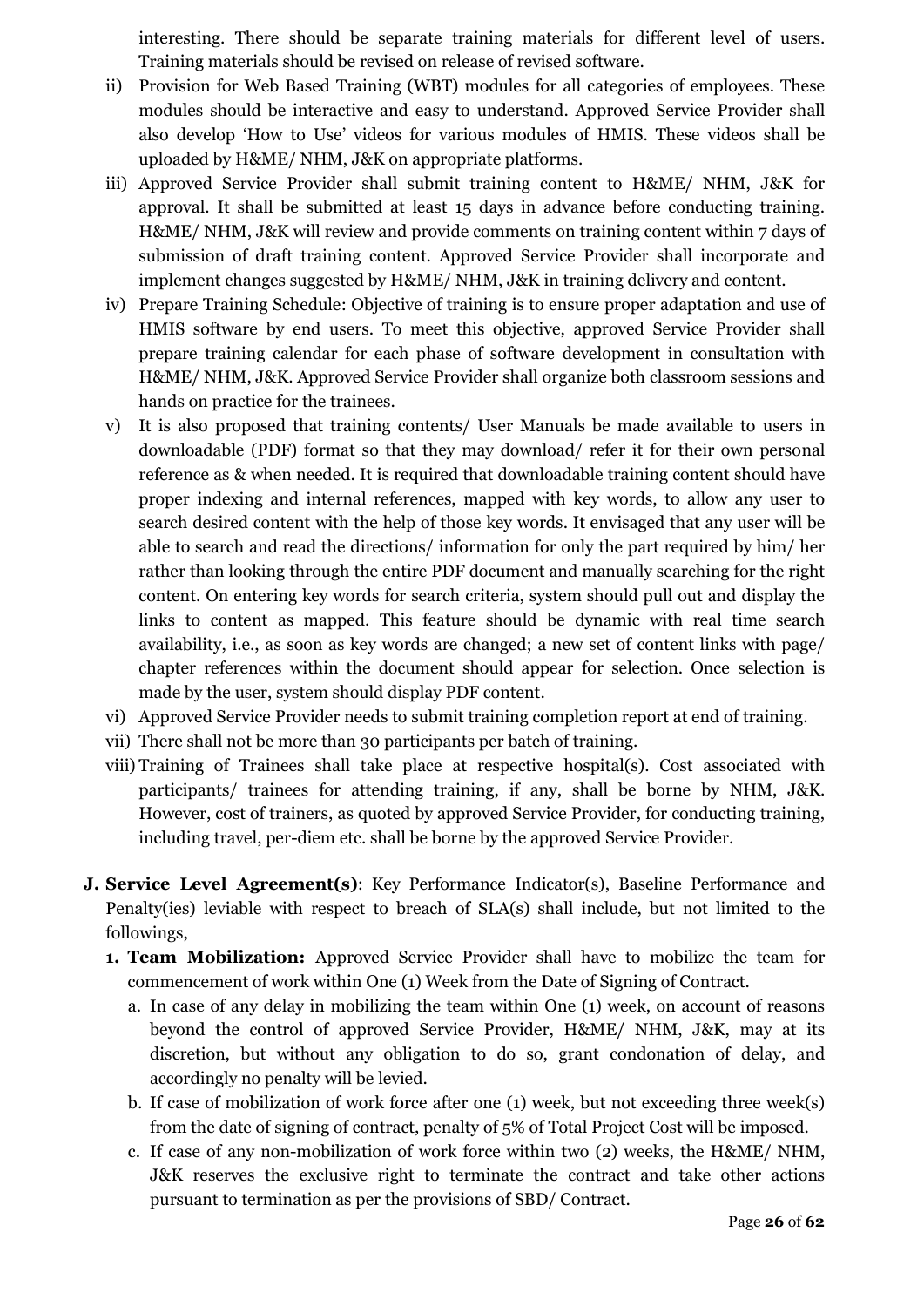- 2. **HMIS Application Availability:** It refers to total time for which application remains available to users for performing various activity(ies) and tasks. It shall be made accessible 24x7x365 days for usage by its stakeholders.
	- a. Cumulative non-availability of application during Usual Business Hours, i.e., Unscheduled Downtime shall not be more than 9 Hours in a quarter.
	- b. In case of Unscheduled Downtime beyond 9 Hours, penalty will be imposed as follows:

| <b>Unscheduled Downtime</b> | <b>Penalty Imposable</b>  |
|-----------------------------|---------------------------|
| $\geq$ 9 Hours < 12 Hours   | 2.5% of Quarterly Payment |
| $\geq$ 12 Hours < 15 Hours  | 5% of Quarterly Payment   |
| $>$ 15 Hours                | 10% of Quarterly Payment  |

- c. If Unscheduled Downtime is consistently above 15 Hours for 2 Quarter(s) or more, then H&ME/ NHM, J&K will have the right to terminate the contract.
- **3. Helpdesk Resolution Time:** It is the time taken, after an incident has been reported at helpdesk, in resolving, including diagnosing, troubleshooting and fixing, or escalating to 02<sup>nd</sup> level or to respective OEMs, getting confirmatory details from OEM and conveying the same to end user, services related troubles during  $O<sup>st</sup>$  level escalation. Resolution time shall vary based on severity of incident reported at helpdesk**.** Thus, it is the lead time in which any complaint(s)/ query(ies) are to be resolved after being reported.
	- a. Incident refers to any event/ abnormalities in functioning of application that may lead to disruption in normal operations of HMIS application.
	- b. Depending upon nature, query(ies) will be categorized as
		- i) High Priority Level Query(ies), i.e., query(ies) having greatest business impact, and usually relate to issues/ matters due to which users are not able to perform routine work for e.g., inability to log-in to system, non-functioning of any core module, etc.
		- ii) Medium Priority Level Query(ies), i.e., query(ies) having medium business impact, and usually relate to such issues/ matters due to which users are partially able to perform routine work for e.g., inability to approve any request through the system, etc.
		- iii) Normal Priority Level Query(ies), i.e., query(ies) having normal/ least business impact.
		- iv) Other query(ies), mostly involving enhancement requests.

|  |  |  |  | c. Accordingly, timelines to be maintained for resolving these queries(ies) will be as follows: |  |  |
|--|--|--|--|-------------------------------------------------------------------------------------------------|--|--|
|--|--|--|--|-------------------------------------------------------------------------------------------------|--|--|

| Nature of              | <b>Maximum Resolution</b>                       | <b>Performance Baseline</b>         |  |  |  |
|------------------------|-------------------------------------------------|-------------------------------------|--|--|--|
| Query(ies)             | <b>Time Allowed</b>                             |                                     |  |  |  |
| <b>High Priority</b>   | 4 Business Hours                                | All Calls to be Resolved            |  |  |  |
| <b>Medium Priority</b> | 8 Business Hours                                | At least 99.5% Calls to be Resolved |  |  |  |
| <b>Normal Priority</b> | 2 Working Days                                  | At least 98% Calls to be Resolved   |  |  |  |
| Other Query(ies)       | To be decided by NHM, J&K on case-to-case basis |                                     |  |  |  |

- d. Business Hours will be calculated from the date & time of logging the call/ raising the request.
- e. Approved Service Provider will have to provide Helpdesk Software/ Tool/ Mechanism to measure the same. It shall also provide H&ME/ NHM, J&K relevant information about Help Desk Resolution Time, alongwith historical information of the same. After categorizing Response Time, it shall be appropriately entered into Helpdesk Log.
- f.Approved Service Provider shall have to submit reports, duly verified by concerned users, regarding query(ies) and its resolution as per the maximum resolution time allowed.
- g. Delay of every 'Business Hour' will attract a 'Penalty per Hour', as per followings –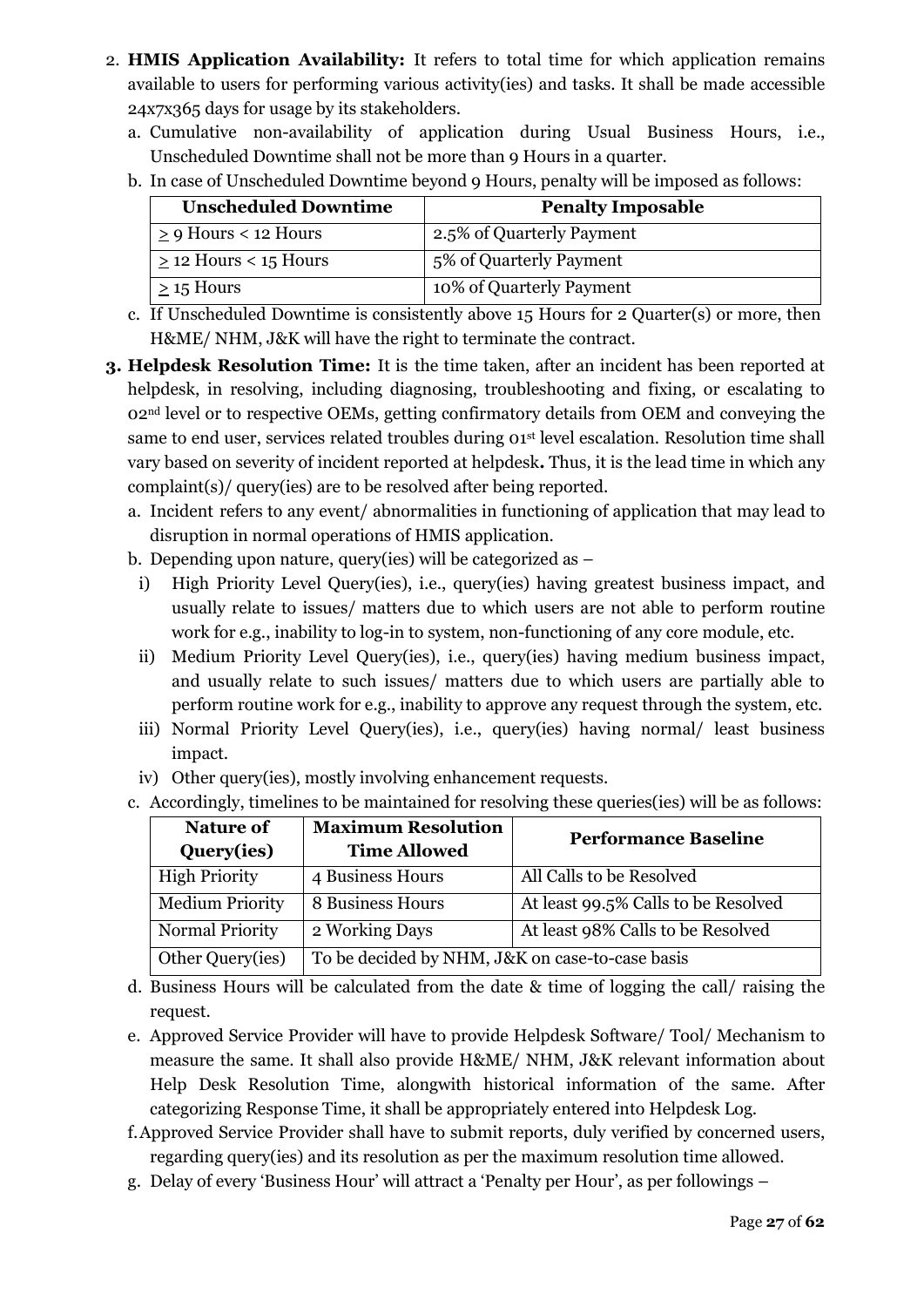| <b>Nature of Query(ies)</b> | Penalty per Hour (in Rs.)                       |
|-----------------------------|-------------------------------------------------|
| <b>High Priority</b>        | Rs.5,000.00                                     |
| <b>Medium Priority</b>      | Rs.3,000.00                                     |
| <b>Normal Priority</b>      | Rs.1,000.00                                     |
| Other Query(ies)            | To be decided by NHM, J&K on case-to-case basis |

- h. After Lapse of Resolution Time, Query(ies)/ Issue(s) shall be escalated as per Escalation Matrix.
- **4. Other SLA(s):** Following is the indicative list of other Service Levels expected from the approved Service provider. This is an indicative list, and will be subject to revision from time to time during the currency of contract:

| Indicator(s)              | Performance                              | <b>Penalty(ies)</b>                  |  |
|---------------------------|------------------------------------------|--------------------------------------|--|
|                           | <b>Benchmark</b>                         |                                      |  |
| In case of any failure to | Scheduled<br>per<br>As                   | 1% of Total Project Cost for per     |  |
| either of the<br>meet     | timelines mentioned in                   | subject<br>Week<br>of<br>Delay<br>to |  |
| scheduled timeline(s),    | this SBD                                 | maximum 4 Weeks' delay, after        |  |
| without<br>explicit       |                                          | which<br>Contract<br>be<br>may       |  |
| approval from H&ME/       |                                          | terminated.                          |  |
| NHM, J&K in light of      |                                          |                                      |  |
| force majeure clause      |                                          |                                      |  |
| Software upgradations     | Service Provider has to                  | In case of any failure, suitable     |  |
| during<br>the<br>Contract | regular<br>ensure                        | penalty, maximum upto 10% of         |  |
| Period                    | upgradations of all the                  | the Monthly Operational Cost,        |  |
|                           | Software(s), indigenous as               | may be imposed, besides other        |  |
|                           | well as 3 <sup>rd</sup> Party, likely to | necessary<br>action,<br>as<br>deemed |  |
|                           | be used in Project                       | appropriate after suitable enquiry   |  |
|                           |                                          | into the matter                      |  |
| Confidentiality of Data   | In view of sensitivity of                | In case of any failure either on     |  |
| during<br>the Contract    | information,<br>approved                 | part of the approved Service         |  |
| Period, and thereafter,   | Service Provider<br>shall                | Provider, or its staff, MD, NHM,     |  |
| by the approved Service   | full<br>have<br>to<br>ensure             | J&K, in<br>addition to action        |  |
| Provider and its Staff    | confidentiality of all the               | envisaged under the Information      |  |
|                           | data coming into<br>its                  | Technology Act, 2000, may            |  |
|                           | consideration<br>during                  | reserve the exclusive rights to      |  |
|                           | operation of Project and                 | impose Liquidated Damages upto       |  |
|                           | shall ensure that under no               | Rs.100.00 Lakhs (Rupee One           |  |
|                           | either<br>circumstances                  | Crore) and initiate<br>necessary     |  |
|                           | approved<br>Service                      | action to Blacklist the approved     |  |
|                           | Provider, or its staff, shall            | Service Provider                     |  |
|                           | divulge/reveal/share any                 |                                      |  |
|                           | of the data with anyone                  |                                      |  |
|                           | except<br>for<br>purposes                |                                      |  |
|                           | envisaged<br>SBD/<br>in                  |                                      |  |
|                           | Contract<br>for<br>intended              |                                      |  |
|                           | Project                                  |                                      |  |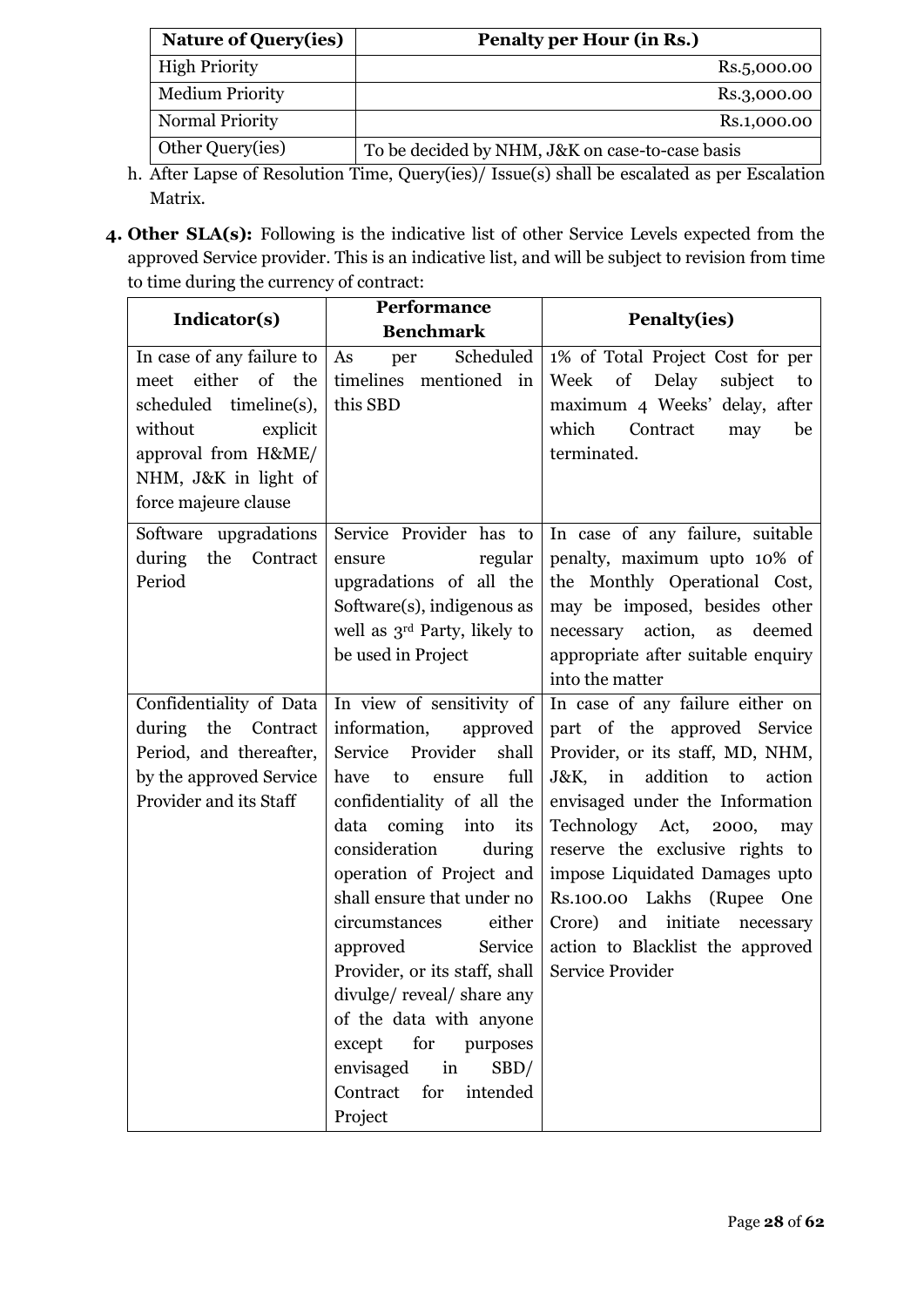| Indicator(s)           |     | <b>Performance</b>          | Penalty(ies)                          |  |
|------------------------|-----|-----------------------------|---------------------------------------|--|
|                        |     | <b>Benchmark</b>            |                                       |  |
| matter(s)<br>Any other |     | Approved<br>Service         | of<br>In<br>of receipt<br>case<br>any |  |
| associated<br>with     | the | Provider shall have to act  | complaint, and after enquiry to be    |  |
| Project                |     | as 'Trusted Partner' of the | conducted by the Committee            |  |
|                        |     | Govt. maintaining highest   | constituted by the MD, NHM, J&K       |  |
|                        |     | level of integrity and      | in this behalf, it is found that the  |  |
|                        |     | performance<br>standards    | alleged act of approved Service       |  |
|                        |     | through the<br>Contract     | Provider, or<br>its<br>staff,<br>is   |  |
|                        |     | Period, as extended from    | detrimental to the interests of       |  |
|                        |     | time to time                | NHM/ Health Deptt., J&K, MD,          |  |
|                        |     |                             | NHM reserves the unconditional        |  |
|                        |     |                             | right to initiate necessary action    |  |
|                        |     |                             | against the approved Service          |  |
|                        |     |                             | Provider, including imposition of     |  |
|                        |     |                             | penalty, forfeiture of Performance    |  |
|                        |     |                             | Security, Blacklisting, etc., as      |  |
|                        |     |                             | deemed appropriate,<br>after          |  |
|                        |     |                             | according reasonable opportunity      |  |
|                        |     |                             | of being heard to the approved        |  |
|                        |     |                             | Service Provider.                     |  |

- 5. **SLA Reporting Procedures**: Approved Service Provider will
	- a. Prepare and submit SLA performance reports in an agreed upon format by 10th Day of every month falling after the end of a quarter.
	- b. Also, provide SLA performance report on monthly basis.

The reports will include 'Actual Versus Target' SLA performance, a variance analysis and discussion of appropriate issues or significant events.

#### 6. **SLA Monitoring**

- a. In addition to reports, to be submitted by approved Service, provider, the H&ME/ NHM, J&K will review its performance under the contract against various SLA(s) in each quarter, or at any periodicity, as deemed appropriate.
- b. The review will form basis of any action relating to imposing penalty or breach of terms & conditions of work order. Any such review can be scheduled or unscheduled.
- c. H&ME/ NHM, J&K reserves the right to appoint a 3rd Party Auditor to validate any SLA(s).

#### 7. **Maximum Penalty for Breach of SLA(s)**

- a. Maximum penalty leviable in any quarter shall not exceed 15% of quarterly payments due to approved Service Provider.
- b. In case calculated penalty exceeds 15%, for two (2) consecutive quarters, H&ME/ NHM, J&K reserves the right to terminate the contract.
- c. In the event of termination of contract on the basis of non-performance of approved Service Provider as per SLA, it will be solely responsible for risk and cost factors thereunder.
- 8. **Outages**: Outages are instance(s) where users experience no response from application. Outages can be: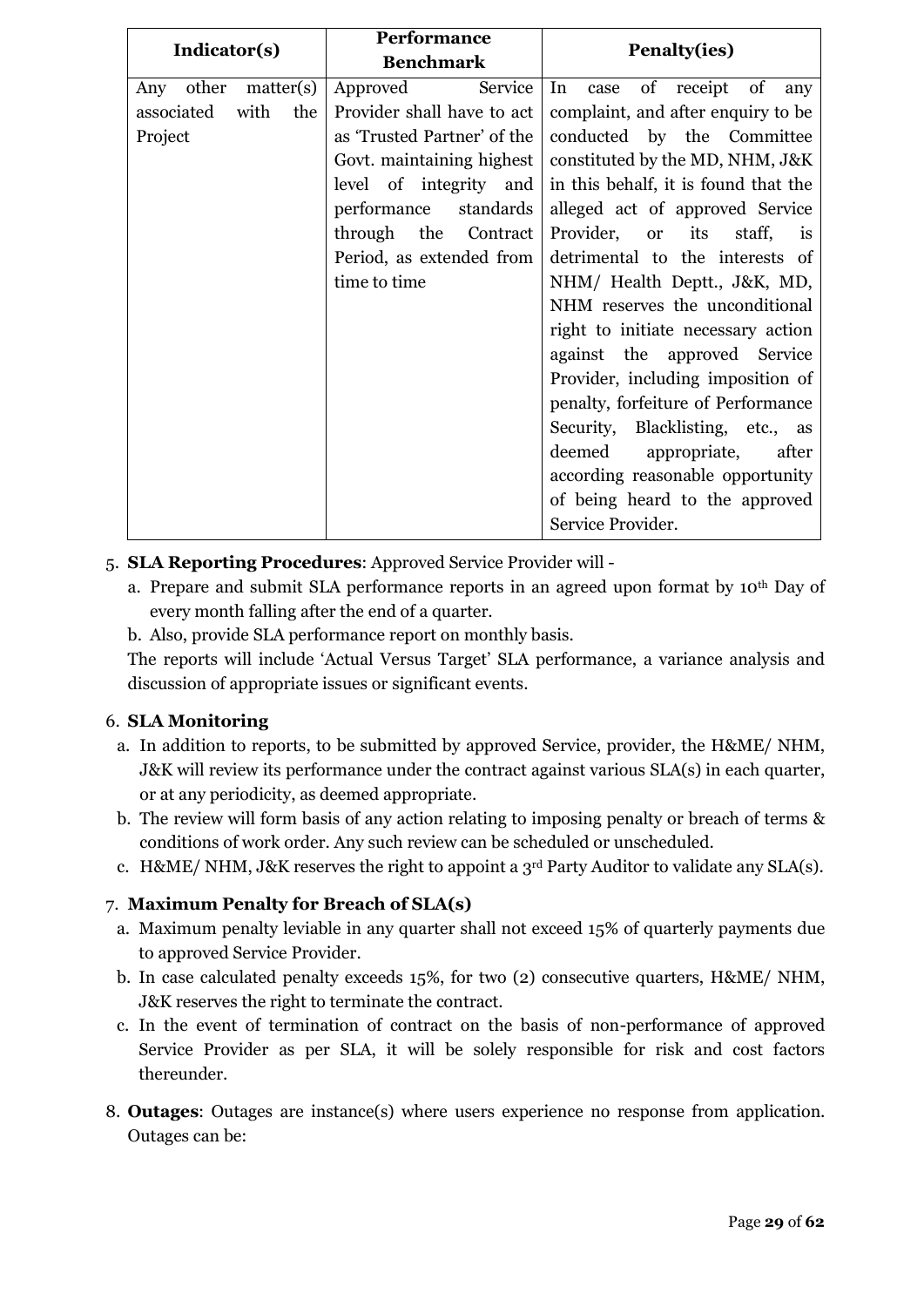- i) **Unplanned:** It is defined as an event caused without prior notice where users experience no response from an application for whatsoever is the reason. This is within the scope of services of approved Service Provider.
- ii) **Planned Outage/ Scheduled Downtime:** It is defined as pre-scheduled downtime for preventive maintenance and health checks. It shall be subject to the followings:
	- a. Approved Service Provider must notify NHM, J&K as well as concerned hospital(s), in writing, regarding upcoming maintenance at least three (3) business days prior to scheduled downtime.
	- b. It shall not be scheduled during usual business hours.
	- c. Any planned/ scheduled downtime shall not be more than 12 hours, else it shall be considered unplanned outage and penalized accordingly.
	- d. Planned downtime will not be added to SLA downtime unless it runs into usual business hours of the following day.
	- e. Overall planned downtime shall not be more than 24 hours in a quarter.
	- f. Downtime for scheduled maintenance (patch application, upgrades OS, Database, etc.) would need to be mutually agreed between NHM, J&K and the approved Service Provider. To reduce this time, various maintenance activities can be clubbed together with proper planning.
- iii) **Recording of Outage Period:** Recording of outages shall commence at the time of registering the call with approved service Provider and shall end when problem is rectified, and application/ service is available to users.
- iv) **Uptime** means, Aggregate No. of hours in any specified time during which application is actually available for use.
- v) Uptime Calculation for the month: {[(Uptime Hours + Scheduled Downtime)/ Total No. of Hours in Time period] x 100}

#### **K. Project Timelines**

Following is the indicative timeline, calculated from the Date of Award of Contract, to carry out various implementation activities. Different activities are envisaged in project implementation cycle. It is, therefore, suggested that approved Service Provider shall conduct thorough assessment of all requirements, existing infrastructure, and site preparation requirements at the inception of project. All assessment reports shall be submitted to H&ME/ NHM, J&K for review and approval, which will form the milestones for HMIS project. It must be noted that these are only indicative timelines and milestones, and approved Service Provider is expected to submit a detailed project plan and resource allocation plan to H&ME/ NHM, J&K at the time of Award of Contract.

| S.<br>No.      | <b>Key Activity/Milestone</b>                                                              | <b>Timeline</b> |
|----------------|--------------------------------------------------------------------------------------------|-----------------|
| 1              | Project Plan                                                                               |                 |
| $\mathfrak{p}$ | <b>RACI Matrix</b>                                                                         | $T + 7$ Days    |
| 3              | <b>Mobilization of Resources</b>                                                           |                 |
| $\overline{4}$ | Requirement Gathering and Functional Requirement Submission                                |                 |
| 5              | Submission of Technical System Design, Network Architecture, SRS<br>Document               | $T + 14$ Days   |
| 6              | Submission of Site Drawings, SOP, Manuals, Installation &<br><b>Configuration Document</b> |                 |

| Implementation of HMIS in District Hospital(s) and selected CHC(s): |  |
|---------------------------------------------------------------------|--|
|                                                                     |  |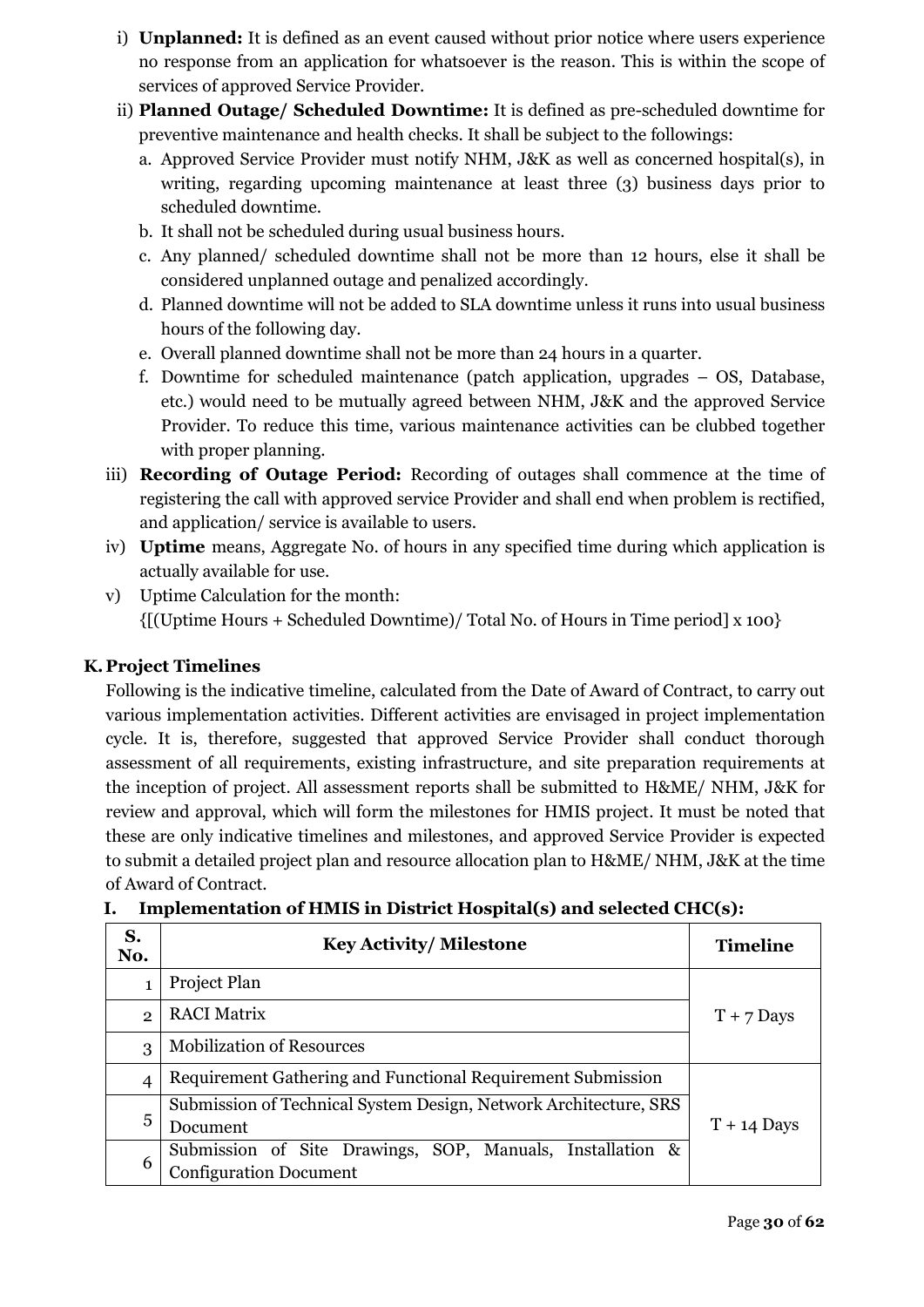| S.<br>No.   | <b>Key Activity/Milestone</b>                                                                 | <b>Timeline</b> |
|-------------|-----------------------------------------------------------------------------------------------|-----------------|
| 7           | Submission of Infrastructure Gap Analysis Report in District<br>Hospitals                     | $T + 14$ Days   |
| 8           | Design/ Development/ Configuration and Deployment of HMIS<br>Solution in District Hospital(s) | $T + 30$ Days   |
| $\mathbf Q$ | <b>User Acceptance Testing</b>                                                                | $T + 40$ Days   |
| 10          | Training & Capacity Building of Concerned Staff                                               | $T + 60$ Days   |
| 11          | Final Acceptance Testing and Go Live in all District Hospitals                                | $T + 60$ Days   |

- **II. Implementation of HMIS in Remaining CHC(s):** Timelines for Implementation of HMIS Solution in CHC(s) shall be finalized in mutual consultation between H&ME/ NHM J&K and the approved Service Provider and shall be binding upon all the concerned(s)
- **L. Roles & Responsibilities**: Detailed roles & responsibilities of various stakeholders are listed below:

#### **I. Collective Responsibility of all Stake Holders:**

- 1. Providing all support to other stakeholders as and when requested and required.
- 2. Taking the lead in resolving any project issues.
- 3. Active participation in all the phases of the project by dedicating time & resources.
- 4. Duly considering the project requirements before making any changes in internal operations with respect to processes, services, technology, legal & human resource areas.
- 5. Strict adherence to the timelines and service level agreements.
- **II. Approved service Provider:** In addition to implicit roles and responsibilities imbibed in detailed Scope of Work stated in this SBD, approved Service Provider shall have to ensure the followings:
	- a. Conduct detailed survey of all identified healthcare facility(ies), assess equipment required, including hardware, networking devices, any other infrastructure components required for implementation of HMIS and submit the same, alongwith specifications, to NHM, J&K.
	- b. Designing System Requirement Specification (SRS), and other technical documents/ reports
	- c. Development of UAT procedures and test cases.
	- d. Conduct user training(s), both onsite and virtual, in consultation with concerned Programme Division of State Health Society, NHM, J&K and the Directorate(s) of Health Services, Jammu/ Kashmir.
	- e. Rollout project simultaneously in all identified healthcare facility(ies). No. of modules to be implemented shall be decided by the H&ME/ NHM, J&K.
	- f. Interface with external applications and delivery channels for seamless flow of data/ information.
	- g. Developing/ deploying application software based on requirements specified.
	- h. Facilitate procurement and implementation of hardware infrastructure for project as per specified requirements.
	- i. Configure solution to facilitate access to application from all identified healthcare facility(ies)/ User(s).
	- j. Provide application software and allied IT infrastructure maintenance support.
	- k. Work in close coordination with H&ME/ NHM J&K, identified healthcare facility(ies), and other stakeholders; and provide relevant periodic reports to all concerned(s).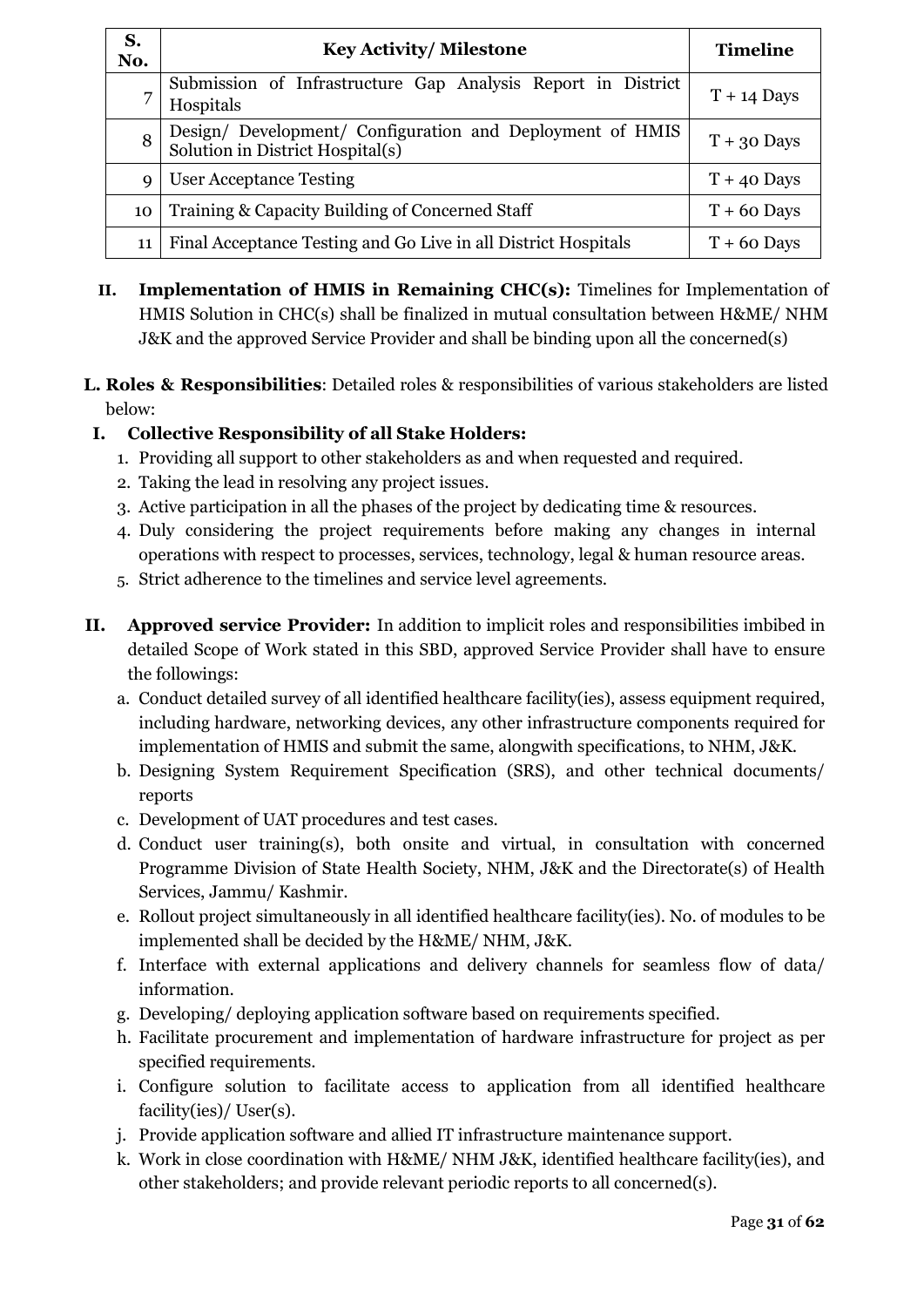- l. Carry out activities as indicated in contract agreement and submit all the mentioned deliverables within stipulated timeframe.
- m.Ensure that timelines will be adhered to and take necessary actions to mitigate any slippage in timelines and risks envisaged.
- n. Ensure compliance to Service Level Agreement(s) defined in SBD.
- o. Submit hardcopies and softcopies of all deliverables, other than Source Code, to H&ME/ NHM, J&K as per timelines specified in contract agreement.
- p. All recommendations mentioned as a result of IT Security Review, Architecture Review, Code Review etc. must be implemented. Approved Service provider shall highlight the issues with appropriate facts & figures and suggest an alternative but equally viable solution and implementation plan as applicable.
- q. Implement a version control tool to record each & every version of software application release, as well as ensure that all security measures are in place to secure data, code or functionality and nothing is changed after UAT phase.
- r. Any change notified to H&ME/ NHM, J&K from UAT phase till deployment on production environment will be treated as breach of contract and H&ME/ NHM, J&K will take all necessary action within its jurisdiction, even leading to termination of contract
- s. Change request, if any, should be carried out as per defined change request procedure and directions of H&ME/ NHM, J&K.
- t. Approved Service Provider shall be responsible for imparting training to the staff of concerned healthcare facility(ies) on developed application before Go-Live of each phase, in coordination with concerned Programme Division of State Health Society, NHM, J&K. Approved Service Provider shall have to make adequate provision for circulating pretraining material, in electronic form and/ or hard copy(ies), to all participants at least seven (7) days before training.
- u. H&ME/ NHM, J&K will primarily be responsible for providing strategic directions during implementation phases and will act as final decision authority for key decisions/ deliverables. It will also be responsible for framing and issuing guidelines for implementation of project during pilot and/ or other roll out phases.
- **III. Identified Healthcare Facility(ies), including District Hospital(s) and Community Health Center(s):** On behalf of Health & Medical Education (H&ME) Department J&K, role(s) and responsibility(ies) of identified healthcare facility(ies) in successful implementation of project include discharging following responsibilities on dayto-day basis:
	- a. Set up a Committee (PC) for monitoring implementation of project.
	- b. Provide requisite support to approved Service Provider for effective implementation of project.
	- c. Identify and dedicate manpower required for implementation of project in phased manner.
	- d. Provide support for organizational capacity building initiatives.
	- e. Support approved Service Provider with respect to infrastructure setup.
	- f. Work closely with approved Service Provider to undertake field work, comprehend requirements, document observations, oversee preparation of roadmap, develop/ customize application as per proposed re-engineered processes, etc.
	- g. Help build capacity for healthcare staff, including administrative staff, so that they can work closely with approved Service Provider for developing/ customizing/ deploying the software and implement technical solution as required.
	- h. Identify participants for training based on concerned modules going live during any particular phase.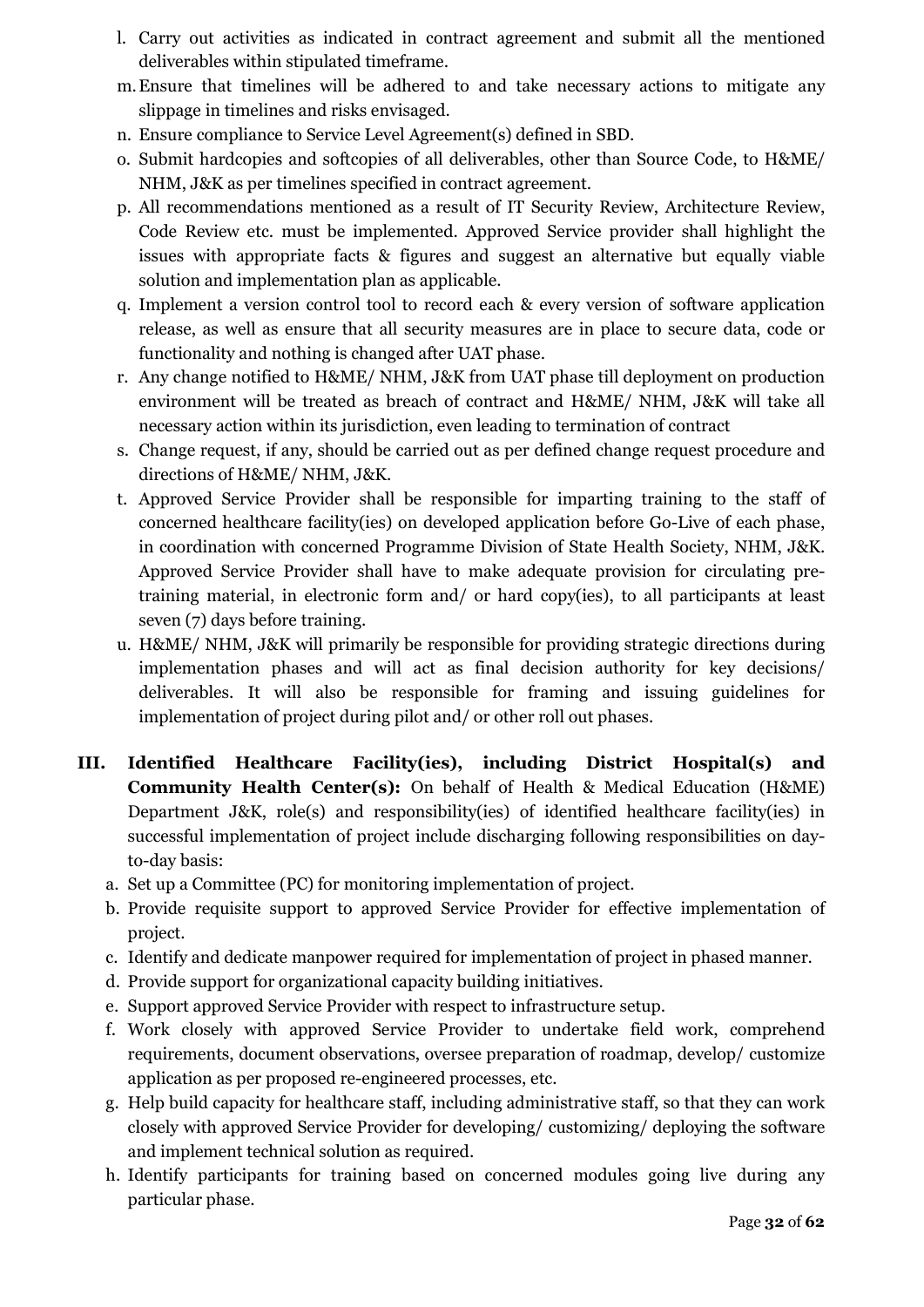- i. Provide civil and electrical infrastructure, furniture, Internet, projector, workstation, etc. for training purpose.
- j. Ensure that there is no unauthorized access at any of the restricted areas defined by approved Service Provider, without prior information and without maintaining proper log.
- k. Organize periodic meetings to review functionality issues and get the same resolved through appropriate level at which these are required to be resolved.
- l. Ensure appropriate IEC of project for encouraging citizens and other users to access various channels for availing services.
- m.List of identified healthcare facility(ies) is given as annexure '**A**'. No. of healthcare facility(ies) is indicative and may vary during implementation of Project. Decision of the H&ME Deptt./ NHM J&K regarding No. of healthcare facility(ies) where Project has to be implemented as well as No. of module(s) to be implemented shall be final and binding upon the approved Service Provider.
- **IV. National Health Mission, J&K:** On behalf of Health & Medical Education (H&ME) Department J&K, role(s) & responsibility(ies) of concerned Programme Division of State Health Society, NHM, J&K in successful implementation of Project, include but not be limited to the followings
	- a. Act as Nodal Point for all Project Management Activity(ies), monitoring and evaluation of project to ensure adherence to timelines and requirements, preparation of project reports, vetting of proposal(s), etc.
	- b. Responsible for making key decisions, policy matters, vendor evaluation monitoring overall direction of project and its successful implementation in coordination with approved Service Provider and respective Directorate(s) of Health Services, Jammu/ Kashmir.
	- c. Define service levels for identified services, ensuring service level adherence, implementation and sustainability of Project and subsequent rollout.
	- a. Frame and ensure policy, regulatory and other relevant changes.
	- b. Take appropriate decision on the mode and degree of integration of HMIS application with other Government Schemes and existing physical, digital and institutional infrastructure of various Government Departments, as required.
	- c. Decide upon rollout based upon common software, approach, etc.
	- d. Provide commitment and support to bring-in the process changes.
	- e. Coordinate, manage & monitor the receipt and utilization of financial support.
	- f. Coordinate and facilitate interactions between all the Stakeholders.
	- g. Provide requirement for change requests and decide penalty for non-compliance as mentioned in service levels for change requests. Approved Service Provider shall have to carry out change request(s) as per defined change control procedure. Decision of H&ME/ NHM, J&K on all such matters will be final and binding on approved Service Provider, and other stakeholders.
	- h. Review and monitor data digitization/ migration plans and their implementation, if any.
	- i. Provide guidance and clarifications to approved Service Provider.
	- j. Periodic SLA monitoring of system deployed by approved Service Provider in coordination with the Directorate(s) of Health Services, Jammu/ Kashmir.
	- k. Review of software requirement specifications, system design, hardware sizing/ scrutiny of deliverables for their compliance within scope of specifications.
	- l. Review technical documentation provided by approved Service Provider and ensure that it confirms to applicable Standards.
	- m.Review content, methodology and other documentation for user training.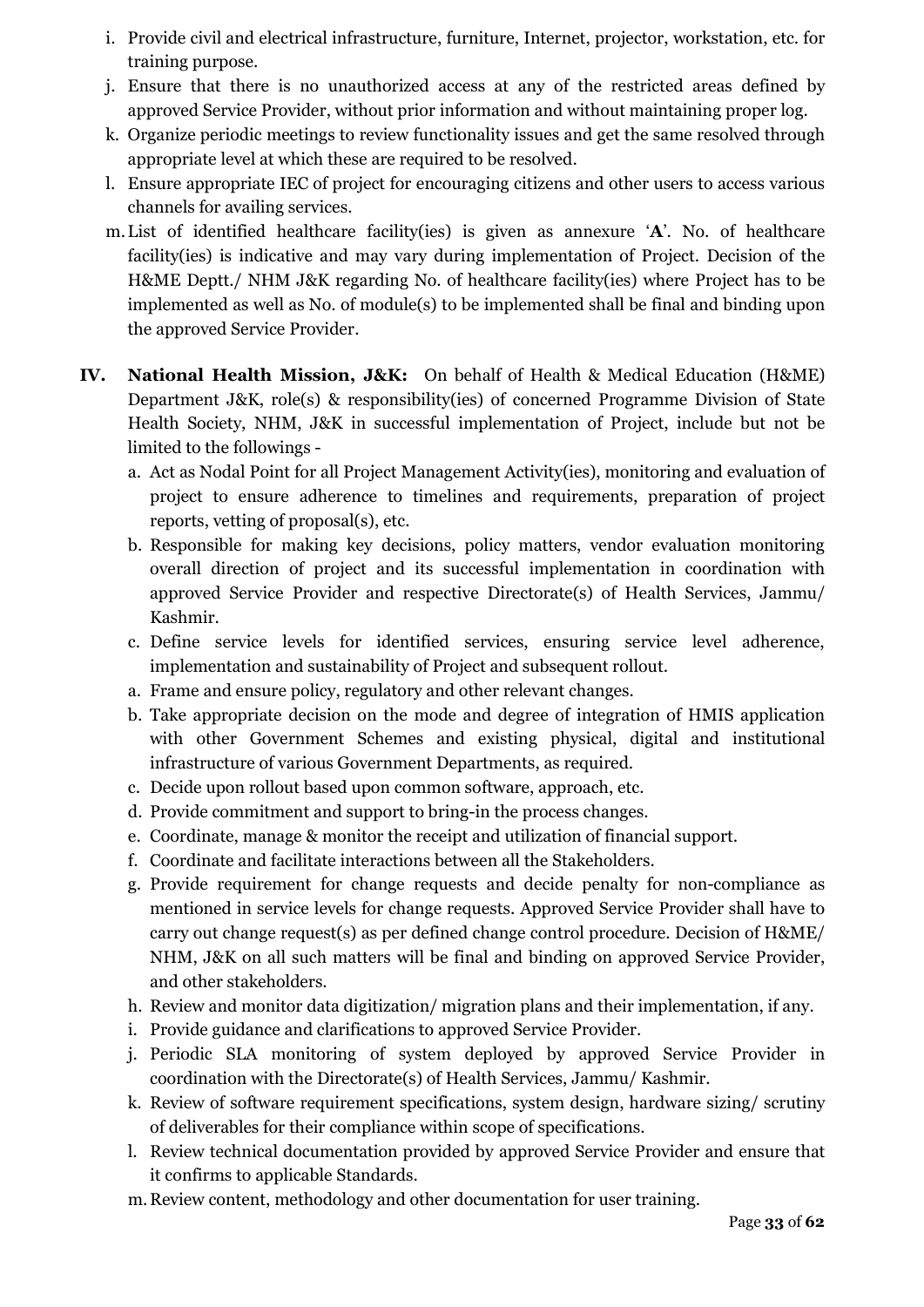- n. Extend support to approved Service Provider in change management initiative(s) and training Programme(s).
- o. Ensure appropriate IEC of project for encouraging citizens and other users to access the various channels for availing services.
- p. Periodic inspection of date storage, back-ups, DMS, and other systems, at least twice a year, deployed by approved Service Provider, ensuring corrective actions wherever gaps are observed.
- q. Validation and approval of configuration and monitoring parameters.

#### **V. Directorate(s) of Health Services, Jammu/ Kashmir**:

- a. Designate a Nodal Officer for monitoring and supervision of implementation of Project in identified healthcare facility(ies) in respective Division(s) in close coordination with concerned Programme Division of State Health Society, NHM, J&K.
- b. Manage, supervise and implement backend computerization of these identified healthcare facility(ies) with long term vision of H&ME Department Jammu & Kashmir.
- c. Periodic review of project plans and progress.
- d. Extend support to approved Service Provider in training Programme(s).
- e. Periodic inspection of date storage, back-ups, DMS, and other systems, at least twice a year, deployed by the approved Service Provider, ensuring corrective actions wherever gaps are observed.
- f.Periodic SLA monitoring in coordination with concerned Programme Division of State Health Society, NHM, J&K.
- g. Ensure appropriate IEC of project for encouraging citizens and other users to access the various channels for availing services.
- h. Ensure all requisite support to approved Service Provider as well as NHM, J&K from the staff of concerned healthcare facility(ies) in respective Division(s) towards successful implementation of HMIS.

**-----xxx-----**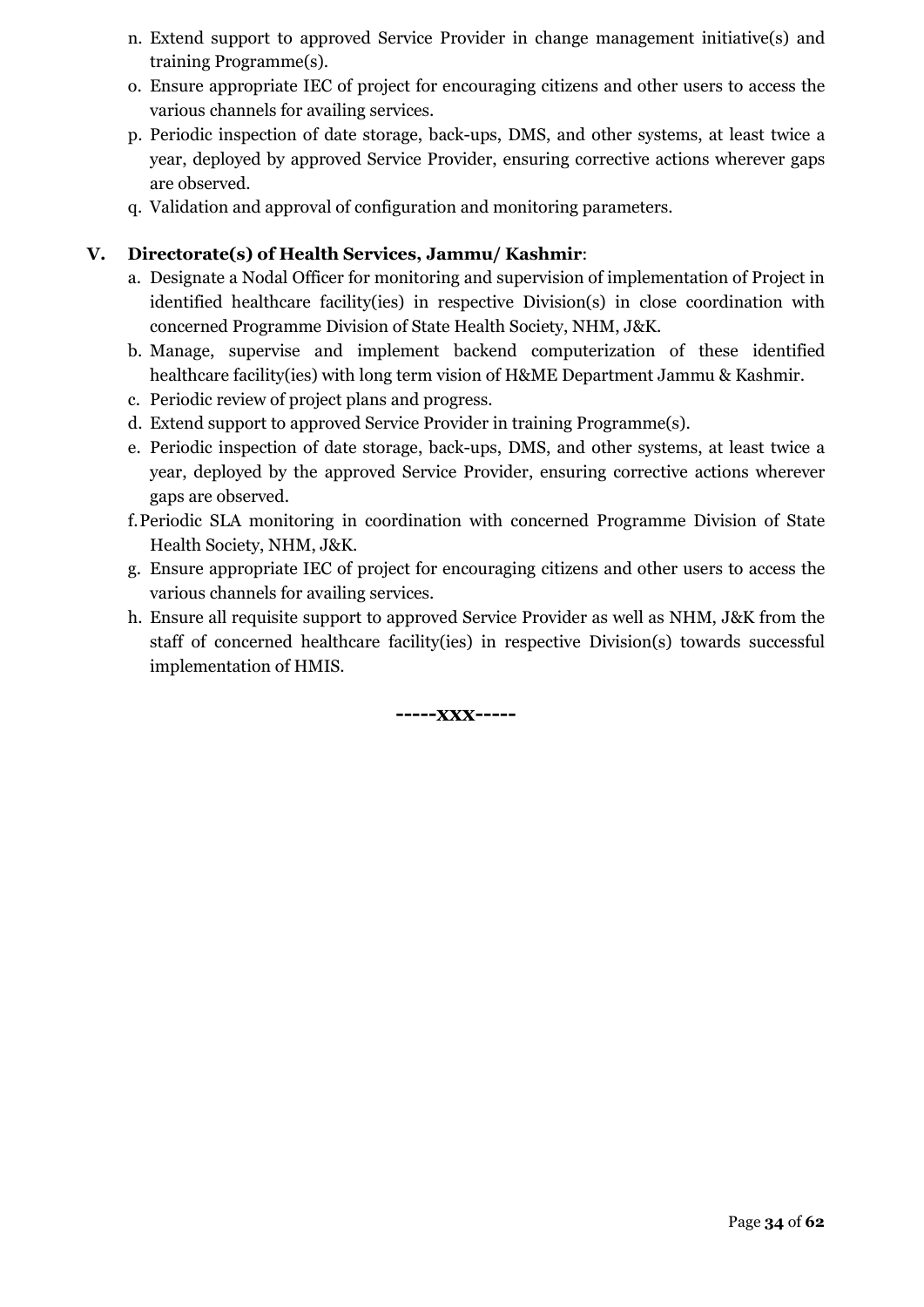### **Section – III: Eligibility Criteria:**

#### **I. Technical Eligibility:**

- 1. Individual participant, functioning as a Registered Legal Entity, inter-alia Company/ Society/ Trust registered under the Companies Act, the Societies Registration Act, the Trust Act respectively, or a Limited Liability Partnership (LLP), or an entity established under any law applicable in the Country, for past five (5) financial years, but in any case, not less than three (3) financial years.
	- $\checkmark$  In addition, Group of Participant(s) (maximum 3), coming together as Consortium to implement the Project, can also submit EoI.
	- $\checkmark$  Lead Member should have 51% stake in the consortium and must also have all legal liabilities. Members of Consortium shall have to submit a declaration to that effect that:
		- a. Each member of Consortium shall have an independent, definite and separate Scope of Work allocated as per each member's filed of expertise; and
		- b. Notwithstanding their mutual agreement/ arrangements, they will commit to the Scope of Work, Rights and Liabilities and shall eb answerable for the performance of obligations under this Bid jointly and severely.
	- $\checkmark$  Any change/ modification in Consortium, except Lead Member, during the currency of intended Project period can be made only after seeking approval from the Competent Authority
	- $\checkmark$  Any Individual, or Group of Individuals, is not eligible for submission of Bid.
	- $\checkmark$  In addition, no participant(s) can submit more than one proposal in any form, i.e., any individual participant (Company/ Society/ Trust/ LLP) cannot at the same time be member of any consortium submitting Bid for similar project.
	- $\checkmark$  Likewise, a member of a particular participating consortium cannot be a member of any other participating consortium submitting Bid for similar project.
- 2. Participant should have executed/ is executing project of designing/ development, deployment/ integration, implementation, operations & maintenance of HMIS, minimum Eight (8) modules, in at least five (5) reputed Private hospitals, or three (3) Public sector hospitals in India during preceding five  $(5)$  financial years.
- 3. Participant should at least possess ISO/ IEC 27001.
- 4. Participant, including its Director(s)/ Member(s), has not been found guilty/ convicted by any Competent Court of India, or de-recognized/ blacklisted by any Govt. Institution of the Country, for offences involving moral turpitude/ corruption in relation to its business dealings with the Govt., or any other Public Sector Enterprises, as well as for matters relating to the Security & Integrity of the Country.

### **II. Financial Eligibility:**

- 1. Participant, and in case of Consortium Lead Member, should have minimum average annual Turnover/ Revenue from Operations, from similar/ healthcare services, of Rs.1.00 Crore (Rupee One Crore only) during preceding three financial years, i.e., 2018-19, 2019-20 and 2020-21.
	- $\checkmark$  This excludes revenue from any sale of item(s)/ equipment, but include revenue from Software as a Service (SaaS)
	- $\checkmark$  MSME(s)/ participant(s) registered as Start-Up with the Department for Promotion of Industry and Internal Trade (DPIIT) are waived off from financial requirement.
- 2. Participant, and in case of Consortium All Member(s), should have Positive Net Worth, as per the audited financial statements of preceding three financial years, i.e., 2018-19, 2019-20 and 2020-21.

$$
\cdots - \mathbf{XXX} \cdots -
$$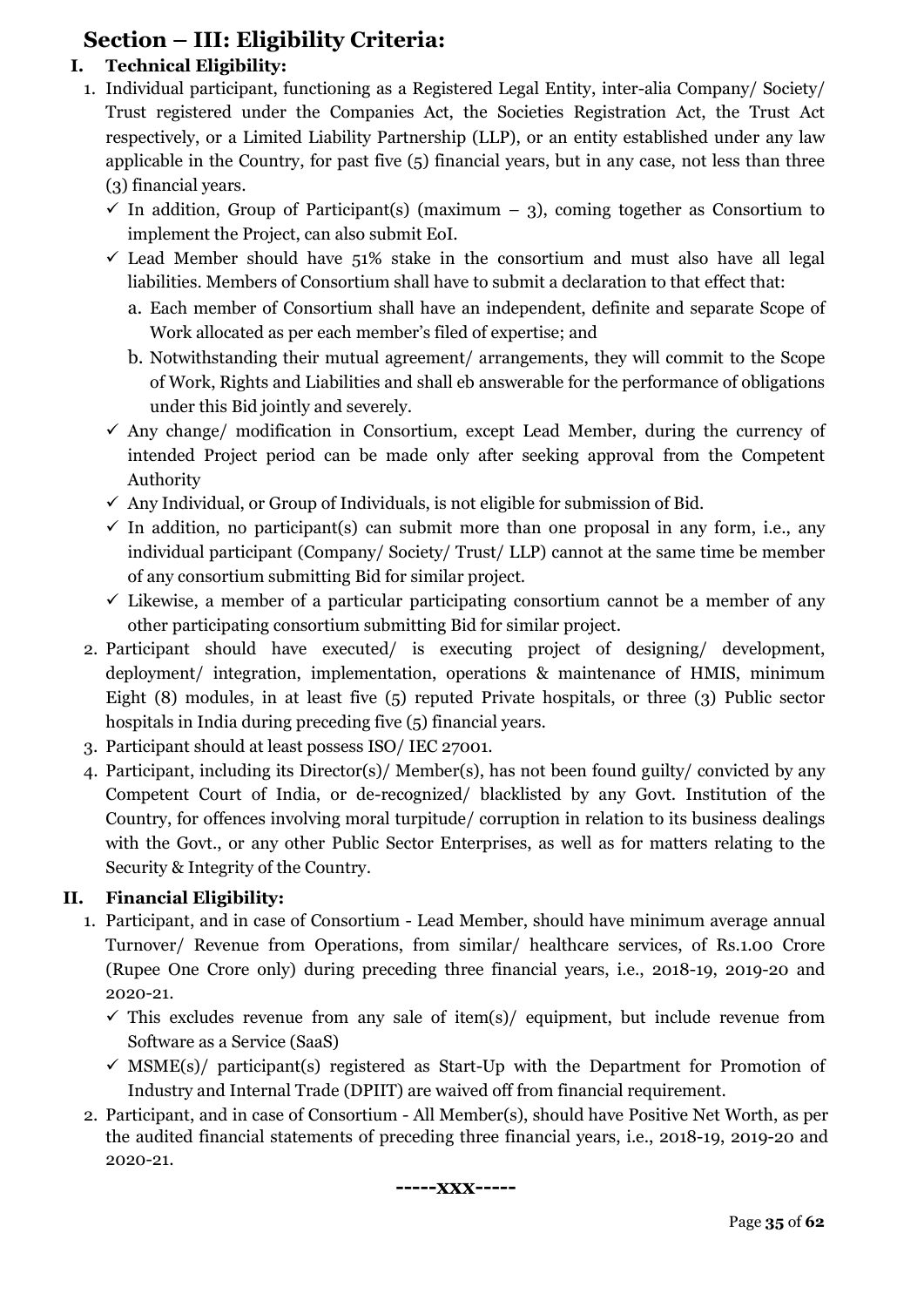### **Section – IV: Preparation and Submission of Response to SBD:**

**1. Bid Preparation**: Bid(s) shall have to be submitted 'Online' under Two Cover System:

#### **A. Cover 1st – Technical Cover:**

- 1. Scanned copy of Tender Fees, EMD and/ or MSE (Udyam) Registration, in case any exemption is claimed as MSE.
- 2. Scanned Copy of affidavit, on Non-Judicial Stamp Paper of Rs.100/-, duly attested by **1 st Class Magistrate** stating that:
	- a. The bidding entity, including its Directors/ Members/ Sister Concern(s)/ Associated Company(ies), should not have been found guilty/ convicted by any Competent Court of India, or De-recognized/ Blacklisted by any Govt. Institution of the Country, for offences involving moral turpitude/ corruption in relation to its business dealings with the Govt., or any other Public Sector Enterprises, as well as for matter(s) relating to the Security & Integrity of the Country.
- b. If anything found wrong at any stage, bidding entity, and its authorized representative, shall be responsible and deem to any legal action against it.
- 3. Details of participant(s), as per annexure '**B**'.
- 4. Undertaking, annexure '**C**'.
- 5. Key features of proposed HMIS solution to be deployed, annexure '**D**'.
- 6. Scanned copies of following documents, in-force at the time of uploading of proposal(s), duly Signed by authorized signatory, alongwith seal:
	- a. Certificate of Registration/ Incorporation under the Companies Act 1956/ 2013.
	- b. PAN Card of bidding entity viz., Company/ Society/ Trust, etc. and its Authorized Signatory.
	- c. GST Registration Certificate, alongwith latest GST Return 3B, i.e., for the month/ quarter ended April/ March 2022.
	- d. Statement regarding execution of project of designing/ development, deployment/ integration, implementation, operations and maintenance of HMIS, in Private and/ or Public Sector Hospitals in India during preceding five (5) financial years, annexure '**E**'. **Work Order(s) alongwith Performance Certificates** regarding satisfactory completion of assignments should also have to be uploaded alongwith the same, specifically mentioning the assignments for Public/ Private Healthcare Facility(ies). *Both the documents i.e., Work Order as well as Completion/ Performance Certificates will have to be submitted, failing which such claims shall not be evaluated*.
	- e. Detail(s) of all 'On-Roll' manpower duly certified by the auditors of bidding entity.
	- f. Average annual turnover certificate, issued by the Chartered Accountant, with minimum average annual Turnover/ Revenue from Operations, from similar/ healthcare services during last three financial years, i.e., 2018-19, 2019-20 and 2020-21, not less than Rs.1.00 Crore, excluding revenue from any sale of item(s)/ equipment, but including revenue from Software as a Service (SaaS).
	- g. Certificate, issued by the Chartered Accountant, that the Participant, and in case of Consortium - all Member(s), are having Positive Net Worth, as per the audited financial statements of preceding three financial years, i.e., 2018-19, 2019-20 and 2020-21.
	- h. Board Resolution from participant/ members for submission of proposal, and if successful, to participate and undertake the project.
	- i. Signed copy of SBD, alongwith subsequent Corrigendum/ Addendum, if any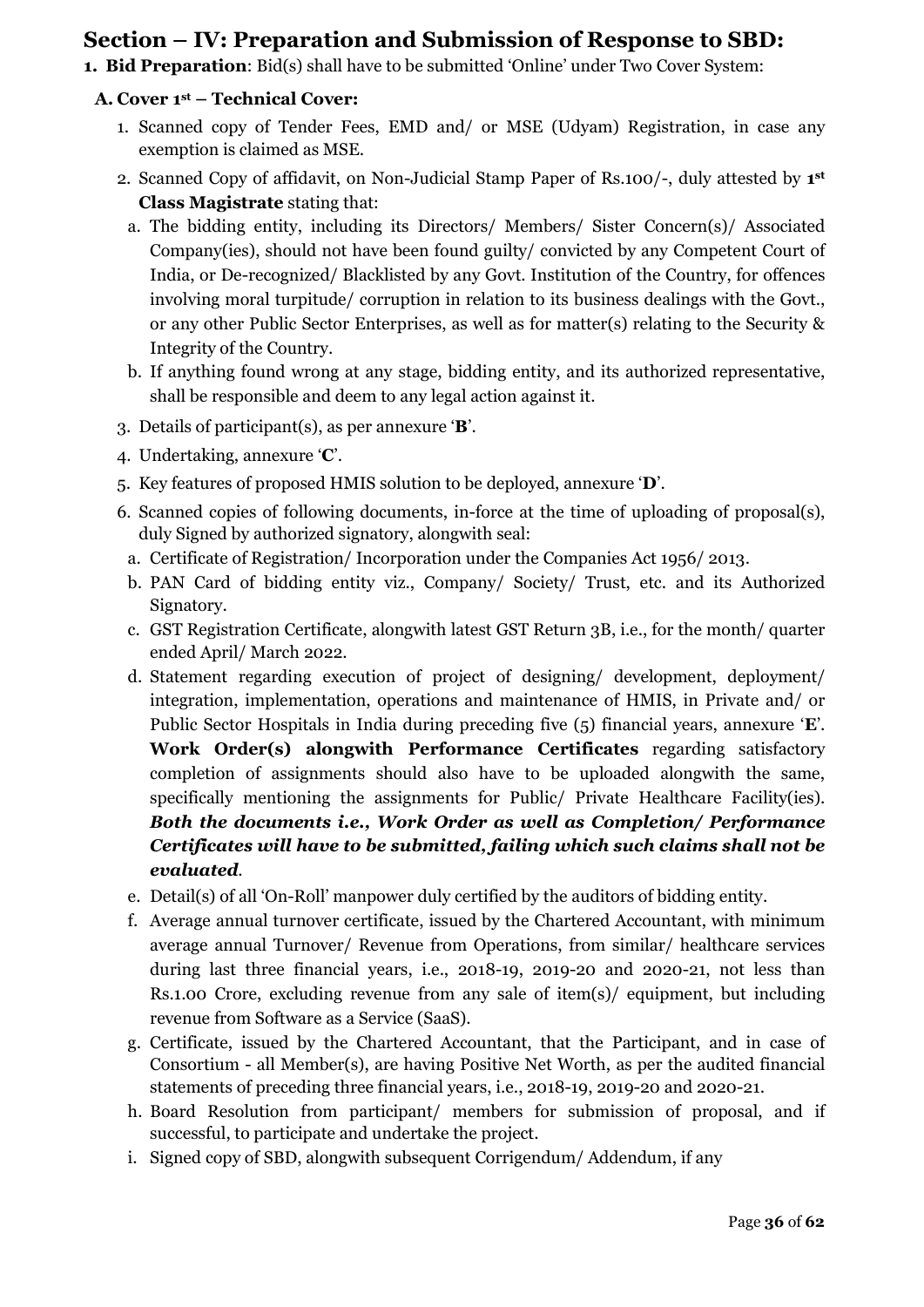**In case of 'Consortium', documents of lead partner should be submitted** alongwith a binding **Memorandum of Understanding (MoU)** entered between all the members for purpose and expressly stating that in case of consortium being declared as successful, all members undertake to keep Consortium alive till completion of Contract.

**Each Page/ Document to be uploaded in response to this SBD has to be signed by the Authorized Signatory, and shall bear his Name, Seal, Contact No. and Date, failing which such Page(s)/ Document(s) are liable to be Rejected.**

#### **B. Cover 2nd – Financial Cover:**

1) In light of multiple aspects associated with implementation of Project, participating participant(s) shall have to quote *comprehensive monthly charges towards implementation of HMIS per healthcare facility*, as per BoQ, based on No. of module(s) to be implemented in healthcare facility(ies) i.e**.,** 4-8 modules in District Hospital(s), and 1-4 modules in Community Health Centre(s):

| <b>S. No.</b> | No. of Module(s) to be Implemented          | A/cing Unit                    |
|---------------|---------------------------------------------|--------------------------------|
| 1.            | Implementation of Four (4) modules in each  | Monthly charges for 4 modules  |
|               | healthcare facility                         | per healthcare facility        |
| 2.            | Implementation of Eight (8) modules in each | Monthly charges for 8 modules  |
|               | healthcare facility                         | per healthcare facility        |
| 3.            | Implementation of Twelve (12) modules in    | Monthly charges for 12 modules |
|               | each healthcare facility                    | per healthcare facility        |
| 4.            | Implementation of each additional module in | Monthly charges per module per |
|               | each healthcare facility                    | healthcare facility            |

- 2. Provision of HMIS software/ application, its operation & maintenance alongwith regular updation during the contract period shall be the exclusive responsibility of approved Service Provider.
- 3. Comprehensive monthly charges shall incorporate all cost element(s), inter-alia software designing/ customization/ testing/ deployment charges including base software & associated licenses cost, if any, cost towards provision of periodic updates, data hosting charges, provision of operational & technical support, both onsite & offsite, helpdesk service charges, web-site/ portal development & maintenance charges, other incidental expenses, etc., likely to be incurred in implementation of HMIS in each healthcare facility. **No additional charges shall be paid**.
- 4. Approved Service Provider shall have to ensure requisite manpower, **excluding Data**  Entry Operator(s), as per its own feasibility, for development/ customization, deployment, and regular operation & maintenance of HMIS solution in identified healthcare facility(ies) on 'as & when required' basis. Working on HMIS solution shall have to be undertaken by the Administrators, Medical, Para-Medical and other designated staff of identified healthcare facility(ies). Approved Service Provider shall have to ensure manpower for training of concerned staff of identified healthcare facility(ies).
- 5. All major IT hardware, inter-alia Desktop Computer(s)/ Thin Client(s), UPS(s), Server(s), Printer(s) [Laser/ Multi-Function], Barcode Printers, Barcode Scanners, Wall Mount & Floor Standing Racks, Switches, etc., required for implementation of Project shall be procured by NHM, J&K, through State Health Society/ concerned healthcare facility(ies)/ any other agency, as deemed appropriate, as per the specifications provided by approved Service Provider. Likewise, LAN networking, if required, shall have to be undertaken by concerned healthcare facility(ies) as per the specifications provided by approved Service Provider. In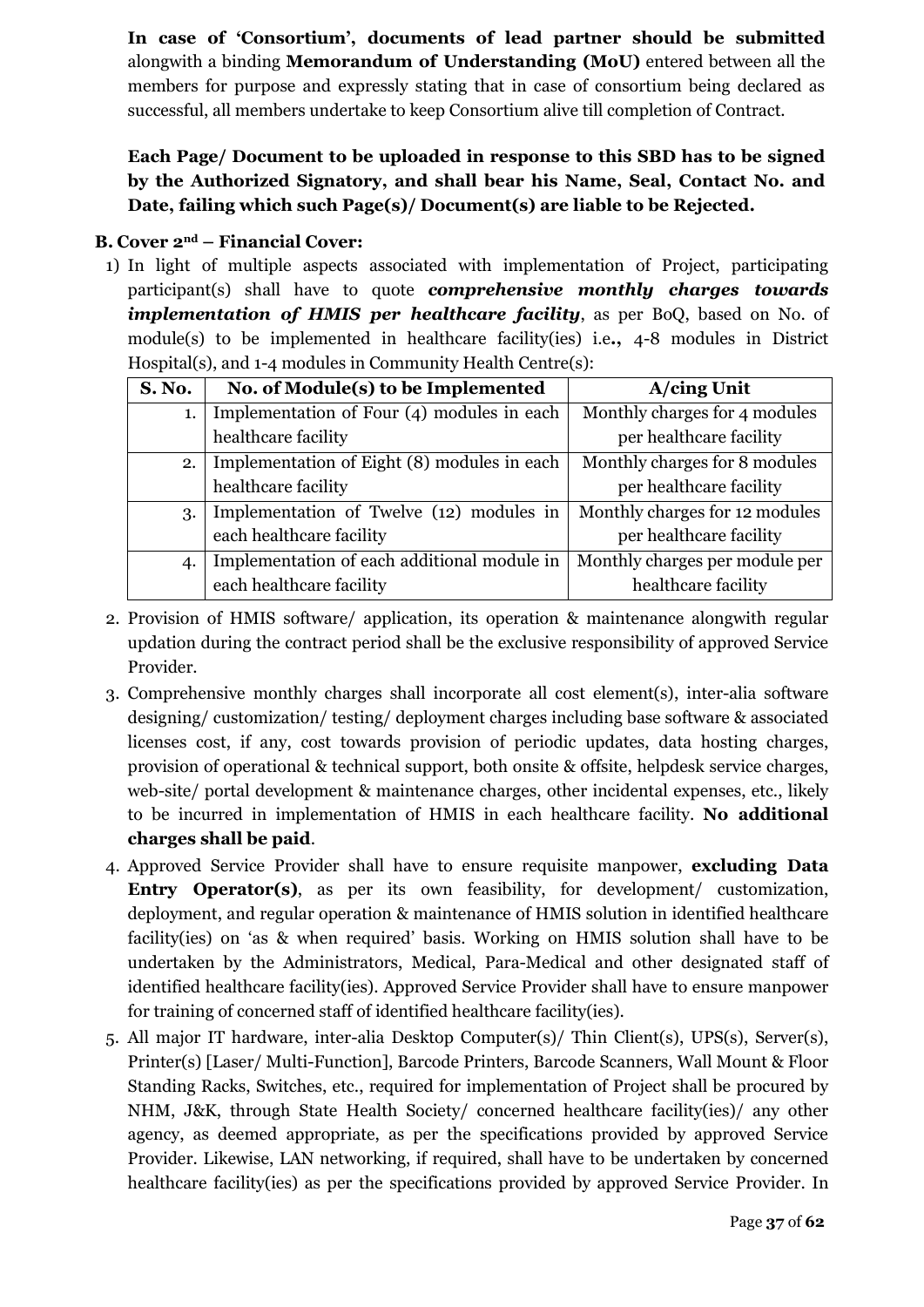case during the course of contract, it will come to the notice of this office, from any source whatsoever, that approved Service Provider has either recommended any unwarranted equipment or any equipment with wrong/ inappropriate specification(s), which otherwise could have been avoided, NHM, J&K will take stern action against the approved Service Provider, including forfeiture of pending payments & performance security guarantee as well as imposition of penalty equivalent to ten (10) times the cost of such equipment. This will be in addition to other recourses available with this office.

- 6. To ensure proper evaluation of SBD(s), participating participant(s) shall have to quote rate(s) for each of the above block(s), failing which it shall be presumed that such participant(s) are willing to provide such Non-Quoted Services/ Blocks on 'Free-of-Cost' basis.
- 7. It is for information of all participating participant(s) that above-mentioned rates are for evaluation of SBD(s) only. To ensure optimum utilization of available funds during limited implementation of HMIS solution in one or more healthcare facility(ies), NHM J&K may be at absolute liberty to consider one or more combination of rates coming into force, as per above-mentioned block(s) of HMIS modules. To understand the contention of NHM J&K, participating participant(s) shall consider following indicative illustrations
	- a. In case of implementation of eight (8) modules in a District Hospital, rates coming into force for eight modules shall apply.
	- b. In case of implementation of five (5) modules in a District Hospital, least of the following rates shall apply:
		- i. Rates applicable for eight (8) modules; or
		- ii. Rates applicable for four (4) modules plus rate for one additional module.
	- c. Similarly, in case of implementation of eleven (11) modules in a District Hospital, least of the following rates shall apply:
		- i. Rates applicable for twelve (12) modules; or
		- ii. Rates applicable for eight  $(8)$  modules plus individual rate(s) for three  $(3)$  additional module(s); or
		- iii. Rates applicable for four (4) modules plus four (4) modules plus individual rate(s) for three (3) additional module(s).
- 8. No representations regarding any inadvertency of quoted rate(s) shall be entertained. Therefore, participants are advised to carefully read the SBD document before quoting rates in BoQ. In case of any doubts, they may seek clarifications, through e-mail, from this office, as per time schedule mentioned in SBD.
- 9. Rates shall have to be quoted inclusive of GST/ other taxes and charges. In case, intended participant(s) fail to mention any amount with respect to GST, it shall be presumed that amount of GST has been subsumed in Basic Rate(s).
- 10. In case of any change or revision of GST, or its equivalent in any new tax structure, payment will be made as applicable. Documentary evidence(s) for payment of applicable tax(es) will have to be provided by the approved Service Provider.
- 11. Rates are to be quoted in Indian Rupee (INR) only.

#### **C. Other considerations regarding Submission of Response to SBD:**

1. Participant(s) shall prepare and upload response(s) strictly in accordance with the terms & conditions set forth in SBD. Complete response(s) shall have to be uploaded positively by or before the due date in the manner and form as detailed in this SBD. Response(s) submitted in any other manner will not be accepted.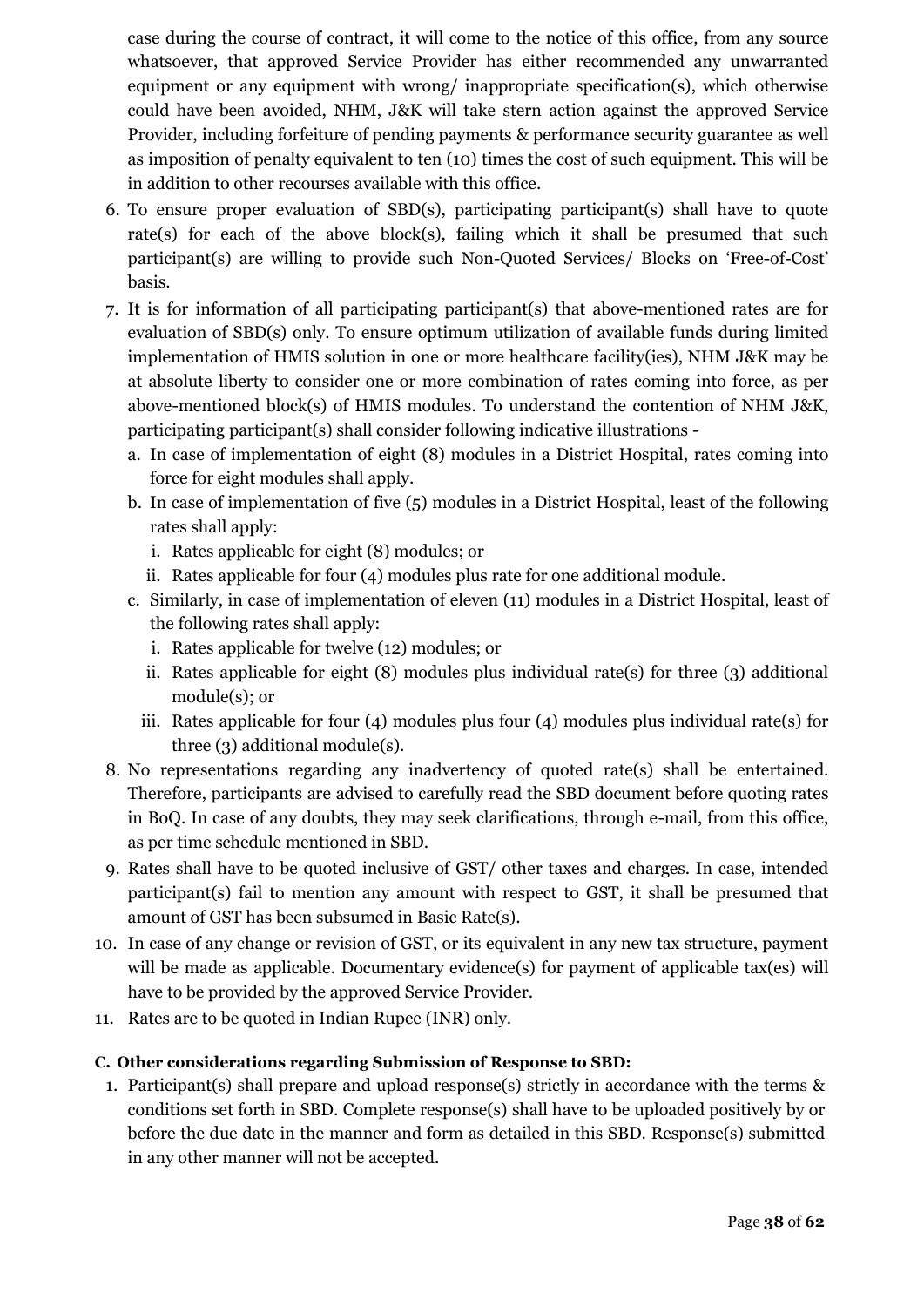- 2. It will be the responsibility of participating participant(s) to mention any special offers clearly in Technical Cover only. However, any Technical Cover containing commercial/ financial information regarding proposal(s) shall be considered as 'Non-Responsive'.
- 3. All the documents uploaded by participating participant(s) shall be valid at the time of uploading of response, duly signed by authorized signatory alongwith date and seal of bidding entity.
- 4. In view of long duration of project, it will be the responsibility of approved Service Provider to get its documents renewed/ updated, wherever and whenever required. In case of any default in renewal/ updation of documents, State Health Society, NHM, J&K may withhold the payments due in favour of Approved Service Provider and initiate appropriate necessary action.
- 5. Pages of response to SBD shall be clearly numbered, indexed and stamped with the office seal of participating participant(s).
- 6. **Complete process will be on-line through e-Procurement Portal of Jammu & Kashmir viz. [www.jktenders.gov.in.](http://www.jktenders.gov.in/) Participant(s) have to upload response(s), both technical/ financial, on said portal only, and not to submit in physical form.**
- 7. Participant(s) are expected to examine carefully the contents of SBD. Failure to comply with the requirements of SBD will be at participants' own risk and make the bid(s) nonresponsive.
- 8. Participant(s) shall provide all information sought under this SBD. Tendering Committee will evaluate only those response(s) which are in required formats and complete in all respects. Incomplete and/ or conditional response(s) may be liable for rejection outrightly.

#### **2. Clarifications:**

- a. Intended participant(s) requiring any clarification(s) with respect to the content, terms & conditions, etc. mentioned in SBD, may submit its query(ies), and suggestion(s), if any, on email ID: **[mdnhmjk@gmail.com](mailto:mdnhmjk@gmail.com)** till **04th June 2022 upto 1600 Hrs.** After stipulated date & time, no query(ies)/ representation(s) of any sort shall be entertained.
- b. Queries shall be clearly stating the content, terms & conditions/ clause No., alongwith relevant page No. of SBD, and concern(s) of intended participant(s), alongwith suggestion(s) if any.
- c. Intended participant(s), as well as all other stakeholders, are free to raise query(ies)/ concern(s) relating to successful and effective implementation of project in J&K. However, such query(ies) should be alongwith substantiating reason(s) for requisite change(s)/ modification(s)/ updation(s)/ deletion(s) in SBD and should not be merely a vague attempt to delay the selection process.
- d. Participant(s)/ authorized representative(s) should point out to Tender Inviting Authority regarding embitterment, if any, in writing by or before **04th June 2022 upto 1600 Hrs**. Thereafter, participant(s)/ authorized representative(s) will have no legal right to confer or to represent on any ground.
- e. Tender Inviting Authority at its sole discretion may also hold further discussions with the intended participant(s), or its authorized representatives, to finalize any other issue(s) related with the project. This would be common for all the intended participant(s).

#### **3. Amendments/ Modifications in SBD:**

a. All the query(ies)/ concern(s) of intended participant(s), received by **04th June 2022 upto 1600 Hrs**, will be examined be the Committee and necessary changes in bid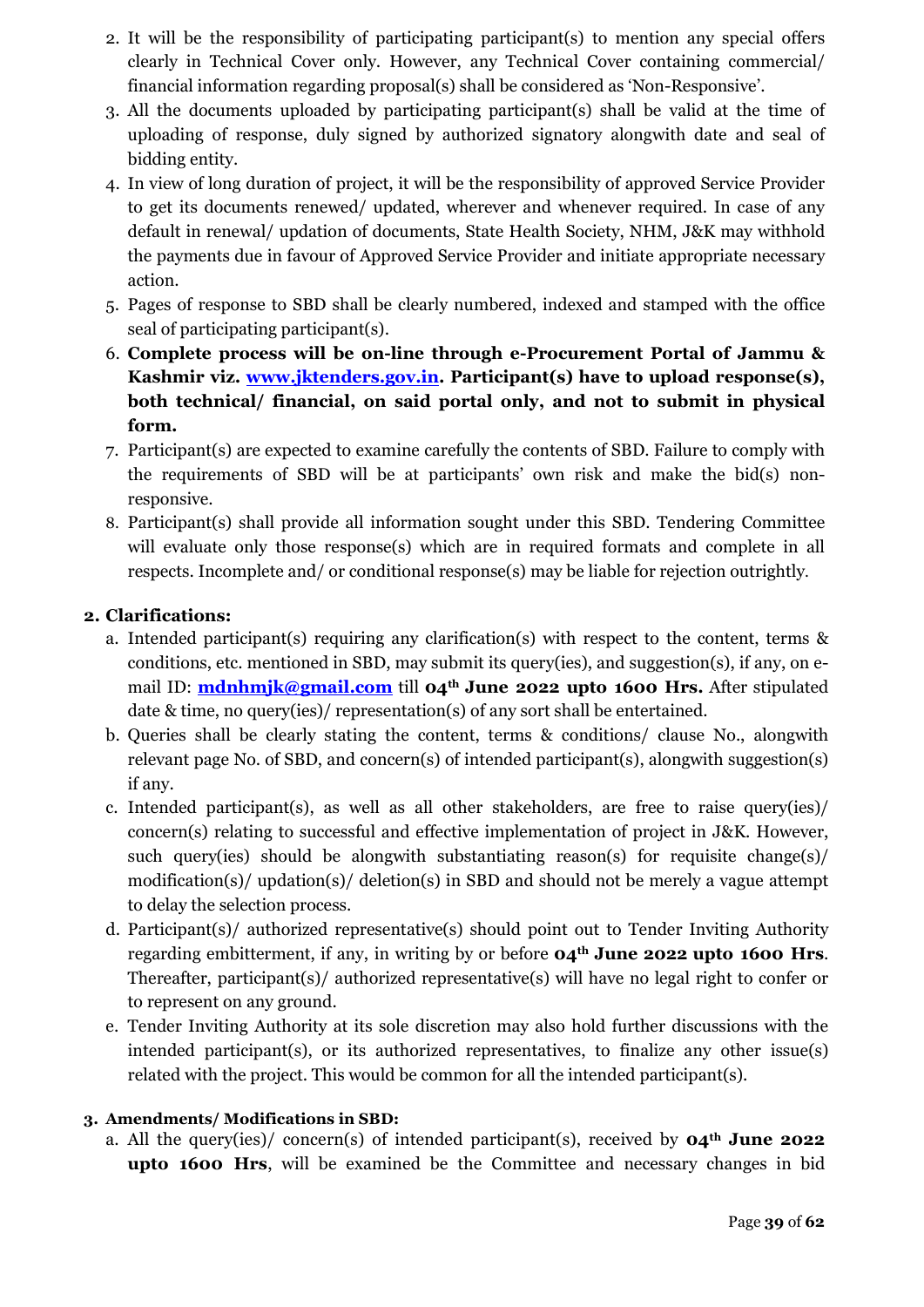condition(s), if deemed appropriate by the Committee, may be made after seeking approval from the Competent Authority.

- b. Any corrigendum/ addendum, if issued, shall be the integral part of terms & conditions of SBD and will be published on website(s): **[https://jktenders.gov.in](https://jktenders.gov.in/)** and **[www.jknhm.com](http://www.jknhm.com/)**.
- c. To allow reasonable time to intended participant(s) for taking into consideration the clarifications/ modifications/ amendments issued, if any, and accordingly submit bid(s), Tender Inviting Authority may, at its sole discretion, but not under any obligation to do so, extend last date for submission of online response to SBD by issuing appropriate addendum uniformly for all participants. All such addendum will be published on website(s)  $$ **[https://jktenders.gov.in](https://jktenders.gov.in/)** and **[www.jknhm.com](http://www.jknhm.com/)**;
- d. All the intended participant(s) are advised to remain updated through above-mentioned website(s). State Health Society, NHM, J&K, or any of its Officer/ Official, will not be responsible, in any manner whatsoever, in case of any failure on part of intended participant(s) to keep themselves updated through these websites

#### **4. Bid Validity Period and Extension thereof:**

- a. Response(s) submitted by intended participant(s) shall remain valid for a period of **180 (One Hundred and Eighty) days** from the last date for submission of online Response(s) to SBD.
- b. In exceptional circumstances and prior to expiry of original proposal validity period, Tender Inviting Authority, may request the participant(s) to extend the period of validity for a specified additional period, **not exceeding 90 (Ninety) days** from the expiry of original Response validity date. All communication(s) in this regard, including request of Tender Inviting Authority and the participant's response towards the same shall be in writing.
- c. In case of any extension of validity period is requested by the Tender Inviting Authority, response(s) of all such participant(s), who fails to extend validity period of its bid(s), shall be deemed to have been rejected.
- d. Validity period of the response to SBD of approved Service Provider shall be automatically extended till the date on which Contract is signed.
- **5. Modification/ Substitution/ Withdrawal of Response(s):** Response(s) once uploaded, are not allowed to be modified, substituted or withdrawn by participant. Therefore, it is emphasized upon all the intended participant(s) that all the requirements and the terms & conditions of SBD shall be carefully studied for successful submission of complete and comprehensive response. Failing to comply with any of the requirement(s) and/ or terms & conditions will lead to rejection of such response, even if it is the most competitive offer.

#### **6. Acknowledgement by Participant(s):**

- a. It shall be deemed that by submitting the response, participant(s) have:
	- i. made a complete and careful examination of SBD.
	- ii. received all relevant information requested from the Authority.
	- iii. satisfied itself about all matters, things and information required for submitting an informed bid, execution of Project in accordance with bidding document and performance of all of its obligations thereunder.
	- iv. acknowledged and agreed that inadequacy, lack of completeness or incorrectness of information provided in or ignorance of any of the matters referred shall not be a basis for any claim for compensation, damages, extension of time for performance of its obligations, loss of profits etc. from the Authority, or a ground for termination of the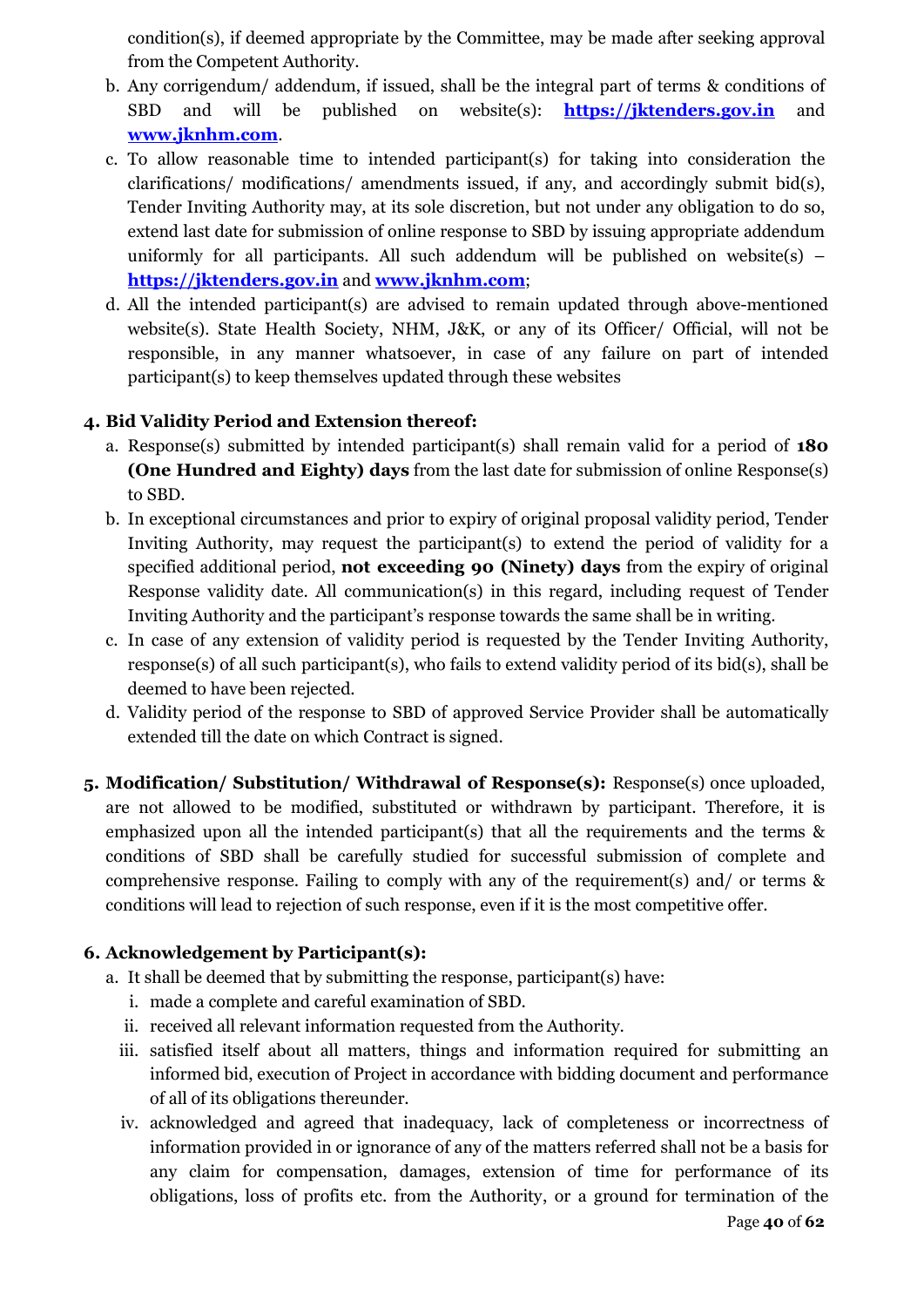Agreement.

- v. acknowledged that it does not have a Conflict of Interest.
- vi. agreed to be bound by the undertakings provided by it under and in terms thereof; and
- b. Tender Inviting Authority, or any of the Officer(s)/ Official(s) of NHM, J&K, shall not be liable for any omission, mistake or error in respect of any of the above, or on account of any matter or thing arising out of or concerning or relating to SBD or this selection process, including any error or mistake therein or in any information or data given in SBD.
- c. It shall be deemed that by submitting the response, participant(s) agrees and releases the Mission Director, NHM, J&K and its employees, irrevocably, unconditionally, fully and finally from any and all liability for claims, losses, damages, costs, expenses or liabilities in any way related to or arising from the exercise of any rights and/ or performance of any obligations hereunder, pursuant hereto and/ or in connection with the selection process and waives, to the fullest extent permitted by applicable laws, any and all rights and or claims it may have in this respect, whether actual or contingent, whether present or in future.

#### **7. Earnest Money Deposit (EMD):**

- a) Bid(s) shall be accompanied with an Earnest Money Deposit of **Rs.5,00,000.00 (Rupees**  Five Lakhs only), without which bid(s) will not be considered as valid and will be rejected outrightly.
- b) In reference to Public Procurement Policy for Micro and Small Enterprises (MSEs) Order 2012, MSE(s) registered for instant/ similar services are exempted from submission of EMD. MSE(s) desirous to claim any exemption(s) shall have to establish their eligibility for these exemptions as per Micro, Small and Medium Enterprises Development Act, 2006 (27 of 2006) read with Notification of the Govt. of India, Ministry of Small-Scale Industries, published in the Gazette of India, Extraordinary, Part II – Section 3 – Sub-Section (ii), vide S.O. 1702(E0) dated: 01st June 2020.
- c) EMD shall be in the form of CDR/ FDR, from any Scheduled/ Nationalized Bank, pledged to the FA & CAO, NHM, J&K.
- d) EMD shall remain valid for a period of one (1) year, to be reckoned from the last date for submission of online bids.
- e) Participant(s) have to upload scanned copy of CDR/ FDR in the technical cover. Successful participant shall have to deposit EMD, in original, in the office of FA&CAO, State Health Society, NHM, J&K. It has to be ensured that original EMD shall be the same as uploaded during online submission of bid(s). Any variation between the copy of EMD uploaded and the original EMD may lead to outright rejection of the bid of successful participant alongwith initiation of necessary action against such successful participant.
- f) EMD in any other form will not be accepted. Bids submitted without sufficient EMD shall summarily be rejected.
- g) Without prejudice to any other right(s) or remedy(ies) that may be available to Tender Inviting Authority as per SBD and/or agreement, or otherwise, EMD shall be forfeited, under following conditions:
	- i. If the participant withdraws or modifies bid, or impairs or derogates from bid in any respect, during the period of bid validity, as specified in this SBD and as extended by mutual consent of respective participant, or after opening of bids.
	- ii. If any participant engages in a corrupt practice, fraudulent practice, coercive practice, undesirable practice or restrictive practice as specified in this SBD.
	- iii. If it is established that the information/ documents furnished by participant(s) is incorrect, false, misleading or forged.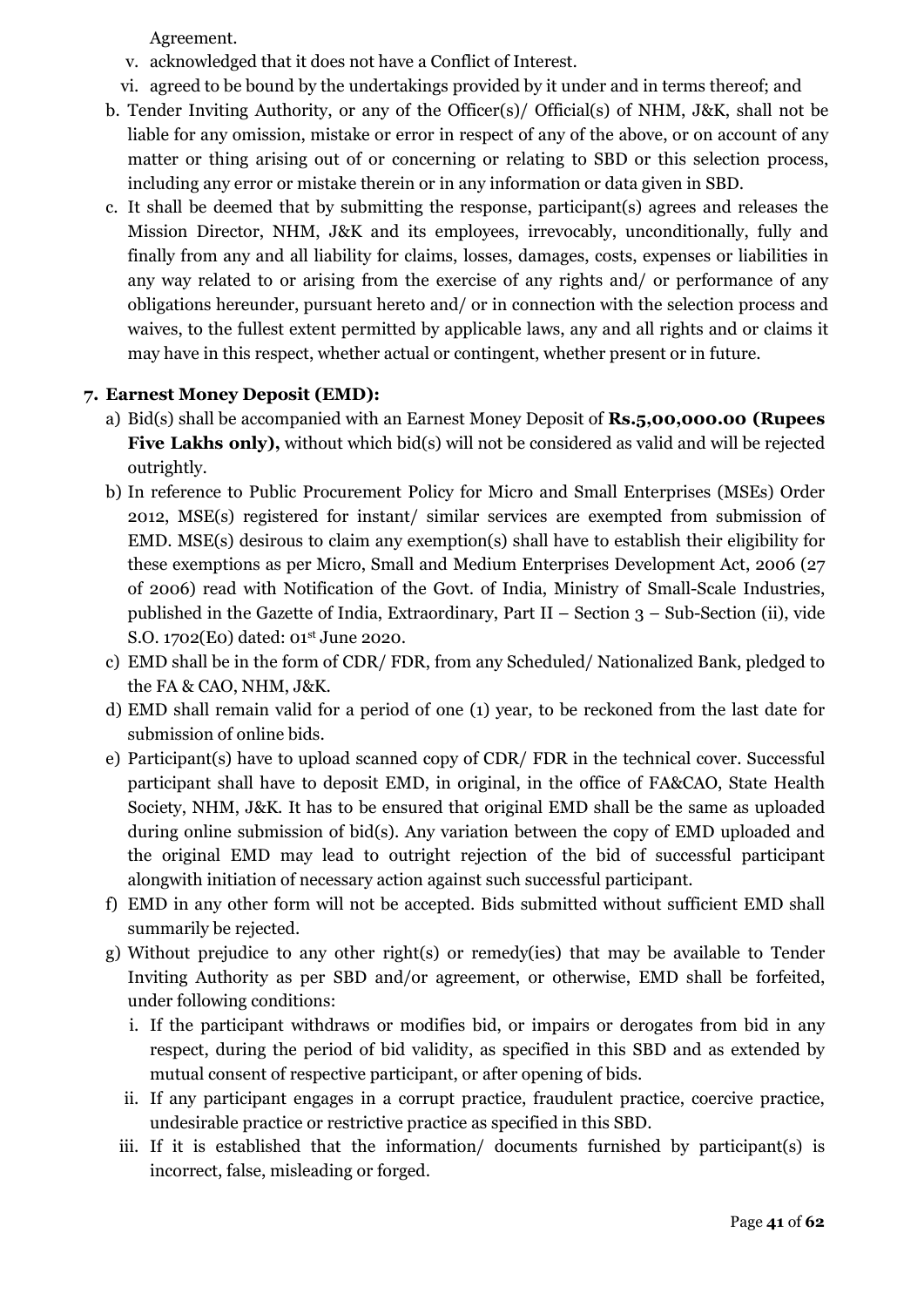- iv. If there is any kind of dissolution between the members of Consortium, applicable for all members including lead member of Consortium, during the bid validity period.
- v. In addition to above-mentioned conditions, in case of successful participant, if the successful participant -
	- 1) fails to sign and return the copy of Letter of Intent (LoI), as acceptance towards rate contract.
	- 2) fails to execute the agreement within specified time or extended time by the Competent Authority on the request of participant(s).
	- 3) fails to deposit Performance Security Deposit within the prescribed time.
	- 4) fails to provide services as per rate contract/ agreement within prescribed time; or
	- 5) violates any terms & conditions of the tender document/ agreement.
- h) Bid Security (EMD) of successful participant(s) will be adjusted towards Performance Security Guarantee and is to be refunded after completion of contract period.
- i) EMD of unsuccessful participant(s) will be returned stage-wise, i.e., bid security of unsuccessful participant(s) during technical/ financial evaluation shall be returned within 30 days of declaration of result of respective evaluation(s).
- j) EMD lying with State Health Society in respect of any other tender, awaiting approval or rejected or on account of contracts being completed, shall not be adjusted towards EMD for this tender. EMD may, however, be taken into consideration in case bids are re-invited for similar work.
- k) In case Tender Inviting Authority decides to terminate selection process, or abandon the Project at any stage, it will promptly release all the EMDs.

**-----xxx-----**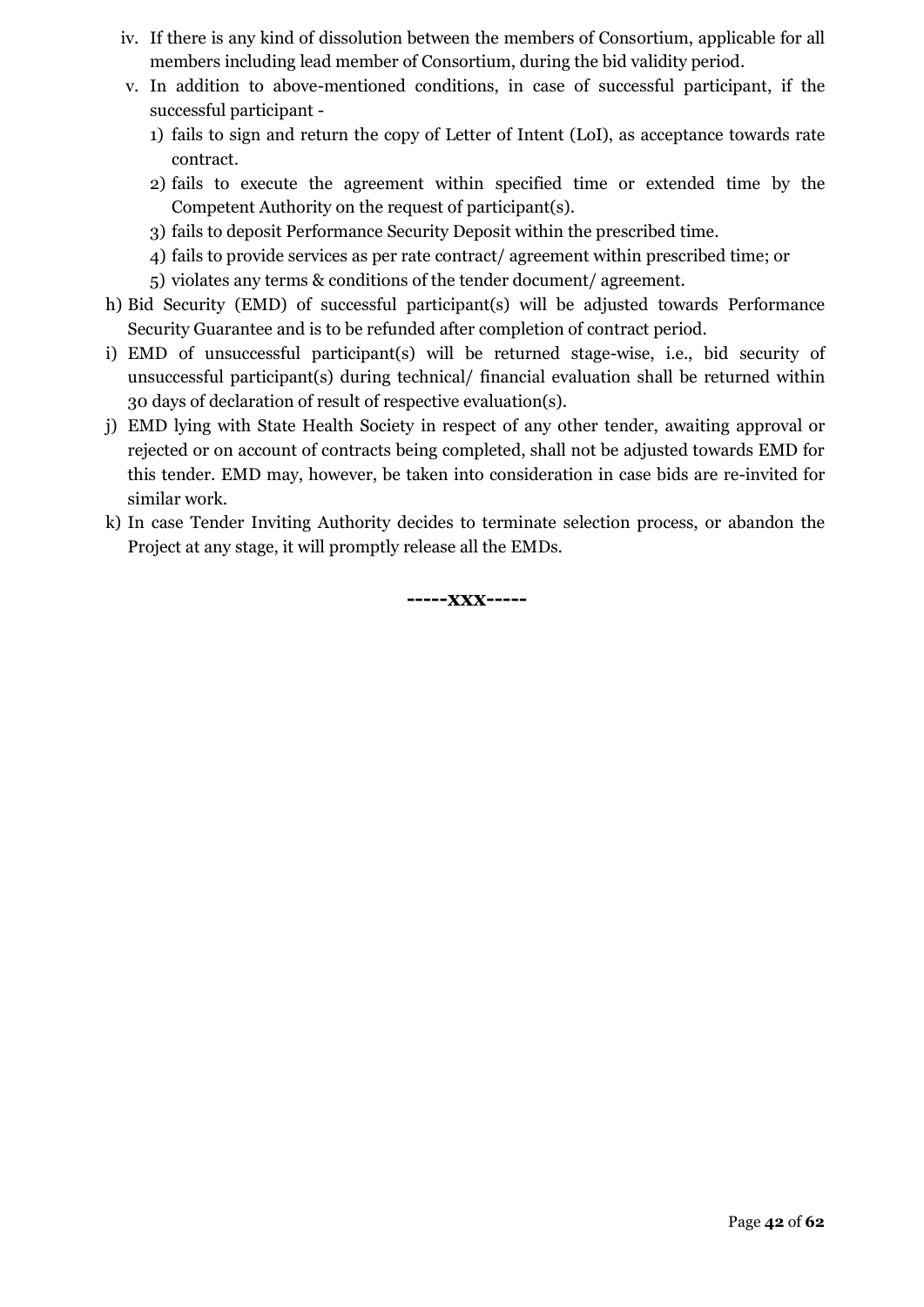### **Section – V: Opening and Evaluation of Response(s):**

- 1. *Finalization of selection process shall be on Least Cost (L-1) basis, amongst technically qualified participant(s)*.
- 2. Firstly, Technical Cover(s) will be opened in the office of State Health Society, NHM, J&K at Regional Institute of Health & Family Welfare, Near Sainik School, Kandoli Nagrota, Jammu on 18th June 2022 at 1100 Hrs.
- 3. After opening Technical Cover(s), preliminary evaluation of all response(s) will be made, in light of documents solicited in SBD for acceptance/ rejection of bids. Proposal(s) not containing all the requisite documents may be rejected during preliminary evaluation.
- 4. Detailed evaluation of documents, uploaded by participant(s) in response to SBD, shall be made by Tendering Committee to ensure eligibility of participant(s), as per Eligibility Criteria including Turnover, Work Experience, etc., stipulated in Section – III of this SBD. *Document(s) which have been expired three (3) months prior to date of publication of SBD and require renewal/ applied for till last date of uploading of proposals, shall not be entertained at all*.
- 5. During evaluation of proposal(s), Committee may, at its discretion, but without any legal obligation to do so, ask for meeting with all/ any participant(s) to seek clarification(s) on their response(s). No change in prices or substance of bid shall be allowed. In addition, any post bid clarification at the initiative of participant(s) shall not be entertained. Shortfall information/ documents, if required to be solicited, will only be with respect to historical documents which pre-existed at the time of bid opening and have not undergone change since then.
- 6. Participant(s) found 'Eligible', including Turnover, Work Experience, etc., will qualify for opening of Financial Cover. Date and Time of opening of financial cover shall be notified separately through website(s) [https://jktenders.gov.in](https://jktenders.gov.in/) and [www.jknhm.com.](http://www.jknhm.com/)
- 7. Financial proposal(s) of participant(s) complying with eligibility criteria, as per SBD, will be opened and evaluated. Accordingly, participant quoting '**Lowest Rate(s)**' for implementation of Project in identified healthcare facility(ies) will stand Successful, and therefore eligible for issuance of Letter of Intent (LoI).
- 8. In case of any tie between two, or more proposal(s), being the Lowest, Committee will consider Work Experience of respective Participant(s) and accordingly, participant(s) having more work experience, as per document(s) already submitted, will be considered for issuance of Letter of Intent (LoI). Final decision in the matter rests with the Evaluation Committee which will be at liberty to take appropriate decision after recording the reasons/ justifications in writing and seeking approval from the Tender Inviting Authority.
- 9. Evaluation Committee reserves the right to reject any or all proposal(s) on the basis of any deviation(s) without assigning any reason thereof.
- 10. Response to the proposal(s) shall be complete and unconditional. Any conditional response(s) will be summarily rejected.
- 11. Decision of Mission Director, NHM, J&K, being the Tender Inviting Authority, regarding evaluation of responses, or any other matter associated with SBD, shall be final and binding upon all the parties.

**-----xxx-----**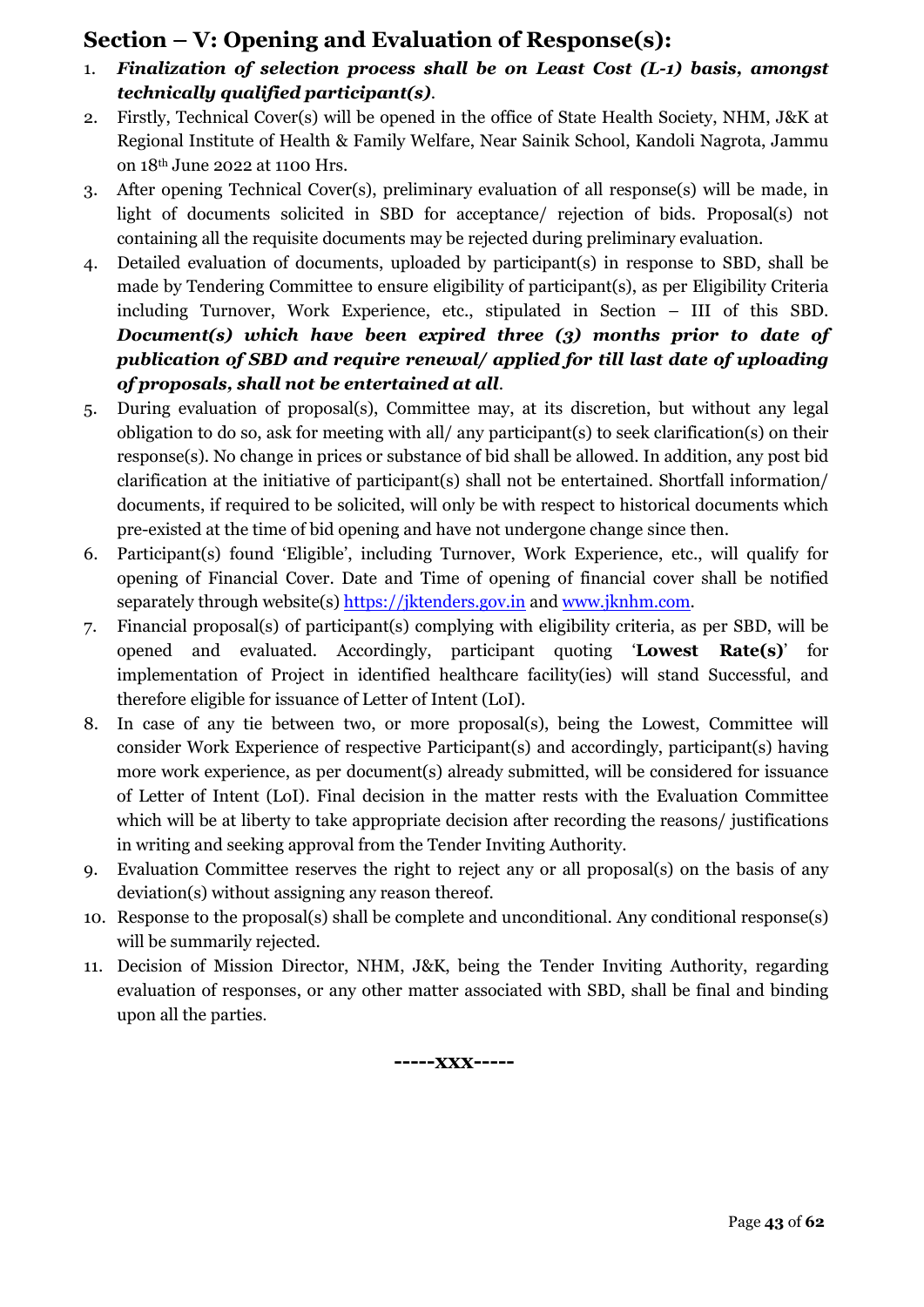## **Section – VI: Award of Contract, Execution of Agreement, Contract Duration, Effectiveness of Contract, Validity of Rates, and Performance Bank Guarantee:**

#### **A. Issuance and Acceptance of Letter of Intent (LoI) and Execution of Agreement:**

- 1. After finalization of SBD, and subsequent acceptance of discovered price(s) by the MoH&FW, Govt. of India as well as approval from the Competent Authority, Letter of Intent (LoI) will be issued to successful participant.
- 2. Within one week from the date of issuance of LoI, successful participant shall have to submit original copy of acceptance of the same, duly stamped and signed by the Competent Officer having authority to bind the bidding entity, to the FA&CAO, NHM, J&K and shall have to execute an agreement, on Non-Judicial Stamp Paper of Rs.100/-, in this regard with NHM J&K. Stamp duty, if any, payable on the agreement shall be borne by successful participant.
- 3. Officer signing the LoI and entering into agreement, on behalf of successful participant, with NHM J&K shall have written Approval/ Board Resolution regarding the same.
- 4. Successful participant shall be party to the Agreement as a 'Confirming Party'. Successful participant shall carefully examine the terms & conditions. In case of any doubts, it shall refer the same to the Mission Director, NHM, J&K and get clarifications before signing the agreement. After execution of agreement, no communications regarding change in terms & conditions shall be entertained.
- 5. Successful participant shall also have to execute such further documents and deeds as may be required.
- 6. In reference to Office Memorandum No. F.1/1/2021-PPD dated: 21st April 2022, issued by Procurement Policy Division of the Department of Expenditure, Ministry of Finance, in case of failure on part of successful participant to sign the agreement within fifteen (15) days from the date of acceptance of LoI, or within the extended time, if allowed by the Competent Authority, entire selection process shall stands terminated with immediate effect.
- **B. Project/ Contract Duration:** In view of existing scenario coupled with the over-arching Ayushman Bharat Digit Mission (ABDM), intended HMIS solution may be deployed in identified healthcare facility(ies) for a period of five (5) years, **extendable on annual basis**, subject to successful implementation of intended modules in these healthcare facility(ies) as well as annual approval(s) from the MoH&FW, Govt. of India and the Health & Medical Education Department J&K.

#### **C. Effectiveness of Contract:**

- 1. Approved Service Provider shall immediately start the assignment for implementation of HMIS in identified healthcare facility(ies) as per scheduled of timeline mentioned in this SBD. At all stages, wherever required, approved Service Provider shall have to take necessary approvals from Mission Director, NHM, J&K, or the Committee constituted to oversee the progress of the project.
- 2. Contract will only be considered effective from the date of Go-Live in respective healthcare facility(ies).
- 3. Predominantly, there will be 4-8 modules likely to be implemented in District Hospital(s), and 1-4 modules are likely to be implemented in Community Health Centre(s). However, based on nature of facility(ies), workload, available infrastructure, etc., H&ME/ NHM J&K may require approved Service Provider to implement lesser No. of HMIS modules in some of the healthcare facility(ies).
- 4. Facility-wise actual No. of modules to be implemented in respective healthcare facility(ies) will be decided by concerned Programme Division, after seeking approval from the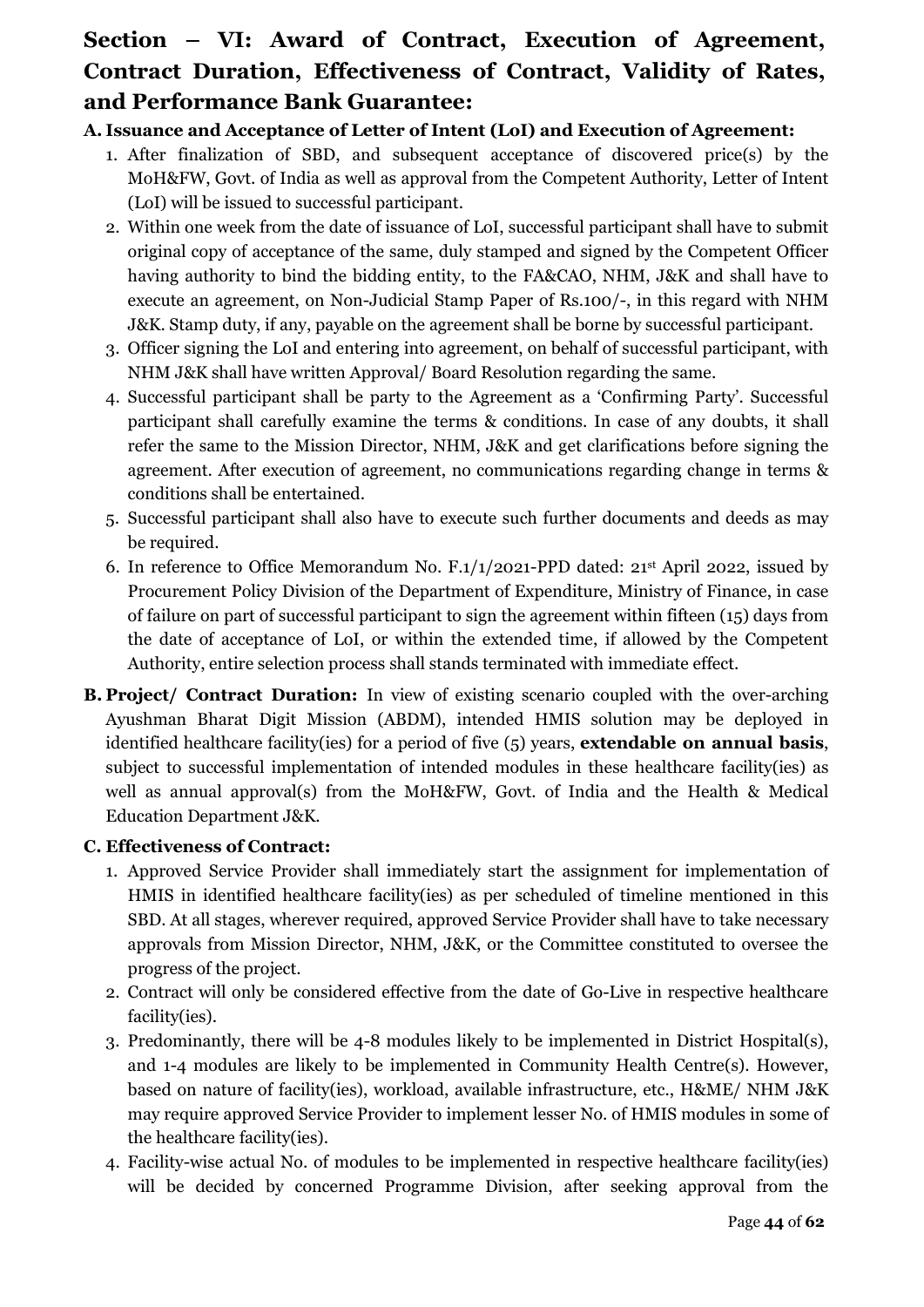Competent Authority and in light of rates coming into force as a result of this selection process vis-à-vis funds available for implementation of the Project.

- 5. Likewise, No. of healthcare facility(ies) is indicative and may vary during implementation of Project.
- 6. Decision of the H&ME Deptt./ NHM J&K regarding No. of healthcare facility(ies) where the Project has to be implemented as well as No. of module(s) to be implemented shall be final and binding upon the approved Service Provider.

#### **D.Validity of Rates and Escalation Clause**:

- 1. Rates coming into force as the outcome of this selection process shall remain valid for the entire contract period and will be subject to following price escalation.
- 2. Approved cost shall be annually escalated by Five Percent (5%), to be calculated on the rates of year  $-1$ , for each subsequent year(s), for e.g., if the approved rate is Rs.100/- for year  $-1$ , then rate for each subsequent year(s) shall be increased by Rs.5/- (i.e., 5% of Rs. 100), as compared to the rate of immediately preceding year(s). Accordingly, rate applicable for year – 2 will be Rs.105/- and for year  $-$  3 will be Rs.110/-, and so on.
- 3. First annual escalation shall be payable after completion of 01st Year of Project from its Going Live in respective healthcare facility(ies).
- 4. After successful completion of the contract period of five (5) years, to ensure transition of Project to H&ME/ NHM, J&K, the Rate Contract, coming into existence as a result of this process, may be extended, if deemed appropriate by the Competent Authority, for such another period on similar Rates and terms & conditions as in vogue at that time.
- 5. In case, approved Service Provider will be awarded any contract for similar services, as per the Scope of Work defined in this SBD, on the prices lower than those offered for NHM J&K, it shall immediately bring the same to the notice of Mission Director, NHM, J&K, failing which and pursuant to any such Award of Contract coming to the notice of this Office from any other source(s), Mission Director, NHM, J&K will be at liberty to impose suitable penalty, as deemed appropriate, against approved Service Provider besides initiating other necessary action in this regard.
- 6. Any amendment to the contract shall be in writing only.

#### **E. Performance Bank Guarantee (PBG):**

- i. Approved Service Provider, for due and faithful performance of its obligations during the contract period, will have to furnish Performance Bank Guarantee (PBG), **@ 3% of Total Project Cost,** in favour of FA&CAO, State Health Society, NHM, J&K at the time of execution of contract.
- ii. PBG shall be in the form of unconditional, unequivocal and irrevocable Bank Guarantee issued by any Scheduled/ Nationalized Bank.
- iii. PBG shall remain in force till six (6) months after completion of contract period as defined in agreement executed in this behalf.
- iv. PBG shall be refunded after satisfactory completion of contract and after satisfying that there are no dues outstanding against approved Service Provider.
- v. State Health Society, NHM, J&K will not pay any interest on PBG.
- vi. PBG may be forfeited, wholly or partially, in case approved Service Provider
	- a. fails to provide services as per the contract/ agreement within prescribed timeline(s); or b. violates any terms & conditions of SBD/ agreement.
- vii. In case Proposal Inviting Authority decides to terminate the Project at any stage, it will promptly release PBG after satisfying that there are no dues outstanding against the approved Service Provider.

**-----xxx-----**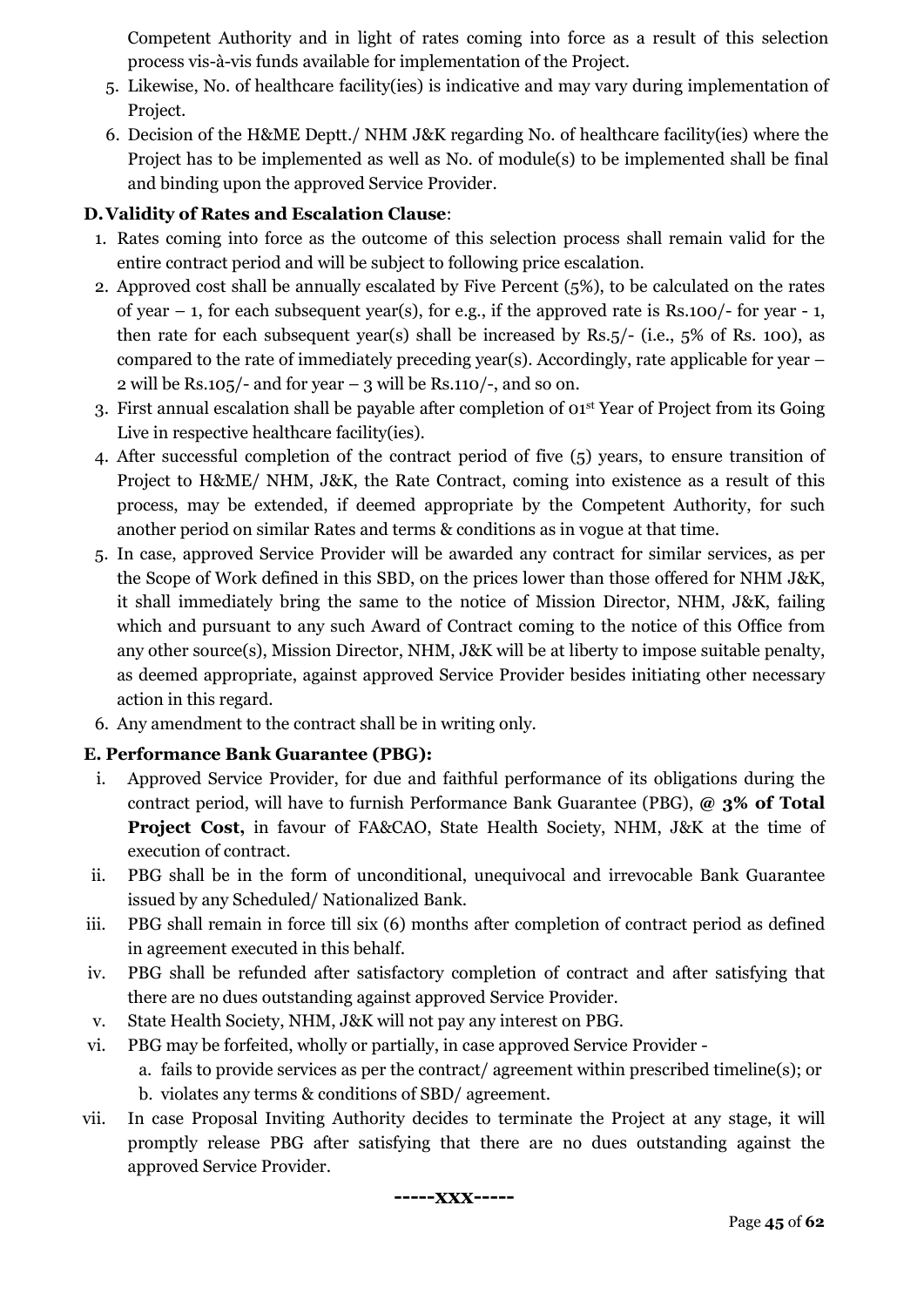### **Section – VII: Schedule of Payment(s):**

- a. Approved Service Provider shall submit invoice(s), in **triplicate**, in the office of State Health Society, National Health Mission, **Nagrota (Jammu)/ Old Secretariat (Srinagar),** duly accompanied by record of services provided, duly verified by the designated Nodal Officer(s) of concerned healthcare facility(ies).
- b. Invoices shall be supported with substantiating/ other monitoring reports. Alongwith invoice(s), approved Service Provider shall have to submit status report on performance against agreed KPIs, duly verified by designated Nodal Officer(s) of identified healthcare facility(ies).
- c. Invoice(s) for services rendered during a particular Quarter, alongwith performance reports duly verified by designated Nodal Officer(s) of identified healthcare facility(ies) shall be submitted to State Health Society, NHM, J&K, by 10<sup>th</sup> of month falling after the end of concerned Quarter. It shall be the responsibility of approved Service Provider to co-ordinate with designated Nodal Officer(s) of identified healthcare facility(ies) regarding the same.
- d. Payment shall be made after deduction of penalty leviable, if any, on account of breach of any SLA(s), and Statutory Dues, as applicable.
- e. State Health Society, NHM, J&K shall make every endeavor to release payment(s) immediately upon receipt of invoice(s) alongwith verification report(s).
- f. State Health Society, NHM, J&K shall use the website/ online dashboard for monitoring, cross verification, sample verification of performance reports.
- g. Payment shall be made by PFMS. Expenses on this account, if any, shall be borne by the approved Service Provider.
- h. No advance payments/ mobilization advance shall be made.

**-----xxx-----**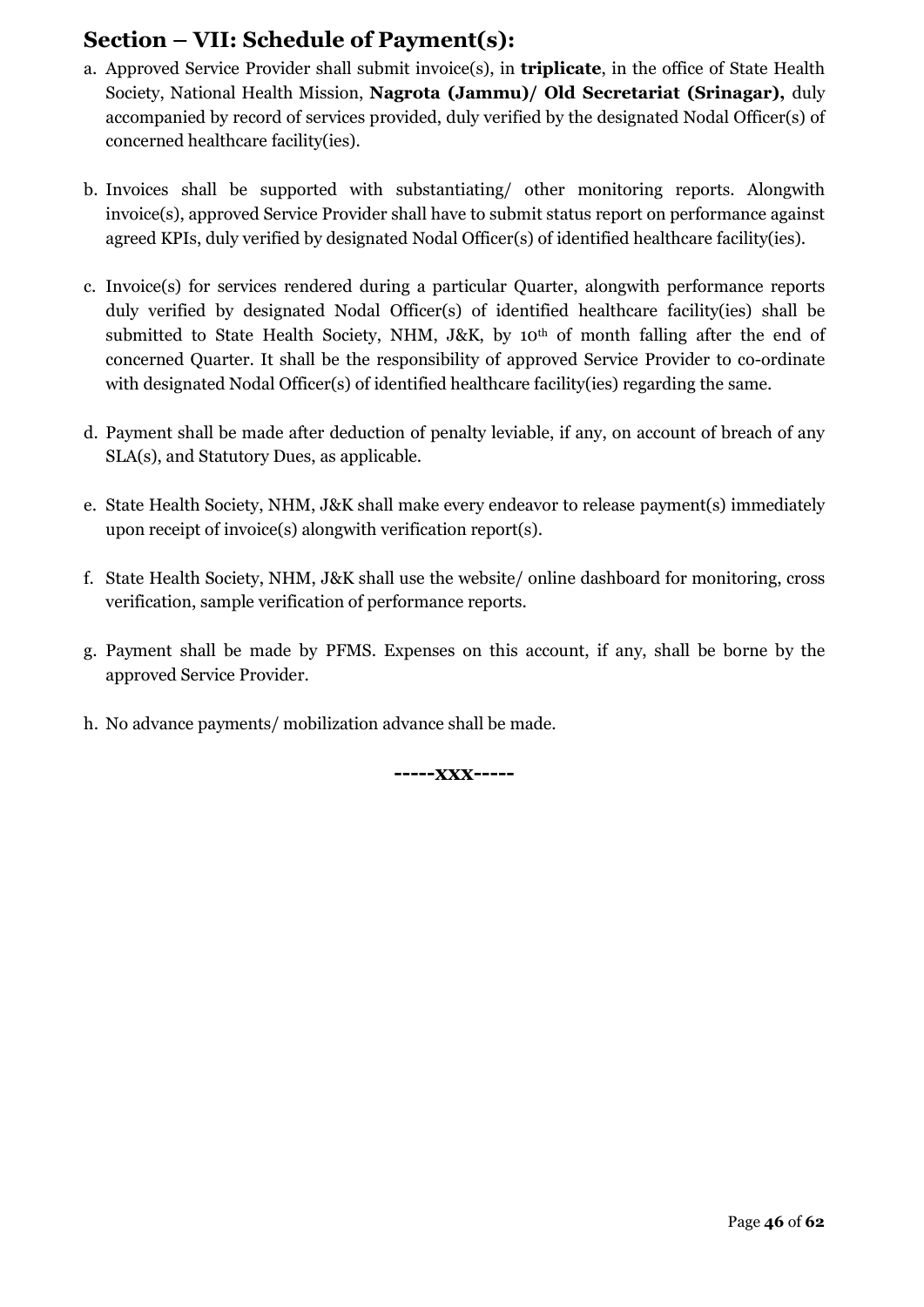### **Section – VI: Other Terms and Conditions:**

- 1. **Sub-Contract:** No part of bid can be sub-contracted to any party, except consortium partners.
- 2. **Non-Disclosure Agreement:** Approved Service Provider shall have to execute a 'Non-Disclosure Agreement' with H&ME/ NHM, J&K
- 3. **Change in Consortium**: Any change in consortium, other than Lead Partner, may be resorted too only in extreme conditions, inter-alia, repeated non-performance of such consortium partner(s), insolvency/ bankruptcy/ blacklisting such consortium partner in any other Project/ for other reasons. Any such change shall be subject to the followings:
	- a. Prior approval, in writing, from the Mission Director, NHM, J&K will be required before undertaking any such change.
	- b. Incoming partner shall have same, or higher, financial technical and legal capabilities than outgoing partner to the satisfaction of NHM, J&K.
	- c. In case of non-acceptance of any such request by the Mission Director, NHM, J&K, or nonavailability of suitable new consortium partner, shall constitute breach of the terms & conditions of Contract, and may lead to termination of contract.

#### 4. **Change Orders and Contract Amendments**

- a. H&ME/ NHM, J&K may approach approved Service Provider for making any changes within the general Scope of Contract.
- b. If any such change causes major deviation in the cost of, or the time required for, approved Service Provider's performance of any obligation(s) under the Contract, an equitable adjustment shall be made in Contract Price or in Delivery and Completion Schedule, or both, and the Contract shall accordingly be amended. Any claims by approved Service Provider for adjustment under this Clause must be asserted within 30 days from the date of approved Service Provider's receipt of such change order.
- c. Prices to be charged by approved Service Provider for any related services that might be needed, but which were not included in the Contract, shall be agreed upon in advance by both the parties, and shall not exceed the prevailing rates charged to other parties by approved Service Provider for similar services. However, acceptance of the same by NHM, J&K will be only after its reasonability.

#### 5. **Confidentiality of Information**:

- a. NHM, J&K, approved Service Provider and all other stakeholders shall keep confidential and shall not, without the written consent of the other party hereto, divulge to any 03rd Party any documents, data, or other information furnished directly or indirectly by other party hereto in connection with the Contract, whether such information has been furnished prior to, during or following completion or termination of the Contract.
- b. Approved Service Provider, or any of its Director(s)/ Member(s)/ Employee(s) shall not use the documents, data, and other information received from NHM, J&K/ healthcare facility(ies) for any purpose other than services required for performance of Contract.
- **6. Exit Management:** Approved Service Provider shall provide H&ME/ NHM, J&K or its nominated agencies with a recommended exit management plan ('Exit Management Plan') which shall deal with at least the following aspects of exit management in relation to SLA as a whole and in relation to Project Implementation, Operation & Management SLA and SoWs:
	- a. A detailed program of transfer process that could be used in conjunction with a substitute Service Provider including details of means to be used to ensure continuing provision of the services throughout the transfer process or until the cessation of services and of management structure to be used during the transfer.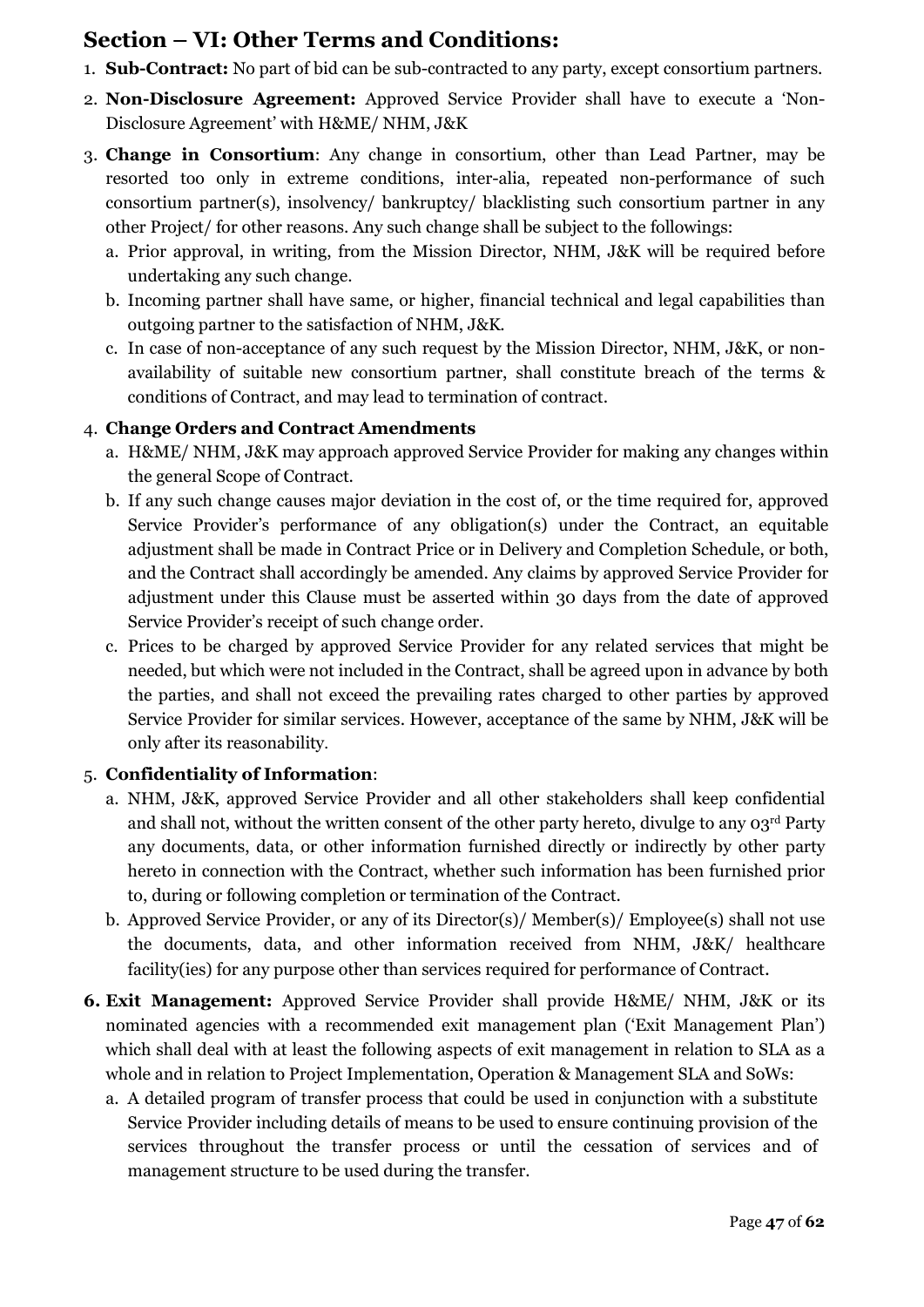- b. Plans for communication with approved and any related  $3<sup>rd</sup>$  party as is necessary to avoid any material detrimental impact on operations as a result of undertaking the transfer; and
- c. If applicable, proposed arrangements and plans for provision of contingent support in terms of business continuance and handholding during transition period to NHM, J&K/ healthcare facility(ies), its nominated agencies, and substitute Service Provider for a reasonable period, so that the services provided continue and do not come to a halt.
- d. Approved Service Provider shall re-draft Exit Management Plan annually so as to ensure that it is kept relevant and up to date.
- e. Each Exit Management Plan shall be presented by approved Service Provider to, and approved by NHM, J&K.
- f. In the event of termination or expiry of SLA, Project Implementation, Operation & Management SLA or SoWs, each party(ies) shall comply with the Exit Management Plan.
- g. During exit management period, approved Service Provider shall use its best efforts to deliver the services.
- h. Payments during Exit Management period shall be made in accordance with the Terms of Payment Clause.
- i. It would be the responsibility of approved Service Provider to support substitute Service Provider during transition period.

#### 7. **Cancellation/ Termination of Contract:**

- A) Mission Director, NHM, J&K, after seeking comments from the Committee/ associated Agency(ies) inter-alia including Directorate of Health Service(s), Jammu/ Kashmir, may terminate the contract if the approved Service Provider:
	- i. withdraws/ modifies its offer after acceptance.
	- ii. fails to execute the agreement and furnish the required Performance Bank Guarantee within the stipulated time.
	- iii. fails to provide the proposed services as per the scheduled timeline.
	- iv. fails to rectify the system within permissible time.
	- v. fails to fulfil any other contractual obligations.
	- vi. violates any of the terms & conditions of the Contract having significant impact on rendering of services tendered vide this NIT.
	- vii. changes Consortium Partner without seeking explicit prior approval from the Mission Director, NHM, J&K.
	- viii. becomes insolvent or bankrupt or is de-recognized/ blacklisted by any Govt./ Private Institution of the Country or an inquiry is initiated against it, or its Directors/ Members, by Central/ State Vigilance Organization/ any other Investigating Agency.
		- ix. upon any enquiry initiated by the Mission Director, NHM, J&K, on receipt of any written complaint, found to be involved in corrupt or fraudulent practices in competing for or in implementation of the project.
- B) In addition to (A) above, State Health Society, NHM, J&K reserves the right to terminate, by prior written notice, the whole or part of the Contract/ Work order. The notice of termination shall specify that termination is for Deptt.'s convenience, the extent to which performance of work under the Contract/ work Order is terminated and the sate on which such termination becomes effective.
- C) Cancellation/ Termination of the project, if required, will be considered only after according approved Service Provider a reasonable opportunity of being heard.
- D) In reference to Office Memorandum No. F.1/1/2021-PPD dated: 21<sup>st</sup> April 2022, issued by Procurement Policy Division of the Department of Expenditure, Ministry of Finance, in case of cancellation/ termination of Contract due to failure of approved Service Provider to sign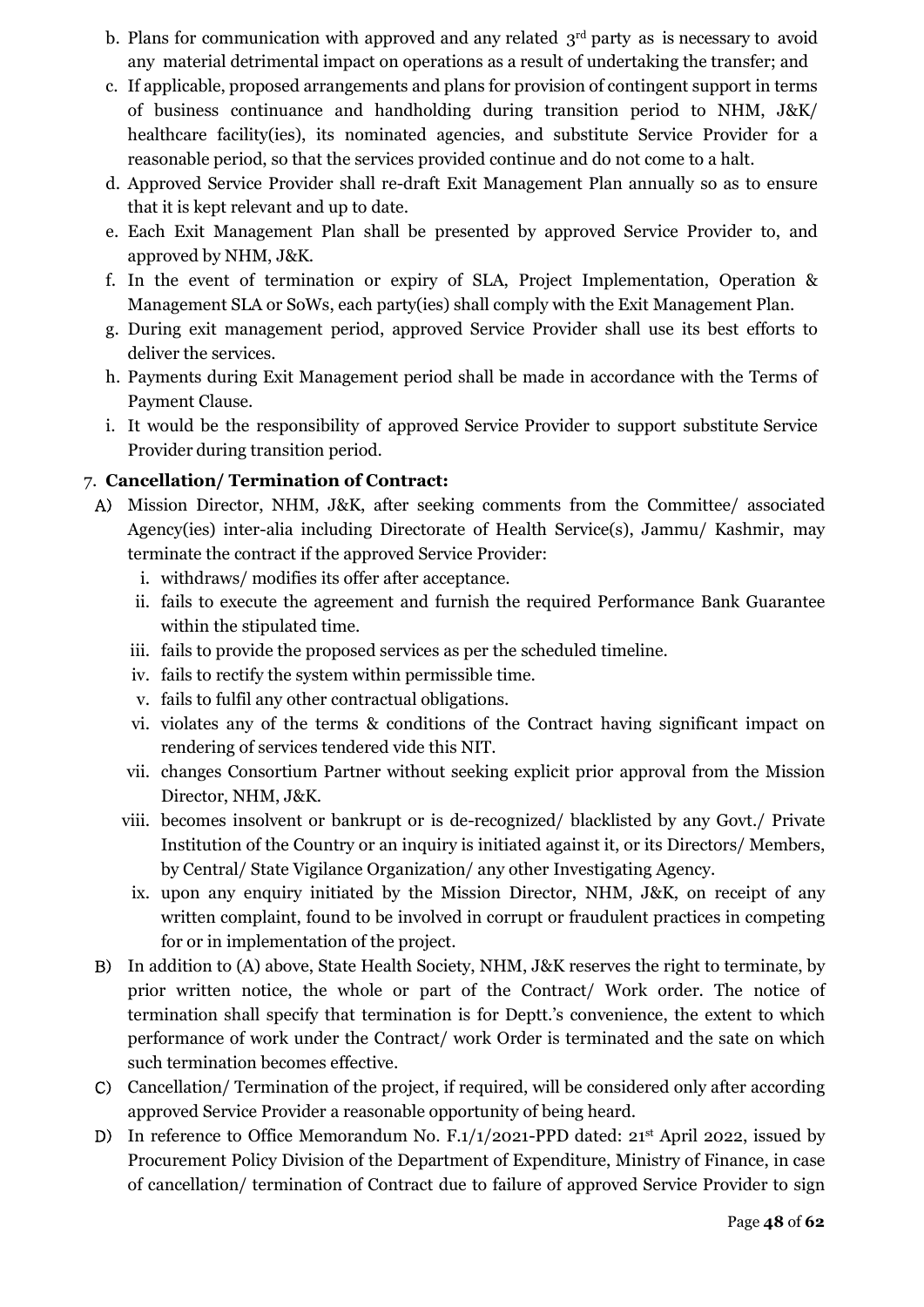the Contract within the specified period, or provision of Performance Security Guarantee, or otherwise withdrawing from the process, State Health Society, NHM, J&K may impose any such obligation(s) and condition(s), as deemed necessary, to ensure an efficient transition and effective business continuity of project and approved Service Provider will be obliged to comply with the same.

E) Any loss sustained by State Health Society, NHM, J&K, as a result of re-tendering the contract due to backing out by approved Service Provider, shall be recovered from such defaulting participant out of its Performance Security Deposit or from any of its pending payment(s), as the case may be.

#### **8. Arbitration**:

- a. **Dispute**: Either party, including Purchase Committee of State Health Society, NHM, J&K, upon receipt of any information from the Directorate of Health Services, Jammu/ Kashmir or the concerned healthcare facility(ies) or any other stakeholder(s), as well as the approved Service Provider, is entitled to raise any claim, dispute or difference, of whatever nature arising out of or in connection with the NIT, including its existence or validity or termination (collectively called as "Dispute"), by giving written notice to the other party, which shall contain:
	- i. Description of dispute
	- ii. Ground for such dispute
	- iii. Written material in support of its claim
- b. Other party shall, within thirty (30) days of issuance of dispute notice, furnish:
	- i. Counter claim and defenses, if any, regarding the dispute; and
	- ii. All written material in support of its defenses and counter claim.
- c. **Dispute Resolution by Amicable Settlement**: Within thirty (30) days of issuance of notice by any party, both the parties to the dispute shall meet to settle such dispute amicably. If the parties fail to resolve the dispute amicably within thirty (30) days of receipt of notice referred above, same shall be referred to the Mission Director, NHM, J&K for its reference to arbitration.
- d. **Dispute Resolution by Sole Arbitrator**: In addition to (c), dispute may also include any dispute arising out of contract with regard to interpretation, meaning and breach of the terms of contract. Upon receipt of information, Mission Director, NHM, J&K will appoint an officer as Sole Arbitrator for the dispute, who will not be related to this contract for resolution of dispute. The Arbitrator shall deal with the grievance expeditiously, as possible and shall endeavour to dispose it off, within thirty (30) days from the date of receipt. The Arbitrator proceedings shall be governed by the J&K Arbitration and Conciliation Act, 1997. If the arbitrator to whom the matter is initially referred is transferred or vacates his office or is unable to act for any reason, he/ she shall be replaced by another person appointed by Mission Director, NHM, J&K to act as Arbitrator. Such person shall be entitled to proceed with the matter from the stage at which it was left by his predecessor.
- e. Work under the contract shall, notwithstanding the existence of any such dispute or difference, continue during arbitration proceedings and no payment due or payable to successful participant shall be withheld on account of such proceedings unless such payments are the direct subject of the arbitration.
- f. **Final Appeal**: If the officer designated as Arbitrator fails to dispose off the grievance filed within the period, or successful participant or Purchase Committee or any other person aggrieved by the order passed by the Arbitrator, he/ it may file an Appeal before the Mission Director, NHM, J&K being the final Appellate Authority whose decision shall be final and binding upon all the Party(ies).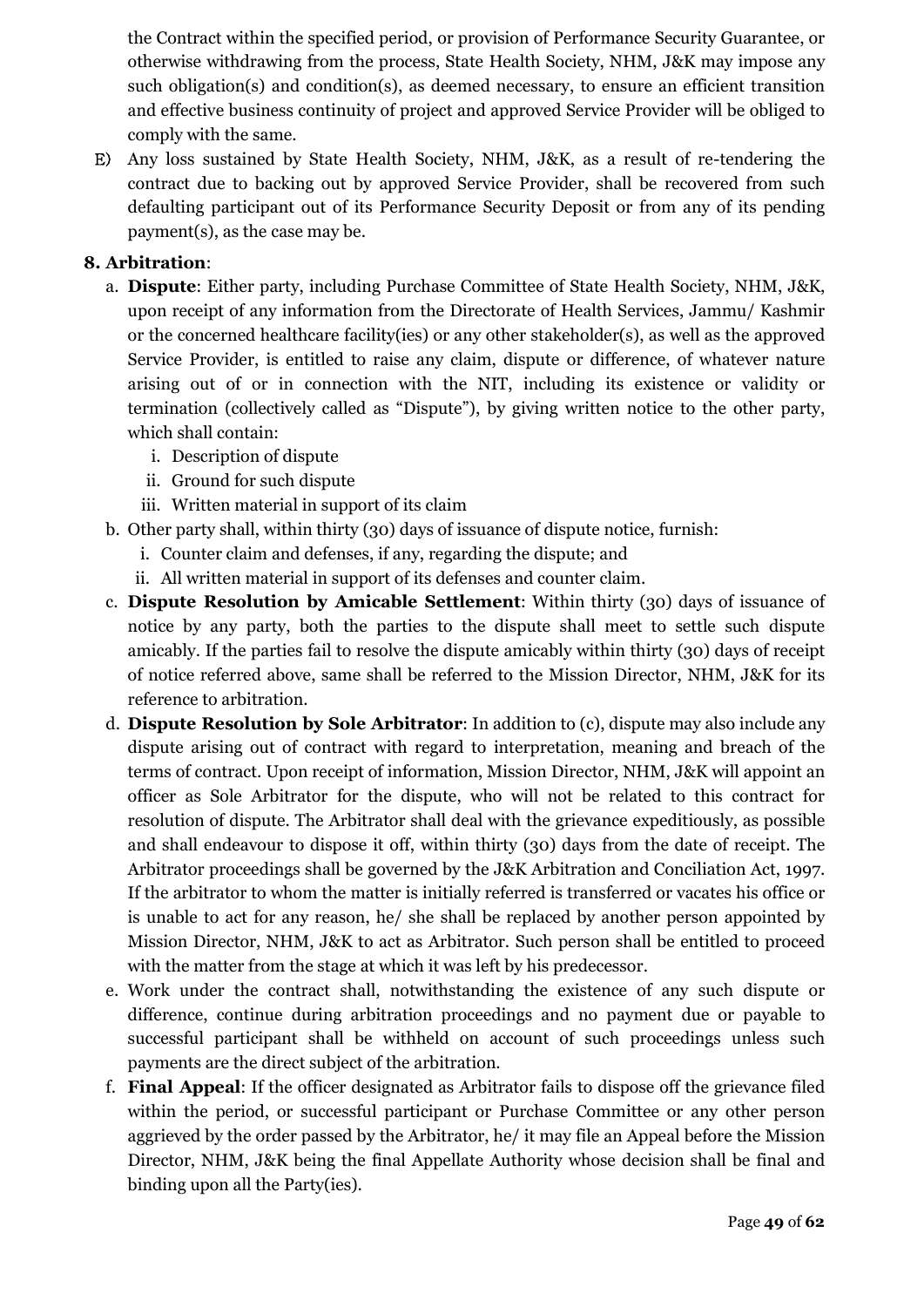- g. **Governing Law**: This NIT shall be governed by and construed in accordance with the Laws of Jammu & Kashmir and the Laws of India, as applicable to Jammu & Kashmir.
- h. **Venue of Arbitration**: Venue of arbitration shall be the place from where contract has been issued.

#### **9. Saving Clause**:

- a) In the absence of any specific provision in the agreement, the issue will be decided on mutual agreement.
- b) Failure of either party to fulfill any of its obligations under the agreement shall not be considered to be a default in so far as such inability arises from an event of force majeure, provided that the party affected by such an event:
	- i. Has taken all reasonable precautions, due care and reasonable alternative measures in order to carry out the terms and conditions of the agreement, and
	- ii. Has informed the other party, in writing, as soon as possible, but in any case, not later than forty-eight (48) hours from occurrence, about the occurrence of such an event.
- c) For purposes of this Clause, Force Majeure means an event or situation beyond the control of approved Service Provider that is not foreseeable, is unavoidable, and its origin is not due to negligence or lack of care on the part of the approved Service Provider. Such events may include, but not be limited to, wars or revolutions, fires, floods, epidemics, quarantine restrictions, and freight embargoes.
- d) For avoidance of any ambiguity, it is expressly clarified that following event(s) shall not qualify under "Force Majeure":
	- i. Failure on part of the approved Service Provider to implement any Disaster Contingency Planning, Back-up and other Data Safeguards required for uninterrupted services as per the terms & conditions of the Contract, even though against natural disaster, fire, sabotage or other similar occurrence.
- ii. Any negligence in performance of services, which directly causes any breach of security like hacking, virus attacks, including Ransomwares, etc.
- **10. Fraud and Corruption**: Participant(s) and any of their personnel, observe the highest standard of ethics during the selection process, and contract execution and refrain from Fraud and Corruption. For the purposes of this clause, terms Corrupt Practice, Fraudulent Practice, Collusive Practice, Coercive Practice and Obstructive Proactive, shall mean and include, but not limited to the followings:
	- i. "corrupt practice" is the offering, giving, receiving, or soliciting, directly or indirectly, of anything of value to influence improperly the actions of another party;
	- ii. "fraudulent practice" is any act or omission, including misrepresentation, that knowingly or recklessly misleads, or attempts to mislead, a party to obtain financial or other benefit or to avoid an obligation;
	- iii. "collusive practice" is an arrangement between two or more parties designed to achieve an improper purpose, including to influence improperly the actions of another party;
	- iv. "coercive practice" is impairing or harming, or threatening to impair or harm, directly or indirectly, any party or the property of the party to influence improperly the actions of a party;
	- v. "obstructive practice" is deliberately destroying, falsifying, altering, or concealing of evidence material to the investigation or making false statements to investigators in order to materially impede an investigation into allegations of a corrupt, fraudulent, coercive, or collusive practice; and/ or threatening, harassing, or intimidating any party to prevent it from disclosing its knowledge of matters relevant to the investigation or from pursuing the investigation;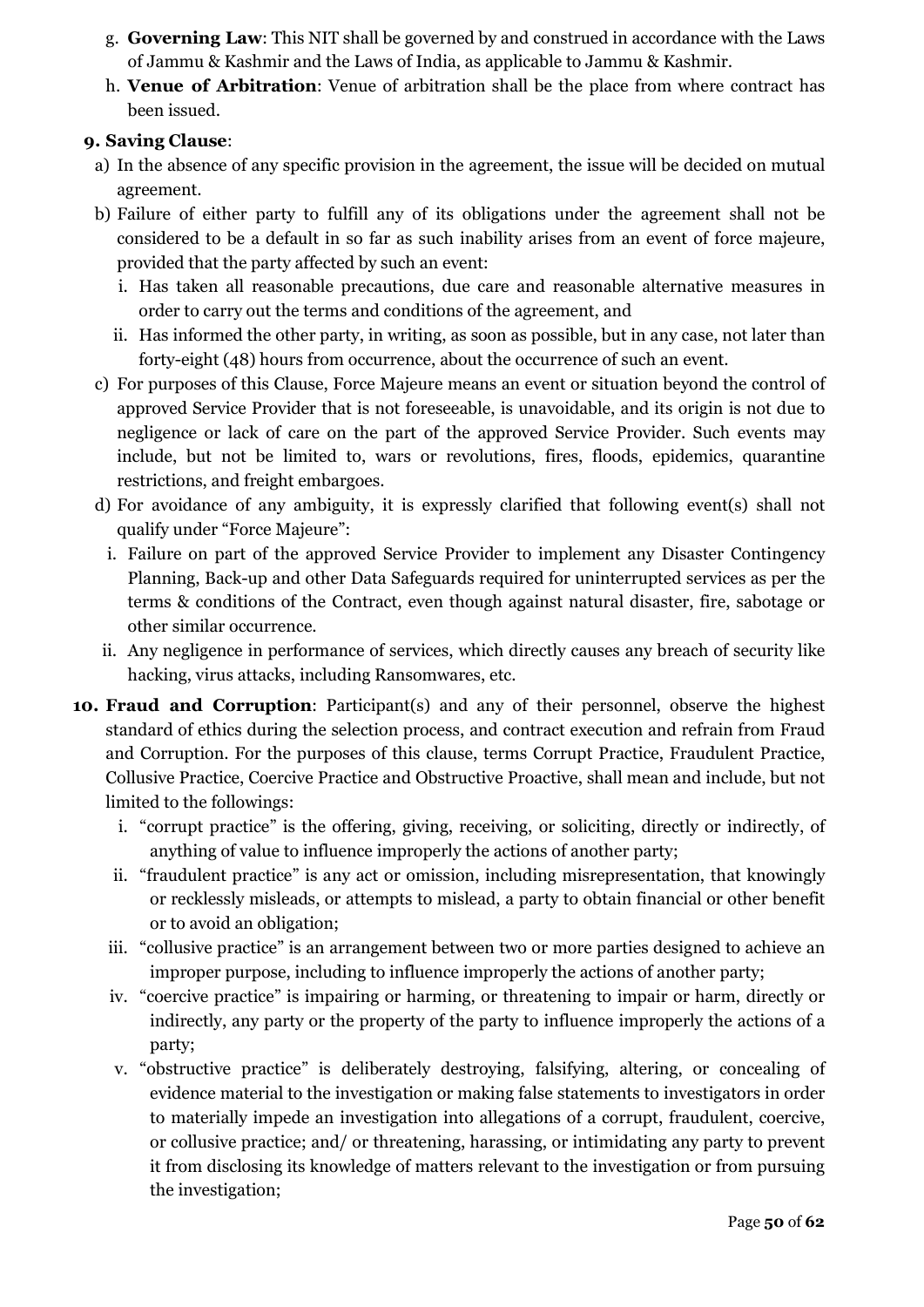- vi. "misuse of resources", which means improper use of resources, carried out either intentionally or through reckless disregard;
- vii. "theft" which means the misappropriation of property belonging to another party.
- b. NHM, J&K rejects a proposal for Award of Contract if it is determined that the participant(s), any of its personnel, or its agents, or its sub-consultants, sub-contractors, service providers, suppliers and/ or their employees, has, directly or indirectly, engaged in corrupt, fraudulent, collusive, coercive, or obstructive practices in competing for the contract in question.
- c. In addition to legal remedies available in this regard, NHM, J&K may take other appropriate actions, including declaring mis-procurement, if NHM J&K determines at any time that the participant(s)/ its representatives are/ were engaged in any corrupt, fraudulent, collusive, coercive, or obstructive practices during selection process, and/or execution Contract, and without participant(s) having taken timely and appropriate action satisfactory to this office to address such practices when they occur, including by failing to inform this office in a timely manner at the time they knew of the practices.
- d. Pursuant to these Anti-Corruption Guidelines and in accordance with prevailing sanctions policies and procedures, NHM, J&K may sanction any participant(s)/ its representatives, either indefinitely or for a stated period of time, including by publicly declaring such participant(s)/ its representatives ineligible (i) to be awarded or otherwise benefit from any contract; (ii) to be a nominated sub-contractor, consultant, manufacturer or supplier, or service provider of an otherwise eligible firm being awarded any contract.
- e. In case of occurrence of misuse of resources and theft, NHM J&K will take remedial actions as deemed appropriate, after considering the detailed facts.

#### **11. Right to Accept or Reject the Bid(s):**

- a. Notwithstanding anything contained in SBD, Proposal Inviting Authority reserves the absolute and unconditional right to accept or reject any proposal, or to annul the selection process and reject all the proposal(s), at any time without any liability or any obligation for such acceptance, rejection or annulment, and without assigning any reasons thereof. In the event that the Authority rejects or annuls all the proposal(s), it may, in its discretion, invite all participant(s) to submit fresh proposal hereunder.
- b. The Authority reserves the right to reject any proposal(s) if:
	- i. at any time, a material misrepresentation is made or uncovered, or
	- ii. Participant(s) does not provide, within the time specified by the Authority, the supplemental information sought by the Authority for evaluation of Proposal(s).
- c. In case, it is found during the evaluation or at any time before signing the agreement or after its execution and during the period of subsistence thereof, that one or more of the qualification conditions have not been met by approved Service Provider, or approved Service Provider has made material misrepresentation or has given any materially incorrect or false information, such approved Service Provider shall be disqualified forthwith and notwithstanding anything to the contrary contained in this SBD, be liable to be terminated, by a communication in writing by the Authority to such approved Service Provider, without the Authority being liable in any manner whatsoever to approved Service Provider and without prejudice to any other right or remedy which the Authority may have under this SBD, the agreement or under applicable law(s).
- d. The Authority reserves the right to verify all statements, information and documents submitted by the participant(s) in response to this SBD. Any such verification or lack of such verification by the Authority shall not relieve the participant(s), including approved Service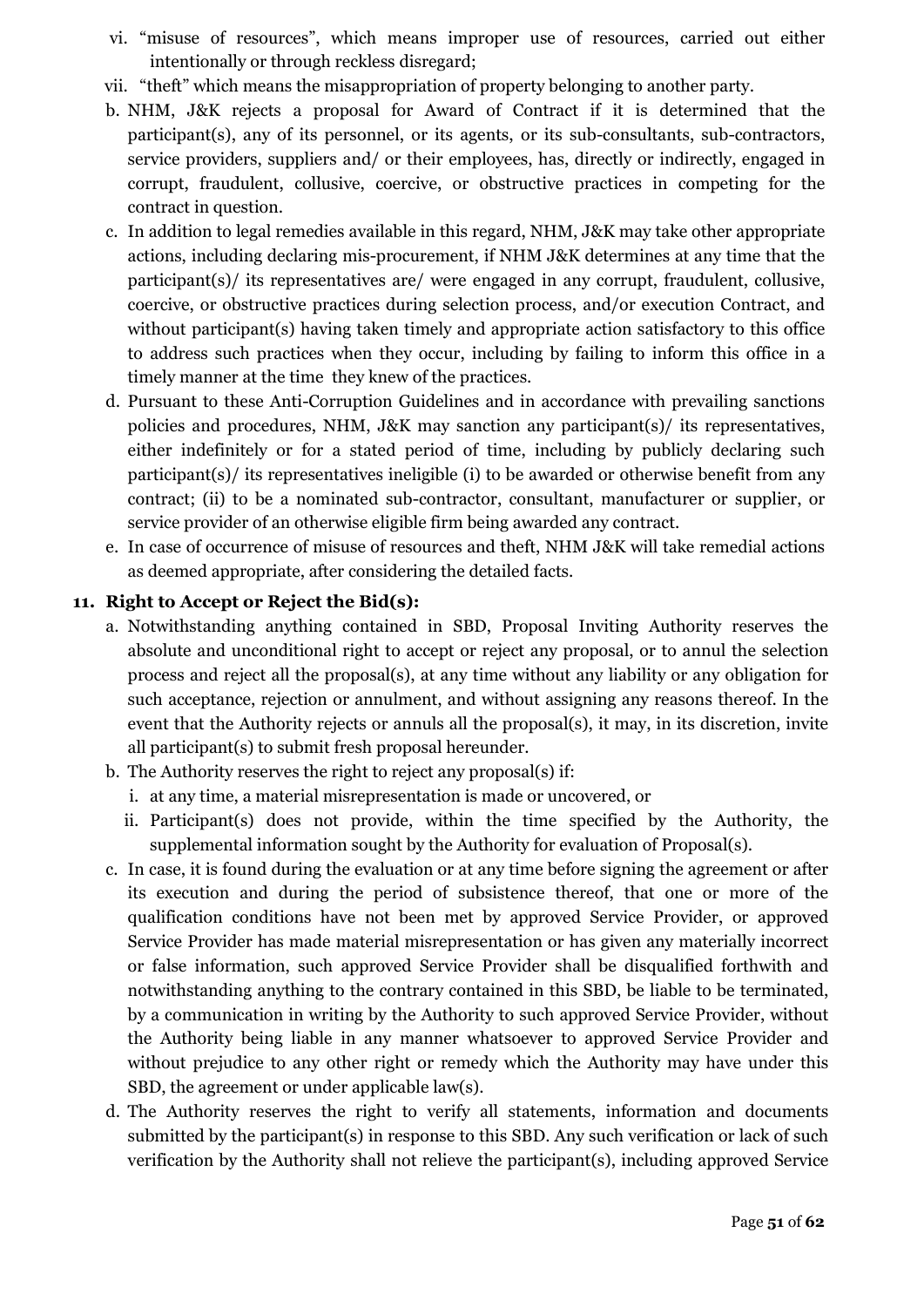Provider, of its obligations or liabilities hereunder, nor will it affect any rights of the Authority there under.

#### **12. Miscellaneous**:

- a. No oral conversations or agreements with any Officer or Official of NHM, J&K shall affect or modify any terms of this SBD. Any alleged oral agreement or arrangement made by the participant(s) with any Officer/ Official of NHM, J&K shall not affect the definitive agreement that results from this selection process. Oral communications by NHM, J&K to an entity shall not be considered binding on NHM, J&K. Similarly, any written material provided by any person other than NHM, J&K shall not affect the implementation of contract unless approved and agreed to by NHM, J&K.
- b. Participant(s) that are found to be canvassing, influencing or attempting to influence the concerned in any manner, including offering bribes or other illegal gratification to any Officer/ Official of NHM, J&K, for getting the contract issued in its favour can be disqualified from the process at any stage without any notice in this regard.
- c. Information contained in this SBD is selective and is subject to updation, expansion, revision and amendment. It does not purport to contain all the information that participant(s) require. NHM, J&K in its absolute discretion, but without being under any obligation to do so, may relax/ change/ modify the terms & conditions, including scope of work in any exigency, excluding fundamental changes/ basic conditions, after approval of the same by the Mission Director, NHM, J&K. Such updation/ change/ modification shall be uploaded on the respective website(s) – [https://jktenders.gov.in](https://jktenders.gov.in/) and [www.jknhm.com](http://www.jknhm.com/) and will become part and parcel of this SBD.
- d. Proposal Inviting Authority, at its sole discretion and without incurring any obligation or liability, reserves the right, at any time, to:
	- i. cancel the selection process and/ or amend and/ or supplement the process or modify the dates or other terms & conditions relating thereto,
	- ii. consult with any participant(s) in order to receive clarification or further information,
	- iii. retain any information and/ or evidence submitted by any participant(s), and/ or
	- iv. Independently verify, disqualify, reject and/ or accept any and all submissions or other information and/ or evidence submitted by any participant(s).
- e. All other issues that may come up during the course of this process shall be decided by the Mission Director, NHM, J&K and his decision shall be final and acceptable to all the concerned without any further recourse of any sort whatsoever.
- f. This Selection Process shall be governed by, and construed in accordance with, the Laws of India and the Courts in Jammu & Kashmir shall have exclusive jurisdiction over all disputes arising under, pursuant to and/ or in connection with the process.

**Sd/-**

**Mission Director (Tender Inviting Authority) National Health Mission, J&K**

I/ We have read the above terms & conditions and I/ We agree to abide myself/ ourselves by all the above terms & conditions of this Standard Bid Document (SBD).

In Acceptance

Page **52** of **62** Sig. & Seal of Authorized Signatory Contact No.: e-Mail ID: Date: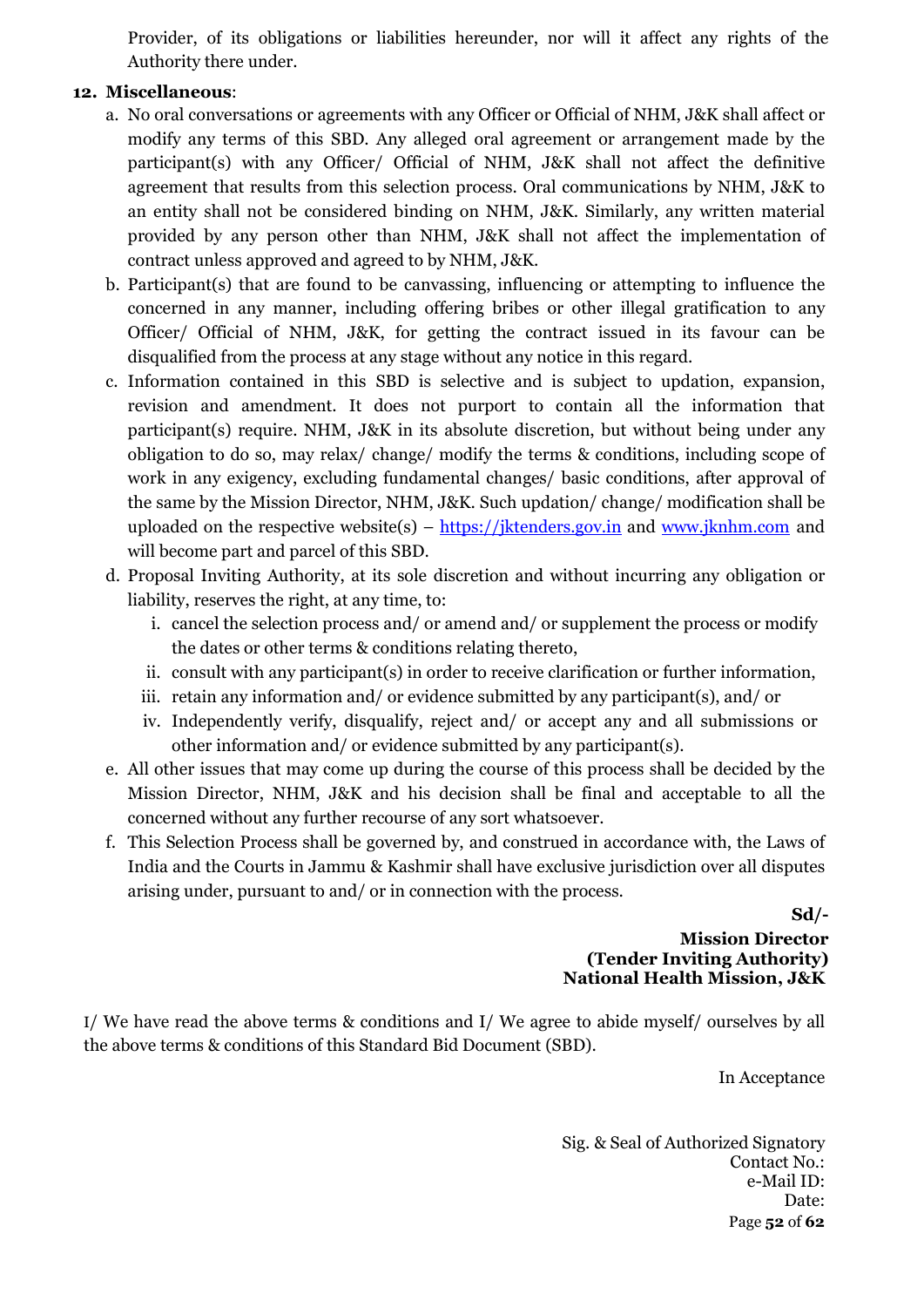# **List of Healthcare Facility(ies) Identified for Implementation of HMIS in J&K**

## I.) **District Hospital(s):**

| S. No.     | Division(s)/ District Hospital(s)     |
|------------|---------------------------------------|
| A.)        | <b>Jammu Division</b>                 |
| 1.         | Govt. Hospital, Gandhi Nagar, Jammu   |
| 2.         | District Hospital, Doda               |
| 3.         | District Hospital, Kathua             |
| 4.         | District Hospital, Kishtwar           |
| 5.         | District Hospital, Poonch             |
| 6.         | District Hospital, Rajouri            |
| 7.         | District Hospital, Ramban             |
| 8.         | District Hospital, Reasi              |
| 9.         | District Hospital, Samba              |
| 10.        | District Hospital, Udhampur           |
| <b>B.)</b> | <b>Kashmir Division</b>               |
| 1.         | JLNM Hospital, Rainawari, Srinagar    |
| 2.         | District Hospital, Anantnag           |
| 3.         | District Hospital, Bandipora          |
| 4.         | District Hospital, Baramulla          |
| 5.         | District Hospital, Budgam             |
| 6.         | District Hospital, Ganderbal          |
| 7.         | District Hospital, Kulgam             |
| 8.         | District Hospital, Handwara (Kupwara) |
| 9.         | District Hospital, Pulwama            |
| 10.        | District Hospital, Shopian            |

#### **II. Community Health Centre(s):**

| S. No.      | Division(s)/ District(s) | Name of CHC(s)           |
|-------------|--------------------------|--------------------------|
| <b>A.</b> ) | <b>Jammu Division</b>    |                          |
| 1.          | Doda                     | <b>CHC</b> Bhaderwah     |
| 2.          | Doda                     | <b>CHC</b> Gandoh        |
| 3.          | Doda                     | <b>CHC</b> Thathri       |
| 4.          | Jammu                    | Govt. Hospital Sarwal    |
| 5.          | Jammu                    | Rajiv Gandhi Hospital    |
| 6.          | Jammu                    | <b>CHC Akhnoor</b>       |
| 7.          | Jammu                    | <b>CHC</b> Bishnah       |
| 8.          | Jammu                    | <b>CHC Chowki Choura</b> |
| 9.          | Jammu                    | <b>CHC</b> Jourian       |
| 10.         | Jammu                    | <b>CHC Khour</b>         |
| 11.         | Jammu                    | <b>CHC Kot Bhalwal</b>   |
| 12.         | Jammu                    | <b>CHC</b> Marh          |
| 13.         | Jammu                    | CHC R.S. Pura            |
| 14.         | Jammu                    | CHC Sohanjana            |
| 15.         | Kathua                   | Mahatma Gandhi Hospital  |
| 16.         | Kathua                   | <b>CHC</b> Bani          |
| 17.         | Kathua                   | <b>CHC</b> Basohli       |
| 18.         | Kathua                   | <b>CHC Billawar</b>      |
| 19.         | Kathua                   | <b>CHC</b> Hiranagar     |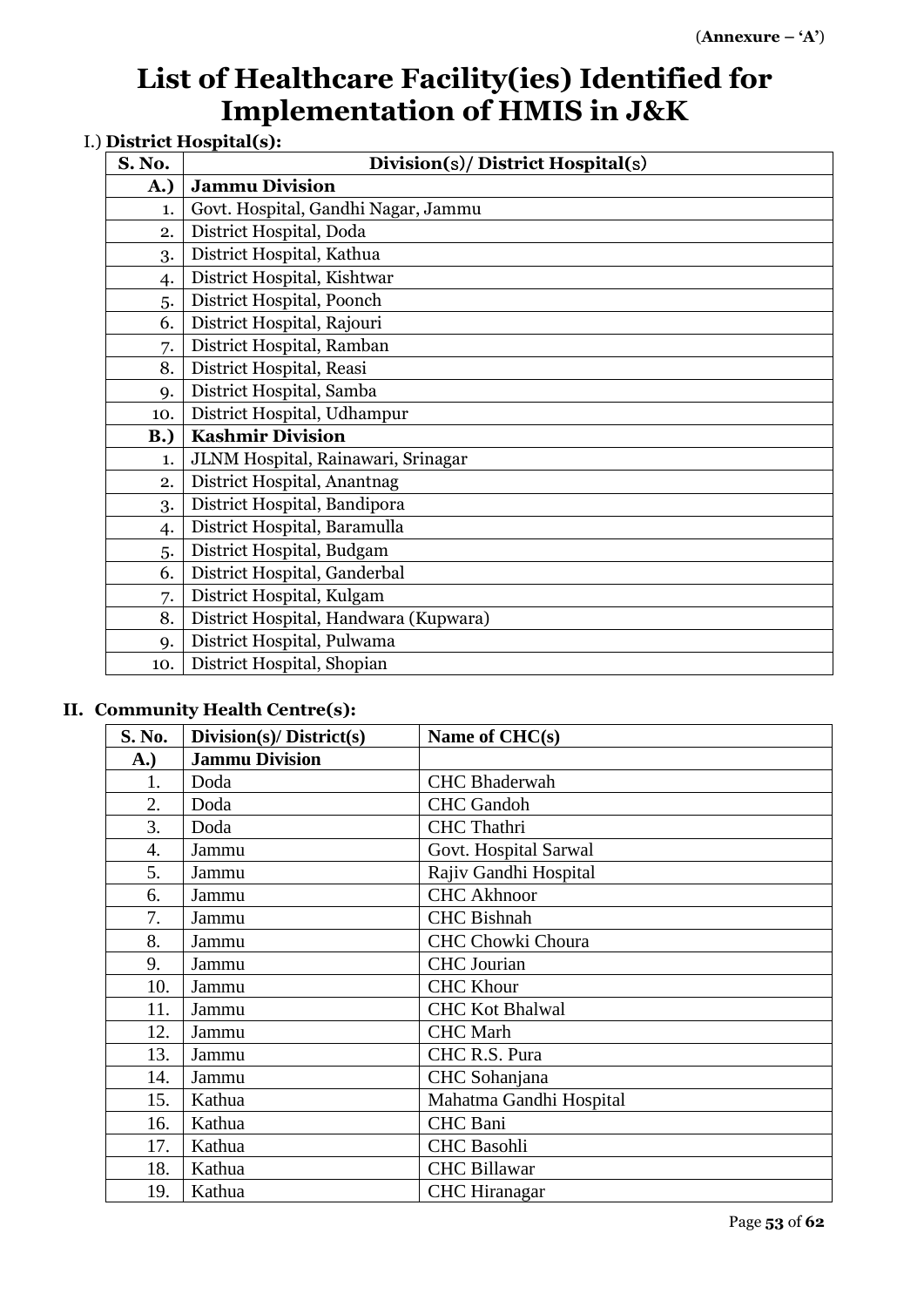| S. No. | Division(s)/ District(s) | Name of CHC(s)        |
|--------|--------------------------|-----------------------|
| 20.    | Kathua                   | <b>CHC</b> Parole     |
| 21.    | Kishtwar                 | <b>CHC</b> Marwah     |
| 22.    | Poonch                   | <b>CHC</b> Mandi      |
| 23.    | Poonch                   | <b>CHC</b> Mendhar    |
| 24.    | Poonch                   | <b>CHC</b> Surankote  |
| 25.    | Rajouri                  | CHC Darhal.           |
| 26.    | Rajouri                  | <b>CHC</b> Kalakote   |
| 27.    | Rajouri                  | <b>CHC</b> Kandi      |
| 28.    | Rajouri                  | <b>CHC</b> Nowshera   |
| 29.    | Rajouri                  | CHC Sunderbani        |
| 30.    | Rajouri                  | <b>CHC</b> Taryath    |
| 31.    | Rajouri                  | CHC Thannamandi       |
| 32.    | Ramban                   | <b>CHC</b> Banihal    |
| 33.    | Ramban                   | <b>CHC</b> Batote     |
| 34.    | Ramban                   | <b>CHC Gool</b>       |
| 35.    | Reasi                    | <b>CHC</b> Katra      |
| 36.    | Reasi                    | <b>CHC</b> Mahore     |
| 37.    | Samba                    | <b>CHC</b> Ghagwal    |
| 38.    | Samba                    | <b>CHC</b> Ramgarh    |
| 39.    | Samba                    | CHC Vijaypur          |
| 40.    | Udhampur                 | CHC Chenani           |
| 41.    | Udhampur                 | <b>CHC</b> Ramnagar   |
| B.     | <b>Kashmir Division</b>  |                       |
| 42.    | Anantnag                 | <b>MCCH</b> Anantnag  |
| 43.    | Anantnag                 | <b>CHC</b> Achabal    |
| 44.    | Anantnag                 | CHC Bijbehara         |
| 45.    | Anantnag                 | <b>CHC</b> Dooru      |
| 46.    | Anantnag                 | <b>CHC Kokernag</b>   |
| 47.    | Anantnag                 | <b>CHC</b> Seer       |
| 48.    | Anantnag                 | <b>CHC</b> Shangus    |
| 49.    | Bandipora                | <b>CHC</b> Dawar      |
| 50.    | Bandipora                | CHC Hajan             |
| 51.    | Bandipora                | CHC Sumbal            |
| 52.    | Baramulla                | CHC Chandoosa         |
| 53.    | <b>Baramulla</b>         | <b>CHC</b> Kreeri     |
| 54.    | Baramulla                | <b>CHC</b> Pattan     |
| 55.    | Baramulla                | <b>CHC</b> Rohama     |
| 56.    | Baramulla                | <b>MCH</b> Sopore     |
| 57.    | Baramulla                | <b>CHC</b> Sopore     |
| 58.    | Baramulla                | <b>CHC</b> Tangmarg   |
| 59.    | Baramulla                | CHC Uri               |
| 60.    | <b>Budgam</b>            | CHC Beerwah           |
| 61.    | Budgam                   | <b>CHC</b> Chadora    |
| 62.    | <b>Budgam</b>            | CHC Charar-e-Sharief  |
| 63.    | <b>Budgam</b>            | <b>CHC</b> Chattergam |
| 64.    | <b>Budgam</b>            | <b>CHC Khan Sahib</b> |
| 65.    | Budgam                   | <b>CHC</b> Kremshore  |
| 66.    | <b>Budgam</b>            | <b>CHC</b> Magam      |
| 67.    | <b>Budgam</b>            | <b>CHC</b> Nagam      |
| 68.    | Budgam                   | CHC Pakherpora        |
| 69.    | Ganderbal                | <b>CHC</b> Kangan     |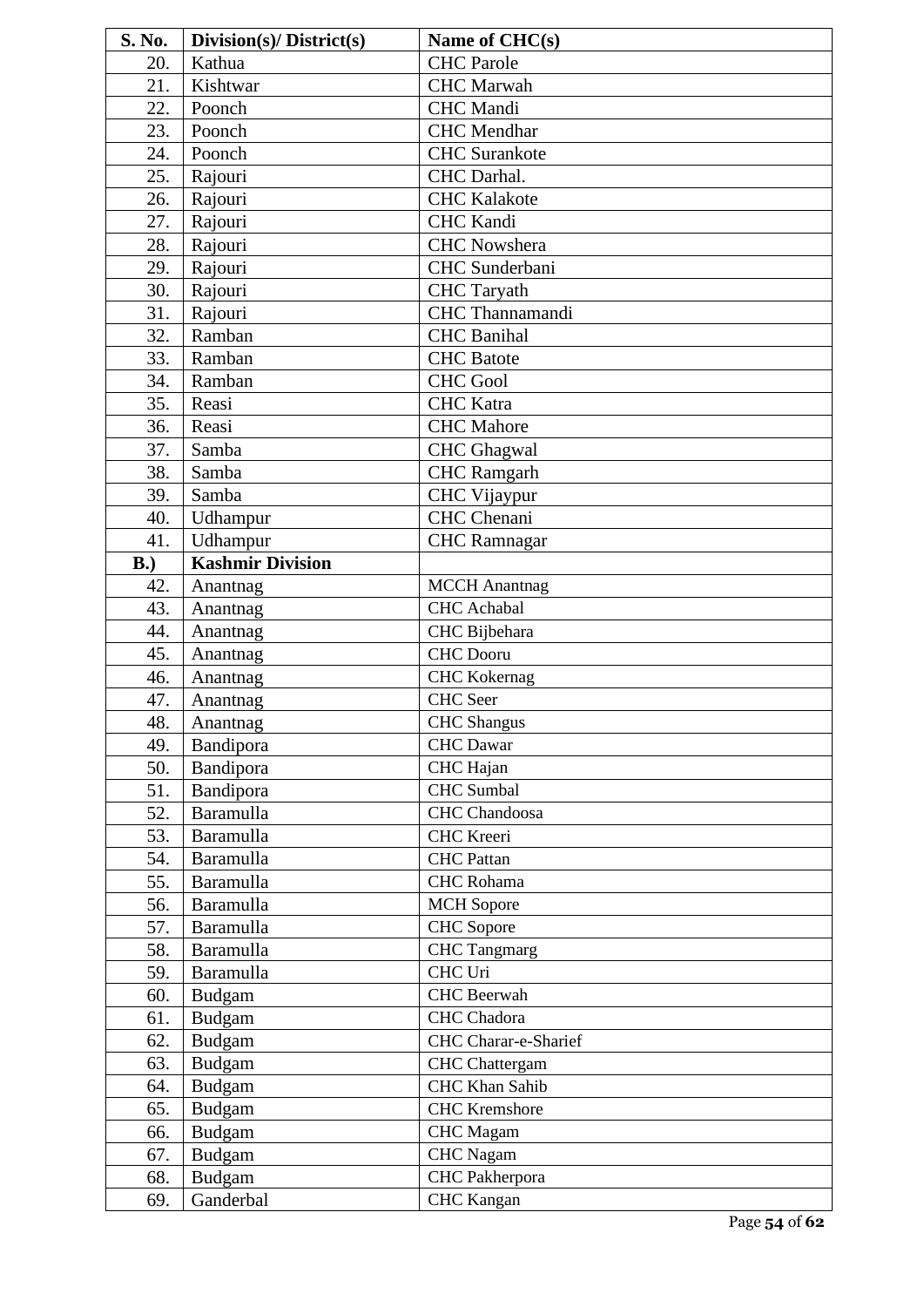| S. No. | Division(s)/ District(s) | Name of CHC(s)          |
|--------|--------------------------|-------------------------|
| 70.    | Kulgam                   | CHC D.H. Pora           |
| 71.    | Kulgam                   | CHC Qazigund            |
| 72.    | Kulgam                   | CHC Yaripora            |
| 73.    | Kupwara                  | <b>CHC</b> Kralgund     |
| 74.    | Kupwara                  | <b>CHC</b> Kralpora     |
| 75.    | Kupwara                  | CHC Kupwara             |
| 76.    | Kupwara                  | <b>CHC</b> Langate      |
| 77.    | Kupwara                  | <b>CHC</b> Sogam        |
| 78.    | Kupwara                  | <b>CHC</b> Tangdar      |
| 79.    | Kupwara                  | CHC Zachaldara          |
| 80.    | Pulwama                  | <b>CHC</b> Pampore      |
| 81.    | Pulwama                  | CHC Rajpora             |
| 82.    | Pulwama                  | <b>CHC</b> Tral         |
| 83.    | Shopian                  | <b>CHC</b> Keller       |
| 84.    | Shopian                  | CHC Zainapora           |
| 85.    | Srinagar                 | Gousia Hospital Khanyar |

#### **Note(s):**

- 1. During implementation of project, H&ME/ NHM J&K without any legal obligation to do so, intends to implement requisite No. of HMIS modules in respective healthcare facility(ies), however, intended participant(s) shall have to take into consideration that in view of various limitations, actual No. of modules to be implemented in respective healthcare facility(ies) may vary.
- 2. Predominantly, there will be 4-8 modules likely to be implemented in District Hospital(s), and 1-4 modules are likely to be implemented in Community Health Centre(s). However, based on nature of facility(ies), workload, available infrastructure, etc. No. of modules to be implemented in particular healthcare facility(ies) may increase or decrease.
- 3. Facility-wise actual No. of modules to be implemented in respective healthcare facility(ies) will be decided by concerned Programme Division, after seeking approval from the Competent Authority and in light of rates coming into force as a result of this selection process vis-à-vis funds available for implementation of the Project.
- 4. Likewise, above-mentioned No. of healthcare facility(ies) is indicative and may vary during implementation of Project. Decision of the H&ME Deptt./ NHM J&K regarding No. of healthcare facility(ies) where the Project has to be implemented as well as No. of module(s) to be implemented shall be final and binding upon the approved Service Provider.
- 5. In case of any further information/ clarification regarding healthcare facility(ies), intended Participant(s) may contact following Officer(s)/ Official(s) of concerned Programme Division of State Health Society, NHM, J&K:
	- a. Dr. Parveen Yograj, Divisional Nodal Officer Jammu/ Nodal Officer HMIS [Contact No.: 9419181040]
	- b. Mr. Junaid Ahmad Zaroo Associate Programme Manager [Contact No.: 9419250634].

**Sd/- Mission Director (Tender Inviting Authority) National Health Mission, J&K**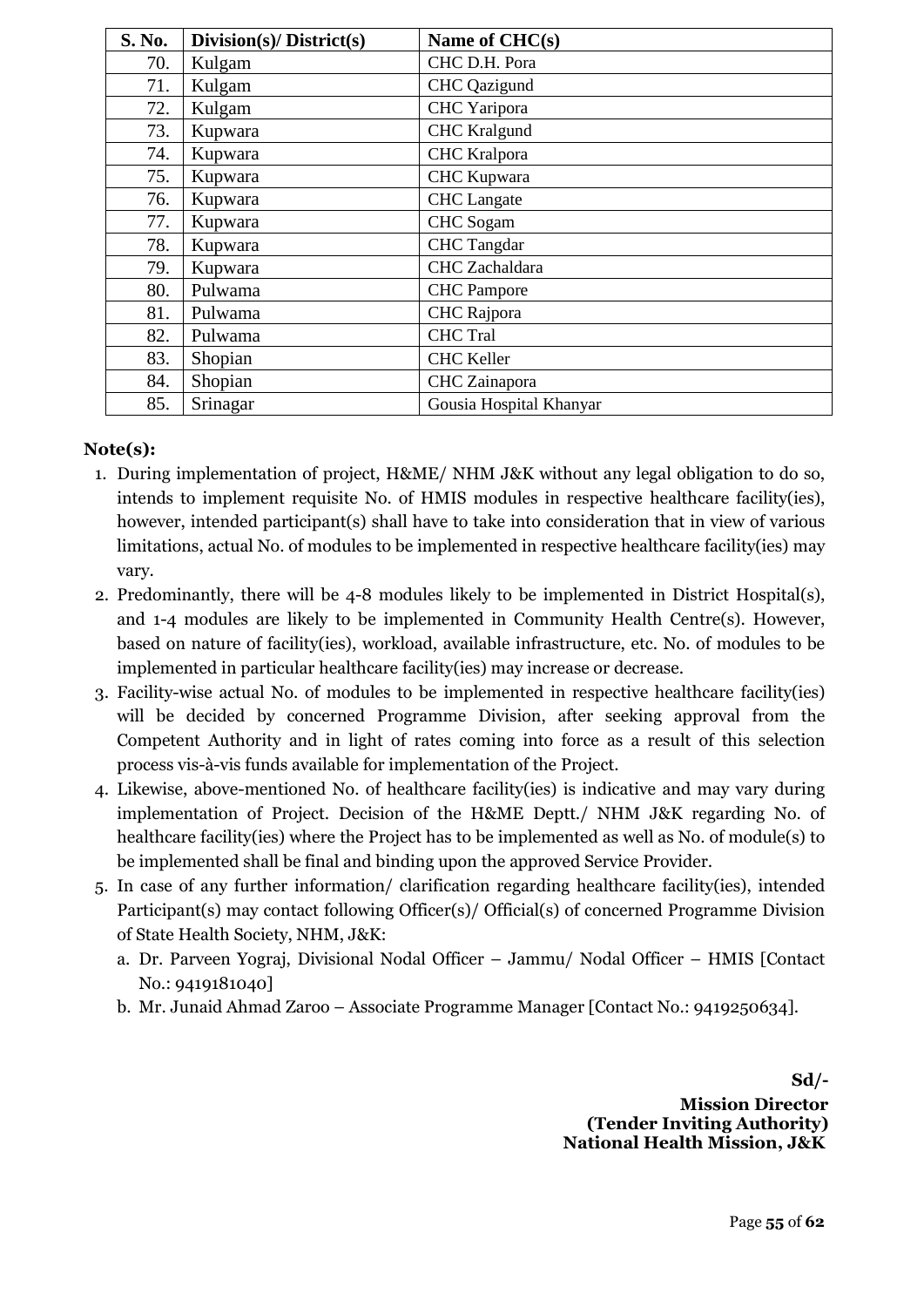# **Detail of Participant(s)**

(to be Submitted on Letterhead of Participating Organization)

| <b>S. No.</b> | <b>Particulars</b>                                                                                                                                | To be filled in by the Participant                                             |
|---------------|---------------------------------------------------------------------------------------------------------------------------------------------------|--------------------------------------------------------------------------------|
| (1.)          | <b>Detail of Participating Entity</b>                                                                                                             |                                                                                |
| (a)           | Legal Name                                                                                                                                        |                                                                                |
| (b)           | Legal Status (Company/Society/Trust/LLP)                                                                                                          | Copy of documentary evidence to<br>be<br>uploaded                              |
| (c)           | Date of Establishment/ Incorporation of Bidding<br>Entity                                                                                         | Copy of documentary<br>evidence<br>be<br>to<br>uploaded                        |
| (d)           | PAN                                                                                                                                               | Copy to be uploaded                                                            |
| (e)           | GST No.                                                                                                                                           | Copy to be uploaded                                                            |
| (2.)          | <b>Registered Address</b>                                                                                                                         |                                                                                |
| (3.)          | Contact No.                                                                                                                                       |                                                                                |
| (4.)          | e-Mail ID                                                                                                                                         |                                                                                |
| (5.)          | Website                                                                                                                                           |                                                                                |
| (6.)          | In case of Consortium, similar details of all the<br>Consortium Partner(s) alongwith Scope of<br>Services to be provided by them, has to be given | Copy of Consortium Agreement to be<br>uploaded                                 |
| (7.)          | <b>Detail of Authorized Person</b>                                                                                                                |                                                                                |
| (a)           | Name                                                                                                                                              |                                                                                |
| (b)           | Designation                                                                                                                                       |                                                                                |
| (b)           | Date of Board Resolution authorizing such<br>Sign<br>the<br>Proposal/<br>Other<br>Person<br>to<br>Document(s)/ Correspondence with NHM, J&K.      | Copy of Members'/ Board Resolution to be<br>uploaded                           |
| (c)           | PAN of Authorized Person                                                                                                                          | Copy to be uploaded                                                            |
| (d)           | Mobile No.                                                                                                                                        |                                                                                |
| (e)           | e-Mail ID                                                                                                                                         |                                                                                |
| (7.)          | Detail of 'On Roll" Manpower                                                                                                                      | Certificate from Auditors to be uploaded                                       |
| (8.)          | Average Annual Turnover of last three (3)<br>financial years                                                                                      | Certificate issued by Chartered Accountant to<br>be uploaded                   |
| (9.)          | Net Worth of last three (3) financial years                                                                                                       | Certificate issued by Chartered Accountant to<br>be uploaded                   |
| (10.)         | Total Experience in Providing Similar Services to Public/ Private Healthcare<br>Services in India (in Nos.)                                       |                                                                                |
| (a.)          | No. of Public Healthcare Services where HMIS<br>Services have been provided during past five (5)<br>years                                         | Year-wise Details alongwith Bed Strength of<br>Public Healthcare Facility(ies) |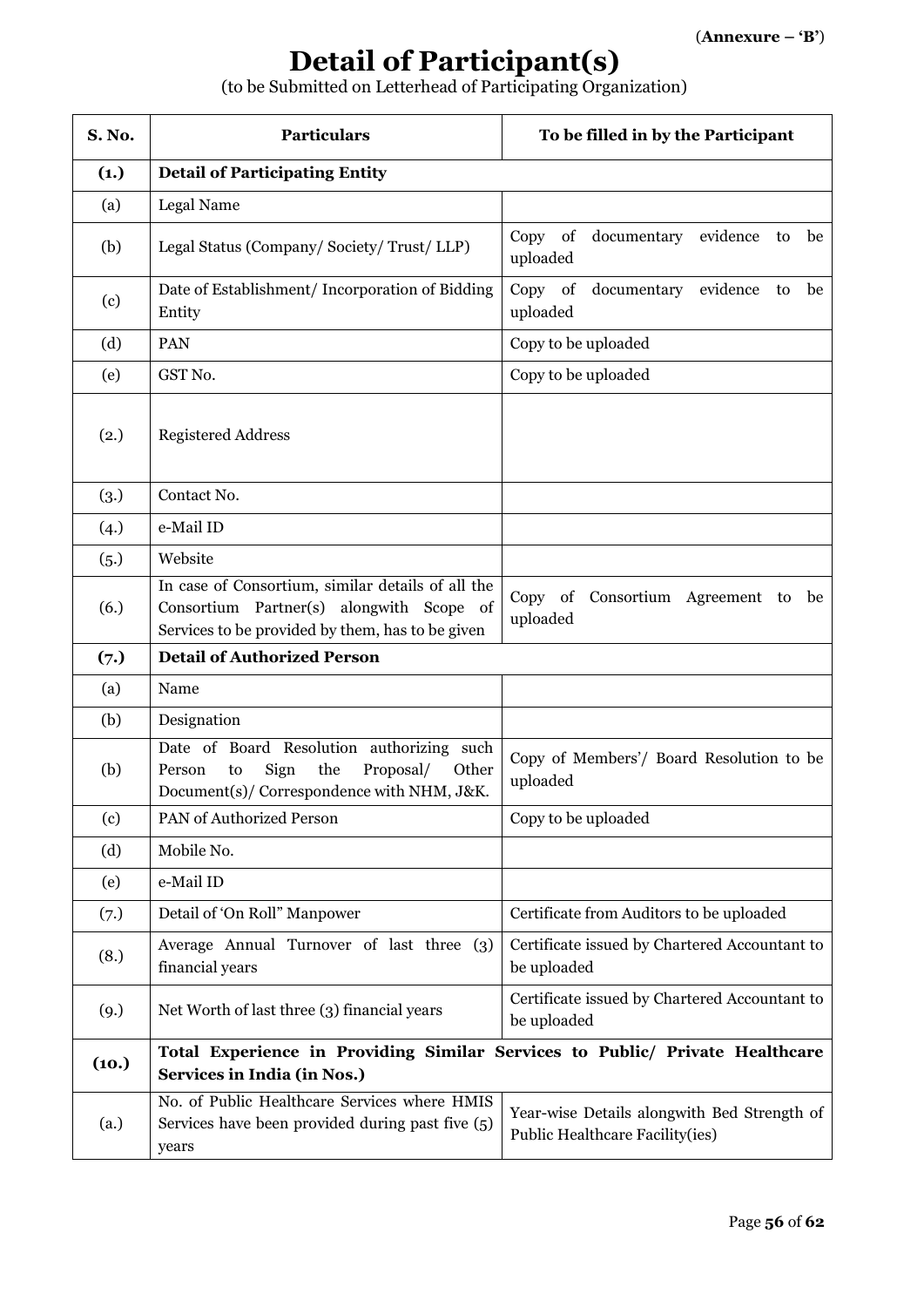| S. No. | <b>Particulars</b>                                                                                                                                                                                                                                                                                                                                                                                                                                                                                                                                                                                                                                                                                                                                                             | To be filled in by the Participant                                                                                                                                                                                                                                                                                                                                                                                                                                                                                                                                                                                                                                                                                                                                                                                                                                                                                                                                                                                                                                                                                                                                                                   |  |
|--------|--------------------------------------------------------------------------------------------------------------------------------------------------------------------------------------------------------------------------------------------------------------------------------------------------------------------------------------------------------------------------------------------------------------------------------------------------------------------------------------------------------------------------------------------------------------------------------------------------------------------------------------------------------------------------------------------------------------------------------------------------------------------------------|------------------------------------------------------------------------------------------------------------------------------------------------------------------------------------------------------------------------------------------------------------------------------------------------------------------------------------------------------------------------------------------------------------------------------------------------------------------------------------------------------------------------------------------------------------------------------------------------------------------------------------------------------------------------------------------------------------------------------------------------------------------------------------------------------------------------------------------------------------------------------------------------------------------------------------------------------------------------------------------------------------------------------------------------------------------------------------------------------------------------------------------------------------------------------------------------------|--|
| (b.)   | No. of Private Healthcare Services where HMIS<br>Services have been provided during past five (5)<br>years                                                                                                                                                                                                                                                                                                                                                                                                                                                                                                                                                                                                                                                                     | Year-wise Details alongwith Bed Strength of<br>Private Healthcare Facility(ies)                                                                                                                                                                                                                                                                                                                                                                                                                                                                                                                                                                                                                                                                                                                                                                                                                                                                                                                                                                                                                                                                                                                      |  |
| (11.)  | <b>Quality Management Certification (s)</b>                                                                                                                                                                                                                                                                                                                                                                                                                                                                                                                                                                                                                                                                                                                                    | Copy(ies) of all the Certificate(s) to be<br>uploaded                                                                                                                                                                                                                                                                                                                                                                                                                                                                                                                                                                                                                                                                                                                                                                                                                                                                                                                                                                                                                                                                                                                                                |  |
| (12.)  | Information<br>Security<br>Management<br>Certification(s)                                                                                                                                                                                                                                                                                                                                                                                                                                                                                                                                                                                                                                                                                                                      | Copy(ies) of all the Certificate(s) to be<br>uploaded                                                                                                                                                                                                                                                                                                                                                                                                                                                                                                                                                                                                                                                                                                                                                                                                                                                                                                                                                                                                                                                                                                                                                |  |
| (13.)  | Whether HMIS solution offered to NHM J&K is<br>Self-Developed or provided by 03rd Party                                                                                                                                                                                                                                                                                                                                                                                                                                                                                                                                                                                                                                                                                        |                                                                                                                                                                                                                                                                                                                                                                                                                                                                                                                                                                                                                                                                                                                                                                                                                                                                                                                                                                                                                                                                                                                                                                                                      |  |
| (14.)  | Whether Bidding entity, including its Directors/ Members/ Sister Concern(s)/<br>Associated Company(ies), have been found guilty/ convicted by any Competent<br>Court of India, or De-recognized/ Blacklisted by any Govt. Institution of the<br>Country, for offences involving moral turpitude/ corruption in relation to its<br>business dealings with the Govt., or any other Public Sector Enterprises, as well as<br>for matter(s) relating to the Security & Integrity of the Country                                                                                                                                                                                                                                                                                    |                                                                                                                                                                                                                                                                                                                                                                                                                                                                                                                                                                                                                                                                                                                                                                                                                                                                                                                                                                                                                                                                                                                                                                                                      |  |
| (a)    | If 'No'                                                                                                                                                                                                                                                                                                                                                                                                                                                                                                                                                                                                                                                                                                                                                                        | An affidavit, on Non-Judicial Stamp Paper of<br>Rs.100/-, duly attested<br>by<br>1 <sup>st</sup><br>Class<br>Magistrate, to be submitted                                                                                                                                                                                                                                                                                                                                                                                                                                                                                                                                                                                                                                                                                                                                                                                                                                                                                                                                                                                                                                                             |  |
| (b)    | If, In case, as on date of bidding, any action or<br>suit or proceeding or investigation is lying<br>pending against the bidding entity, or its<br>Members/ Sister<br>Directors/<br>$Concern(s)$ /<br>Associated Company(ies), at Law or in equity<br>before any Court or before any other Judicial,<br>Quasi-Judicial<br>other<br><b>or</b><br>Investigation/<br>Regulatory authority, for offences involving<br>moral turpitude/ corruption in relation to its<br>business dealings with the Govt., or any other<br>Public Sector Enterprises, as well as for<br>matter(s) relating to the Security & Integrity of<br>the Country, the outcome of which may<br>constitute an event of default or impair the<br>operations of the Project in J&K in any manner<br>whatsoever, | Detail(s) of all pending litigation(s)/<br>any<br>inter-alia<br>investigation(s)<br>of<br>name<br>Investigating Agency, Charge(s)/ Offense(s)<br>for which investigation(s) was/<br>were<br>launched, date since pending, present status<br>and all other relevant information to be<br>disclosed.<br>Further,<br>in<br>such<br>intended<br>$case(s)$ ,<br>participant(s) shall also have to submit an<br>affidavit to the effect that pending outcome of<br>action or suit or proceeding or<br>the<br>investigation, as the case may be, if any such<br>participant will be declared successful and<br>accordingly awarded the Contract after<br>finalization of selection process, it shall<br>undertake to indemnify NHM, J&K, through<br>irrevocable<br>Bank Guarantee for<br>100%<br>Project. This additional Bank Guarantee will<br>be over & above the Performance Security<br>Guarantee stipulated in SBD, and shall<br>remain in force till completion of pending<br>action or suit or proceeding or investigation<br>entity/ its<br>against bidding<br>Directors/<br>Members/ Sister Concern(s)/ Associated<br>Company(ies), or completion of the Contract<br>Period, whichever is earlier |  |

In Acceptance

Page **57** of **62** Sig. & Seal of Authorized Signatory Contact No.: Date: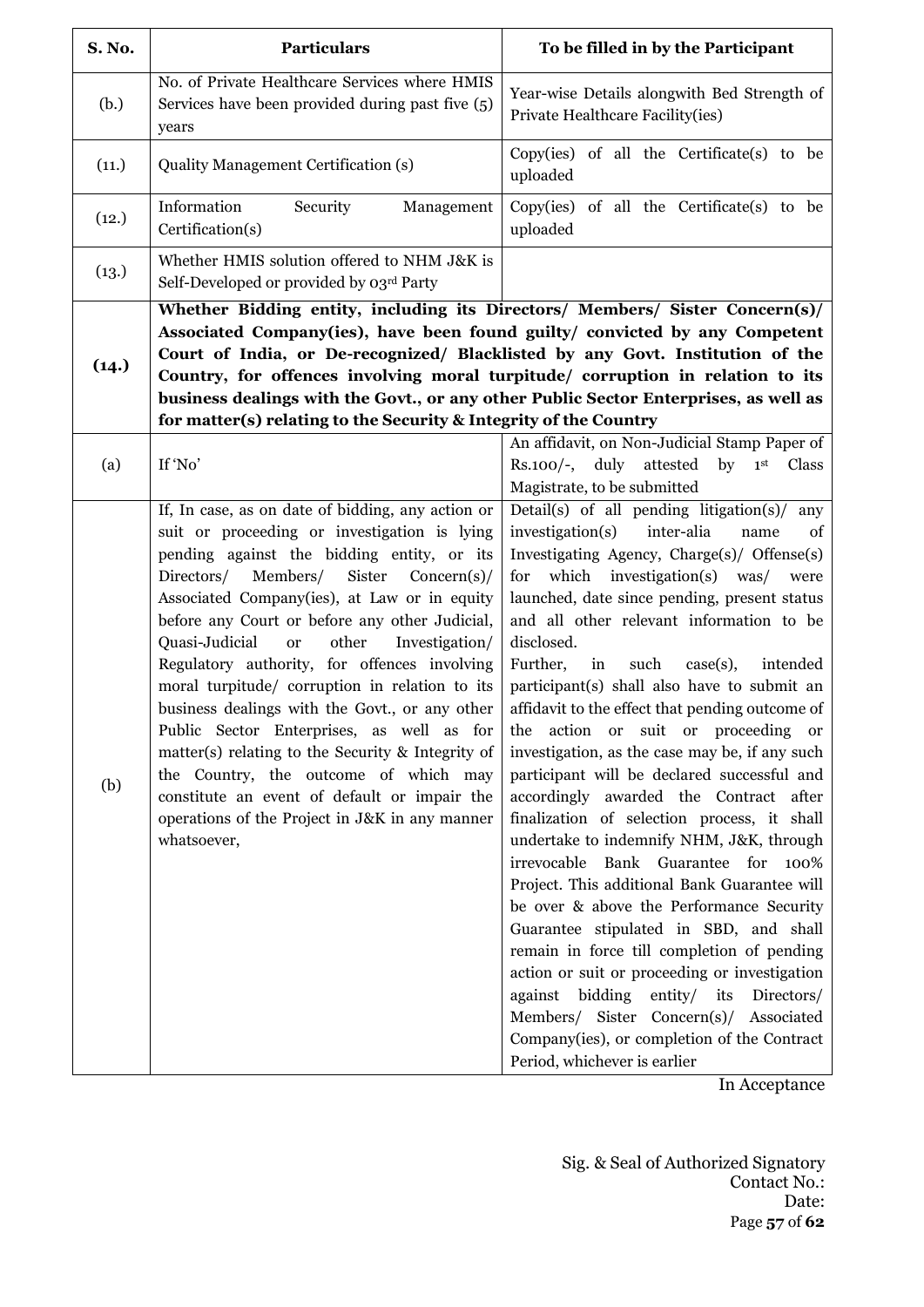## **UNDERTAKING**

(to be Submitted on Letterhead of Participating Organization)

To

#### **The Mission Director**,

National Health Mission,

Jammu and Kashmir

Subject: Undertaking regarding Request for Proposal (SBD) No.: 01 of 2022 for Implementation of HMIS in Identified District Hospital(s) in the UT of J&K

Sir,

1. I, \_\_\_\_\_\_\_\_\_\_\_\_\_\_\_ (**Name of Authorized Person**), working in the capacity of \_\_\_\_\_\_\_\_\_\_\_\_\_\_ (**Designation of Authorized Person**) with M/s \_\_\_\_\_\_\_\_\_\_\_\_\_\_\_\_\_\_\_ (**Name of Bidding Entity**), having Registered Office at \_\_\_\_\_\_\_\_\_\_\_\_\_\_\_\_\_\_\_\_\_\_\_\_\_\_\_\_\_\_, have been authorized by the Board/ Committee, vide Resolution/ Power of Attorney passed/ executed on \_\_\_\_\_\_\_\_\_\_\_\_\_\_\_ (**Date of**

**Board Resolution/ Execution of Power of Attorney**), to represent, and sign requisite documents including bid document(s) for and on behalf of, my organization in the selection process initiated by NHM, J&K for implementation of HMIS in identified District Hospital(s) in the UT of J&K, as per detailed specifications and terms & conditions mentioned in SBD, for a period of five (5) year(s), extendable every year on annual performance basis and subject to approval by the MoH&FW, Govt. of India.

- 2. I/ We declare that vide above-mentioned Board Resolution/ Power of Attorney I have been given the capacity to bind my organization towards implementation of the ambitious project of the NHM, J&K.
- 3. I/ We hereby agree to abide by all terms & conditions laid down in the SBD read with the Corrigendum/ Addendum to be issued subsequently.
- 4. I/ We, before signing this proposal on behalf of my organization, have read and fully understood all the terms & conditions and instructions contained therein and undertake myself/ ourselves to abide by all the said terms & conditions.
- 5. I/ We declare that our organization is a going concern, and our financial position is sound, and we are competent to execute the project as & when allotted.
- 6. I/ We declare that we will not ask/ expect any financial assistance from H&ME/ NHM, J&K, or any of its peripheral Agency(ies).
- 7. I/ We declare that if approved in our favour, we will execute the project strictly in accordance with the terms & conditions of SBD, as well as the agreement to be entered in this behalf.
- 8. I/ We also declare that we have not submitted any other proposal, either in individual capacity or as a member of any Consortium/ LLP.
- 9. I/ We also undertake that in case any information/ additional information provided by us proves to be false/ misleading, or the documents uploaded by us are found to be fake/ forged/ incorrect, our proposal shall be treated as void ab-initio and the H&ME/ NHM, J&K may be at liberty to take appropriate necessary action against us.

In Acceptance

Sig. & Seal of Authorized Signatory Contact No.: Date: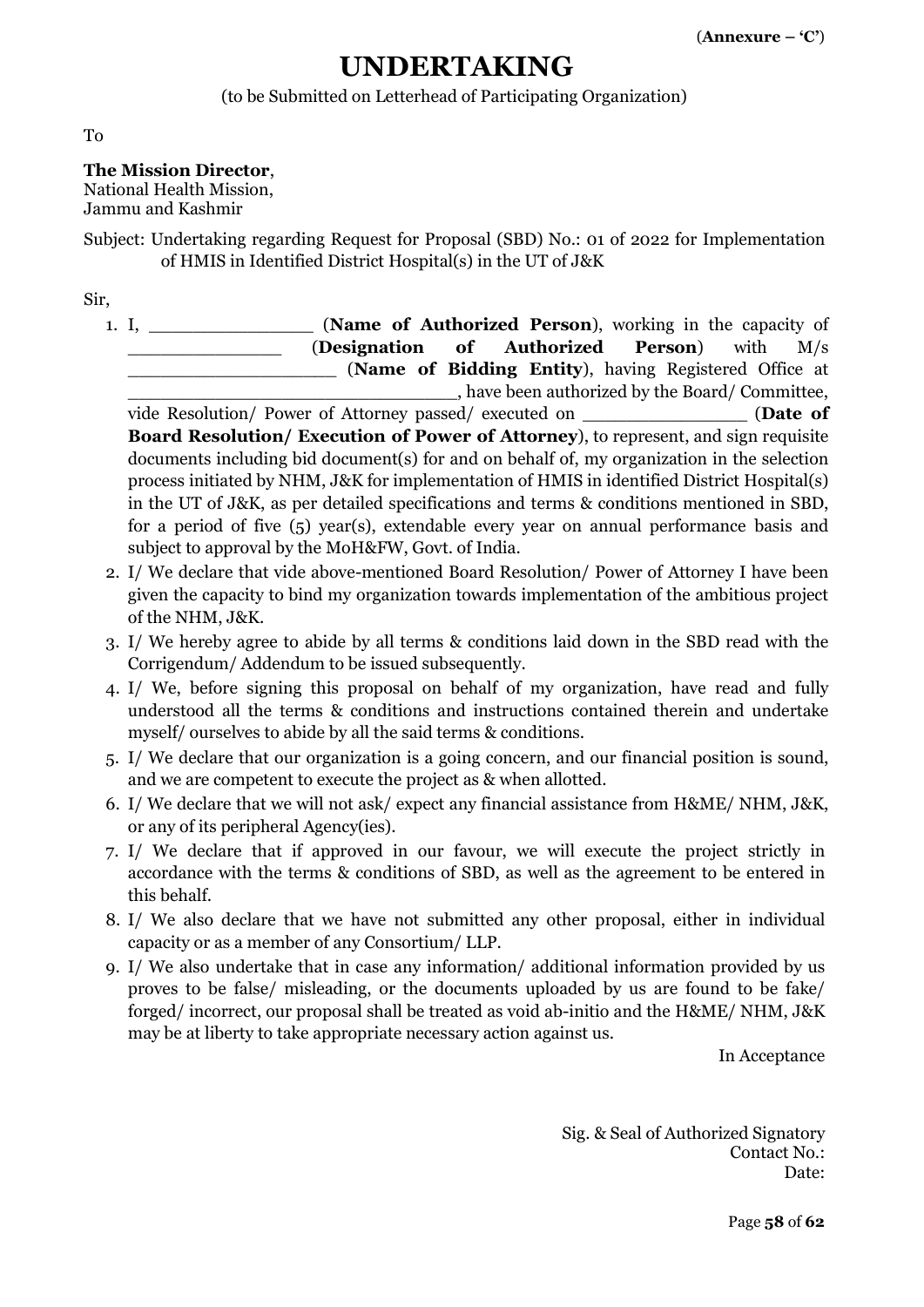# **Key Features of Proposed HMIS Solution**

(to be Submitted on Letterhead of Participating Organization)

| S. No          | <b>Key Feature</b>                                                                                                 | <b>Description</b>                                                       |
|----------------|--------------------------------------------------------------------------------------------------------------------|--------------------------------------------------------------------------|
| 1.             | Key Features of HMIS application                                                                                   |                                                                          |
| 2.             | Whether application is Owned<br>by<br>participating organization, or is an Off<br>the Shelf Product                | Brief details to be provided                                             |
| 3.             | Whether HMIS application is ABDM   Brief details to be provided<br>Complaint                                       |                                                                          |
| 4.             | Whether application allows integration<br>with other MIS applications and is inter-<br>operable                    | Brief details to be provided                                             |
| 5.             | Whether Security Audit Certificate issued<br>by CERT-In empaneled/ any Govt.<br>Authorized 03rd party organization | Brief details to be provided<br>Copy of Audit Certificate to be provided |
| 6.             | Complicate with Healthcare/ Other<br><b>Industry Standards/ Certifications</b>                                     |                                                                          |
| a.             | EMR/ EHR Standards prescribed by the<br>MoH&FW, Govt. of India                                                     |                                                                          |
| $\mathbf{b}$ . | HL7 Development Framework (HDF)                                                                                    |                                                                          |
| c.             | ICD 10/ CPT Code incorporation                                                                                     |                                                                          |
| d.             | <b>SNOWMED CT</b>                                                                                                  |                                                                          |
| e.             | <b>DICOM</b>                                                                                                       |                                                                          |
| f.             | <b>PACS</b>                                                                                                        |                                                                          |
| g.             | Compliance with the provisions<br>of<br>Information Technology Act 2000, as<br>amended from time to time           |                                                                          |
| h.             | Any Other                                                                                                          | Brief details to be provided                                             |

In Acceptance

Sig. & Seal of Authorized Signatory Contact No.: Date: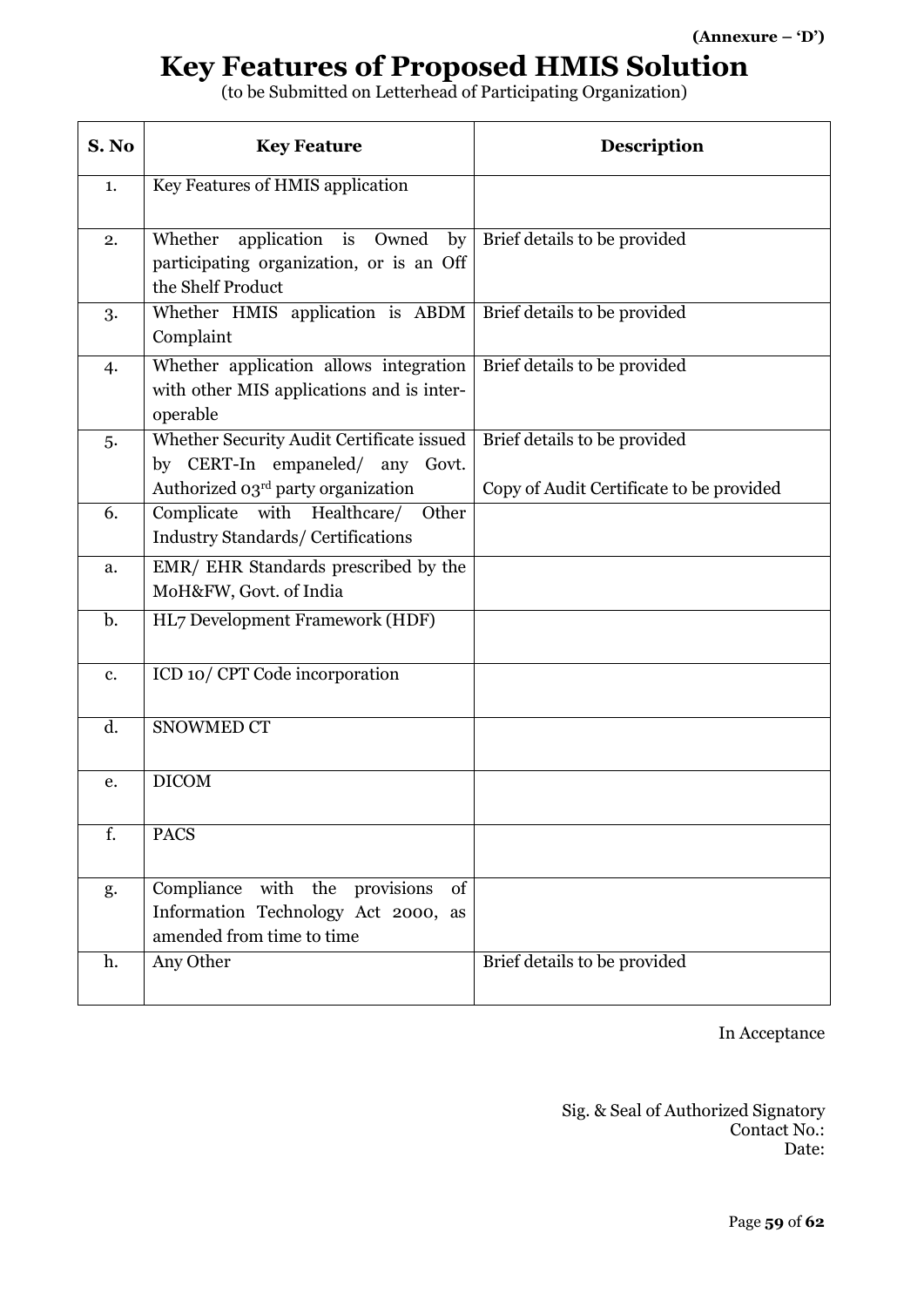# **Statement of Past Experience**

(to be Submitted on Letterhead of Participating Organization)

- 1. Detailed statement regarding execution of project of Designing/ Development, Deployment/ Integration, Implementation, Operations and Maintenance of Hospital Management Information System (HMIS), in Private and/ or Public Sector Hospitals in India during last five (5) years.
- **2. For each Project, already executed/ is being executed, following information has to be provided separately, alongwith Work Order(s) and Completion/ Performance Certificate(s):**

| <b>S. No.</b> | Particular(s)                                         | <b>Information</b>                                                   |
|---------------|-------------------------------------------------------|----------------------------------------------------------------------|
| a.            | Name of Healthcare Facility                           |                                                                      |
| b.            | Whether Public/ Private                               |                                                                      |
| c.            | <b>Bed Strength</b>                                   |                                                                      |
| d.            | <b>Brief Description of HMIS Services</b>             |                                                                      |
| e.            | Scope of Services                                     |                                                                      |
| f.            | <b>Outcomes of Project</b>                            |                                                                      |
| g.            | Date of Commencement of Project                       |                                                                      |
| h.            | Date of Completion of Project                         |                                                                      |
| i.            | <b>Go-Live Date</b>                                   |                                                                      |
| j.            | <b>Total Project Duration</b>                         |                                                                      |
| k.            | No. of Modules<br>Total<br>Covered<br>alongwith Names |                                                                      |
| l.            | Name of Nodal Officer                                 |                                                                      |
| m.            | <b>Contact Detail of Nodal Officer</b>                |                                                                      |
| n.            | <b>Supporting Document Attached</b>                   | Order(s)<br>Work<br>Completion/<br>and<br>Performance Certificate(s) |

3. For all Project(s) executed, are being executed, Work Order(s) alongwith Completion/ Performance Certificate(s) regarding satisfactory completion of assignments should have to be uploaded, failing which such claims shall not be evaluated.

In Acceptance

Sig. & Seal of Authorized Signatory Contact No.: Date: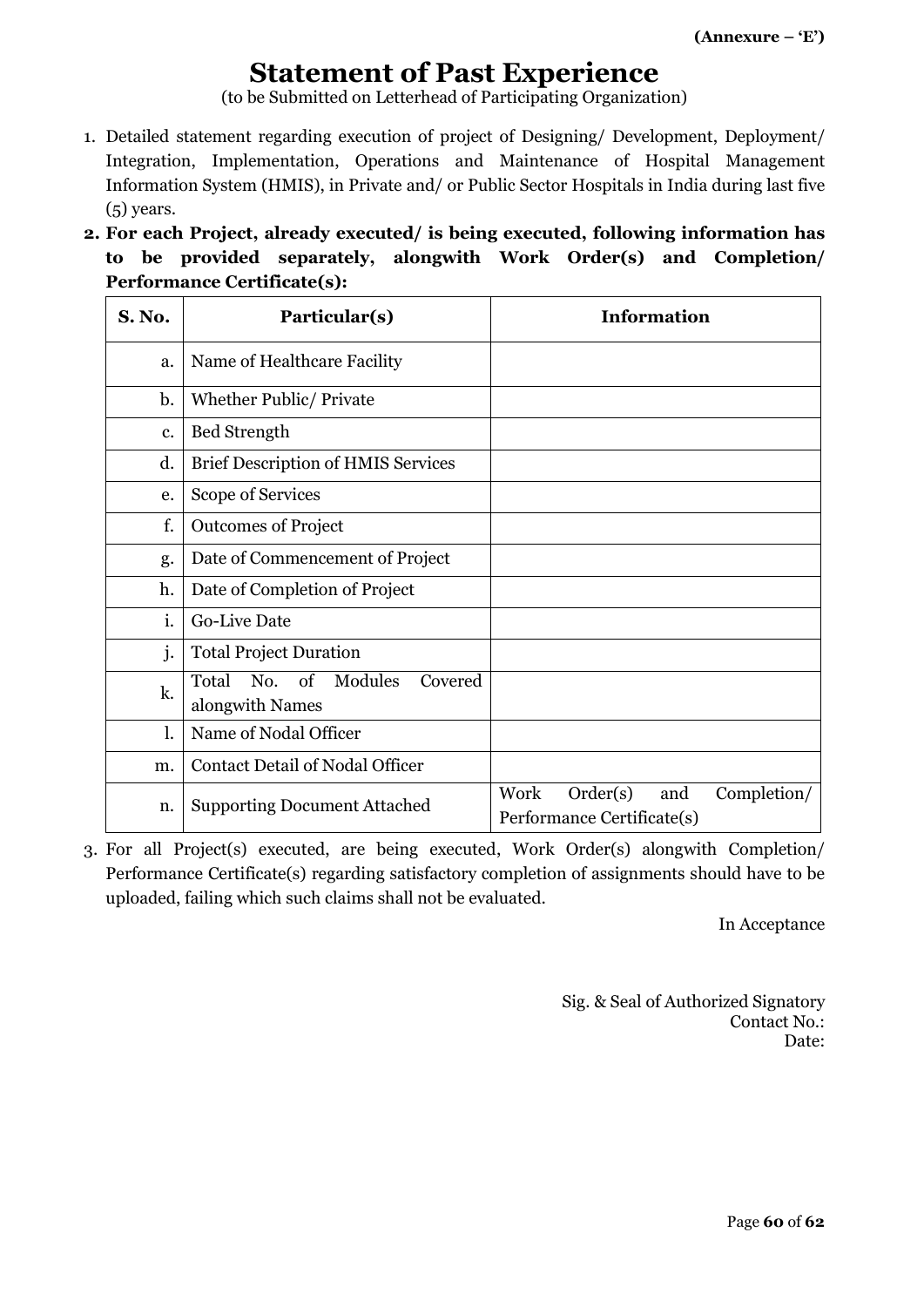# **D I S C L A I M E R**

The information contained in this notice inviting bids for proposed procurement of services or subsequently provided to intended participant(s), in documentary or any other form, by or on behalf of National Health Mission, Jammu & Kashmir (Procuring Entity), or any of its employees, is provided on the terms & conditions set out in this notice inviting bids and such other terms & conditions subject to which such information is provided to intended participant(s). Whilst the information in this notice inviting bids has been prepared in good faith and contains general information in respect of proposed procurement, the notice inviting bids is not and does not purport to contain all the information, which the participant(s) may require.

National Health Mission, J&K, does not accept any liability or responsibility for the accuracy, reasonableness or completeness of, or for any errors, omissions or misstatements, negligence or otherwise, relating to the proposed procurement, or makes any representation or warranty, express or implied, with respect to the information contained in this notice inviting bids, or on which bids are based, or with respect to any written or oral information made or to be made available to any of the recipients or their professional advisors and liability therefore is hereby expressly disclaimed.

This document is neither an agreement and nor an offer or invitation by National Health Mission, J&K, to prospective participant(s) or any other person. The purpose of this notice inviting bids is to provide interested participant(s) with information to assist formulation of proposal(s)/ offer(s). The information contained in this document is selective and is subject to updation, expansion, revision, and amendment. Each recipient must conduct its own analysis of the information contained in this document or to connect any inaccuracies therein that may be in this document and is advised to carry out its own investigation into the proposed procurement, the legislative and regulatory regime which applies thereto and by and all matters pertinent to the proposed procurement and seek its own professional advice on the legal, financial, regulatory and taxation consequences of the entering into any agreement or arrangement relating to the proposed procurement.

This notice inviting bids include certain statements, estimates and targets with respect to intended procurement. Such statements, estimates and targets reflect various assumptions made by the National Health Mission, J&K, and the base information on which they are made, which may or may not prove to be correct. No representation or warranty is given as to the reasonableness of forecasts or the assumptions on which they may be based and nothing in this document is, or should be relied on as, a promise, representation, or warranty. This notice inviting bids and the information contained herein is meant only for those applying for this procurement, it may not be copied or distributed by the recipient to third parties or used as information source by the participant or any other in any context, other than applying for this proposed procurement.

National Health Mission, J&K, including its employees, make no representation or warranty and shall have no liability to any person, including any participant(s) under any law, statute, rules or regulations or tort, principles of restitution or unjust enrichment or otherwise for any loss, damages, cost or expense which may arise from or be incurred or suffered on account of anything contained in this notice inviting bids or otherwise, including accuracy, adequacy, correctness, completeness or reliability of this document and any assessment, assumption,